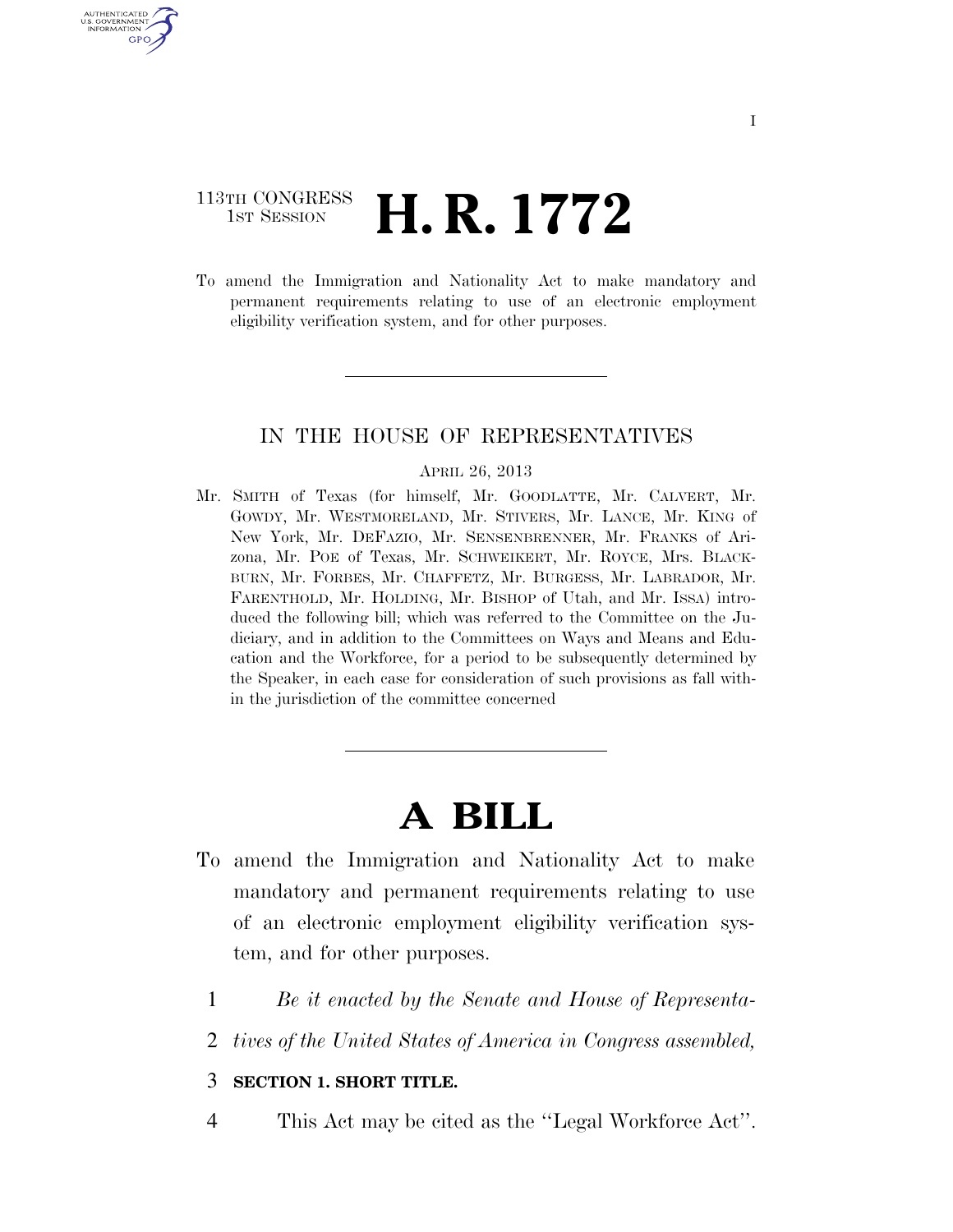(a) IN GENERAL.—Section 274A(b) of the Immigra- tion and Nationality Act (8 U.S.C. 1324a(b)) is amended to read as follows:

 ''(b) EMPLOYMENT ELIGIBILITY VERIFICATION PROCESS.—

8 "(1) NEW HIRES, RECRUITMENT, AND REFER- RAL.—The requirements referred to in paragraphs (1)(B) and (3) of subsection (a) are, in the case of a person or other entity hiring, recruiting, or refer- ring an individual for employment in the United States, the following:

14 "(A) ATTESTATION AFTER EXAMINATION OF DOCUMENTATION.—

 ''(i) ATTESTATION.—During the verification period (as defined in subpara-18 graph (E)), the person or entity shall at- test, under penalty of perjury and on a form, including electronic and telephonic formats, designated or established by the Secretary by regulation not later than 6 months after the date of the enactment of 24 the Legal Workforce Act, that it has verified that the individual is not an unau-thorized alien by—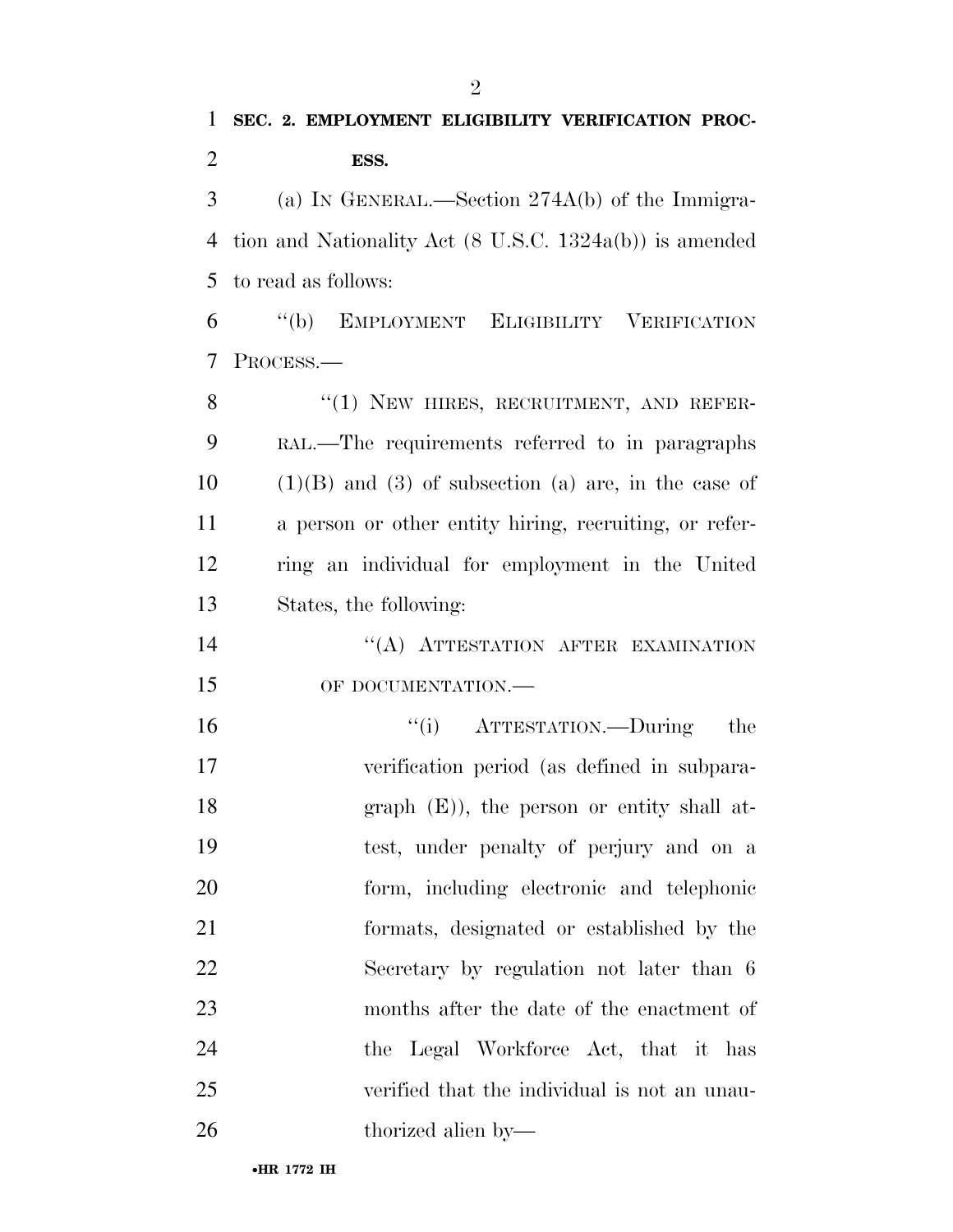| $\mathbf{1}$   | $\lq\lq$ (I) obtaining from the indi-   |
|----------------|-----------------------------------------|
| $\overline{2}$ | vidual the individual's social security |
| 3              | account number and recording the        |
| $\overline{4}$ | number on the form (if the individual   |
| 5              | claims to have been issued such a       |
| 6              | number), and, if the individual does    |
| $\overline{7}$ | not attest to United States nationality |
| 8              | under subparagraph (B), obtaining       |
| 9              | such identification or authorization    |
| 10             | number established by the Depart-       |
| 11             | ment of Homeland Security for the       |
| 12             | alien as the Secretary of Homeland      |
| 13             | Security may specify, and recording     |
| 14             | such number on the form; and            |
| 15             | $\lq\lq$ (II) examining—                |
| 16             | "(aa) a document relating to            |
| 17             | the individual presenting it de-        |
| 18             | scribed in clause (ii); or              |
| 19             | "(bb) a document relating to            |
| 20             | the individual presenting it de-        |
| 21             | scribed in clause (iii) and a docu-     |
| 22             | ment relating to the individual         |
| 23             | presenting it described in clause       |
| 24             | (iv).                                   |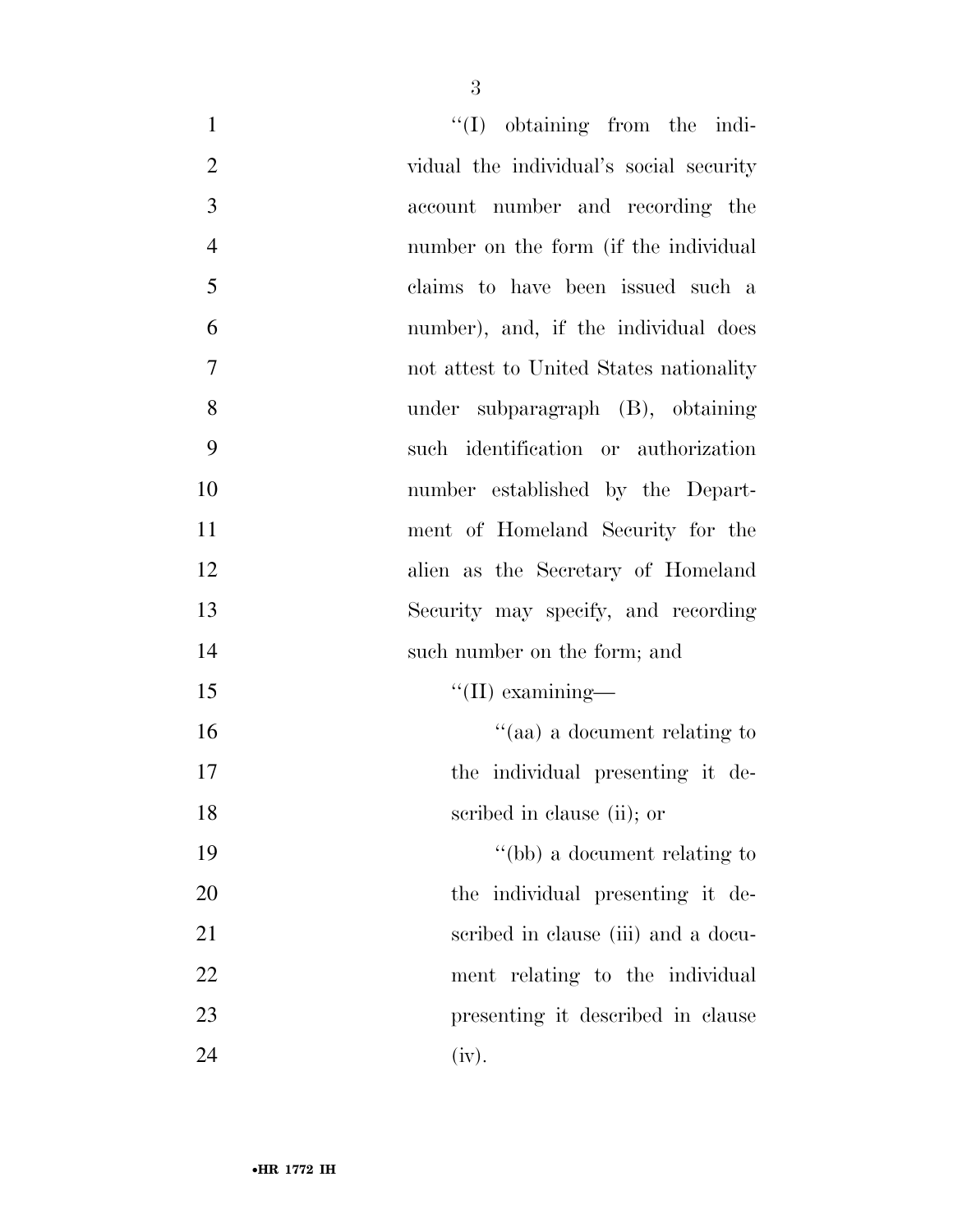| $\mathbf{1}$   | "(ii) DOCUMENTS EVIDENCING EM-              |
|----------------|---------------------------------------------|
| $\overline{2}$ | PLOYMENT AUTHORIZATION AND ESTAB-           |
| 3              | LISHING IDENTITY.—A document de-            |
| $\overline{4}$ | scribed in this subparagraph is an individ- |
| 5              | $ual's$ —                                   |
| 6              | "(I) unexpired United States                |
| $\overline{7}$ | passport or passport card;                  |
| 8              | "(II) unexpired permanent resi-             |
| 9              | dent card that contains a photograph;       |
| 10             | "(III) unexpired employment au-             |
| 11             | thorization card that contains a pho-       |
| 12             | tograph;                                    |
| 13             | $``(IV)$ in the case of a non-              |
| 14             | immigrant alien authorized to work          |
| 15             | for a specific employer incident to sta-    |
| 16             | tus, a foreign passport with Form I-        |
| 17             | 94 or Form I-94A, or other docu-            |
| 18             | mentation as designated by the Sec-         |
| 19             | retary specifying the alien's<br>non-       |
| 20             | immigrant status as long as the pe-         |
| 21             | riod of status has not yet expired and      |
| 22             | the proposed employment is not in           |
| 23             | conflict with any restrictions or limita-   |
| 24             | tions identified in the documentation;      |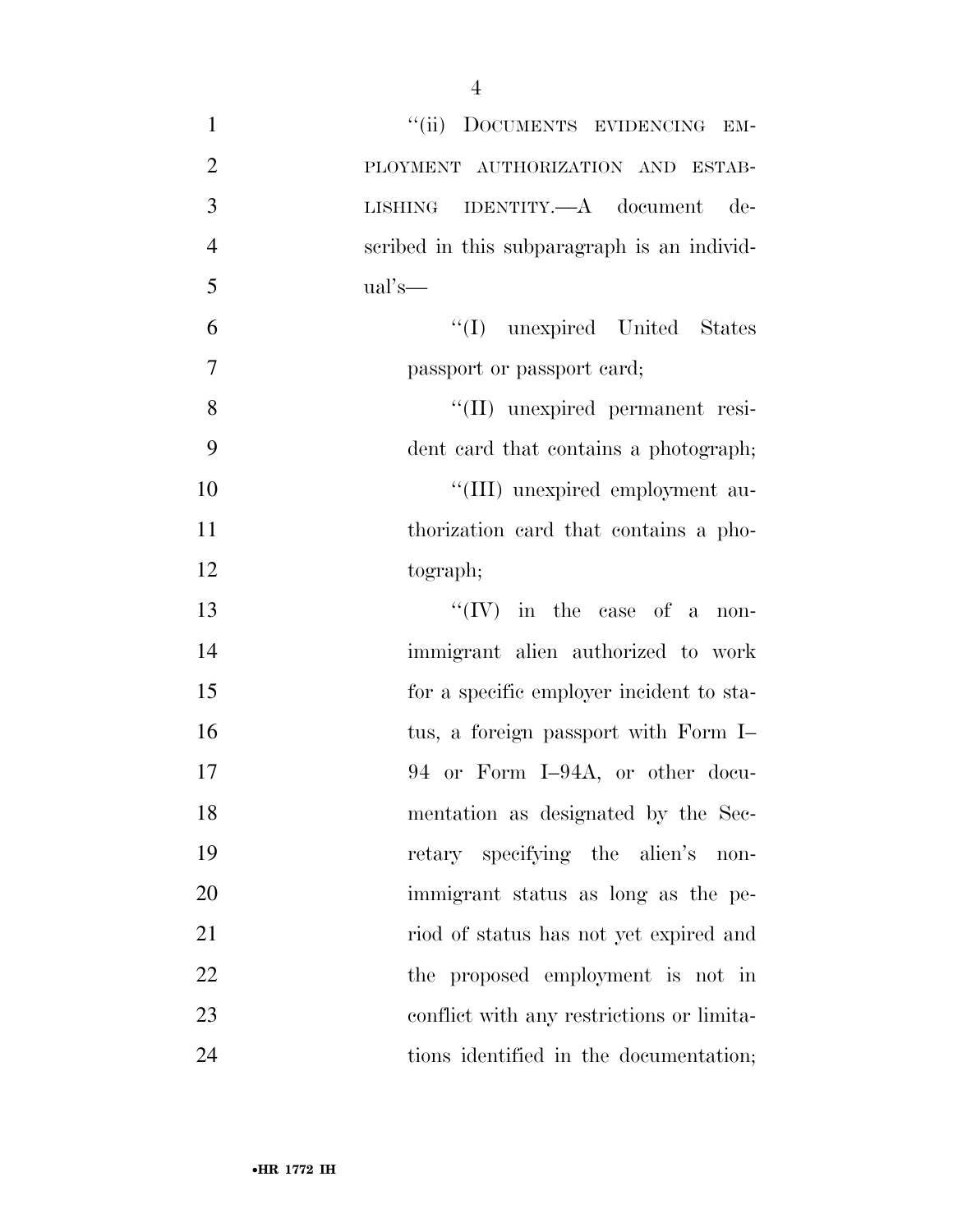| $\mathbf{1}$   | $\lq\lq(V)$ passport from the Fed-   |
|----------------|--------------------------------------|
| $\overline{2}$ | erated States of Micronesia (FSM) or |
| 3              | the Republic of the Marshall Islands |
| $\overline{4}$ | $(RMI)$ with Form I-94 or Form I-    |
| 5              | 94A, or other documentation as des-  |
| 6              | ignated by the Secretary, indicating |
| 7              | nonimmigrant admission under the     |
| 8              | Compact of Free Association Between  |
| 9              | the United States and the FSM or     |
| 10             | RMI; or                              |
| 11             | "(VI) other document designated      |
| 12             | by the Secretary of Homeland Secu-   |
| 13             | rity, if the document—               |
| 14             | "(aa) contains a photograph          |
| 15             | of the individual and biometric      |
| 16             | identification data from the indi-   |
| 17             | vidual and such other personal       |
| 18             | identifying information relating     |
| 19             | to the individual as the Secretary   |
| 20             | of Homeland Security finds, by       |
| 21             | regulation, sufficient for purposes  |
| 22             | of this clause;                      |
| 23             | "(bb) is evidence of author-         |
| 24             | ization of employment in the         |
| 25             | United States; and                   |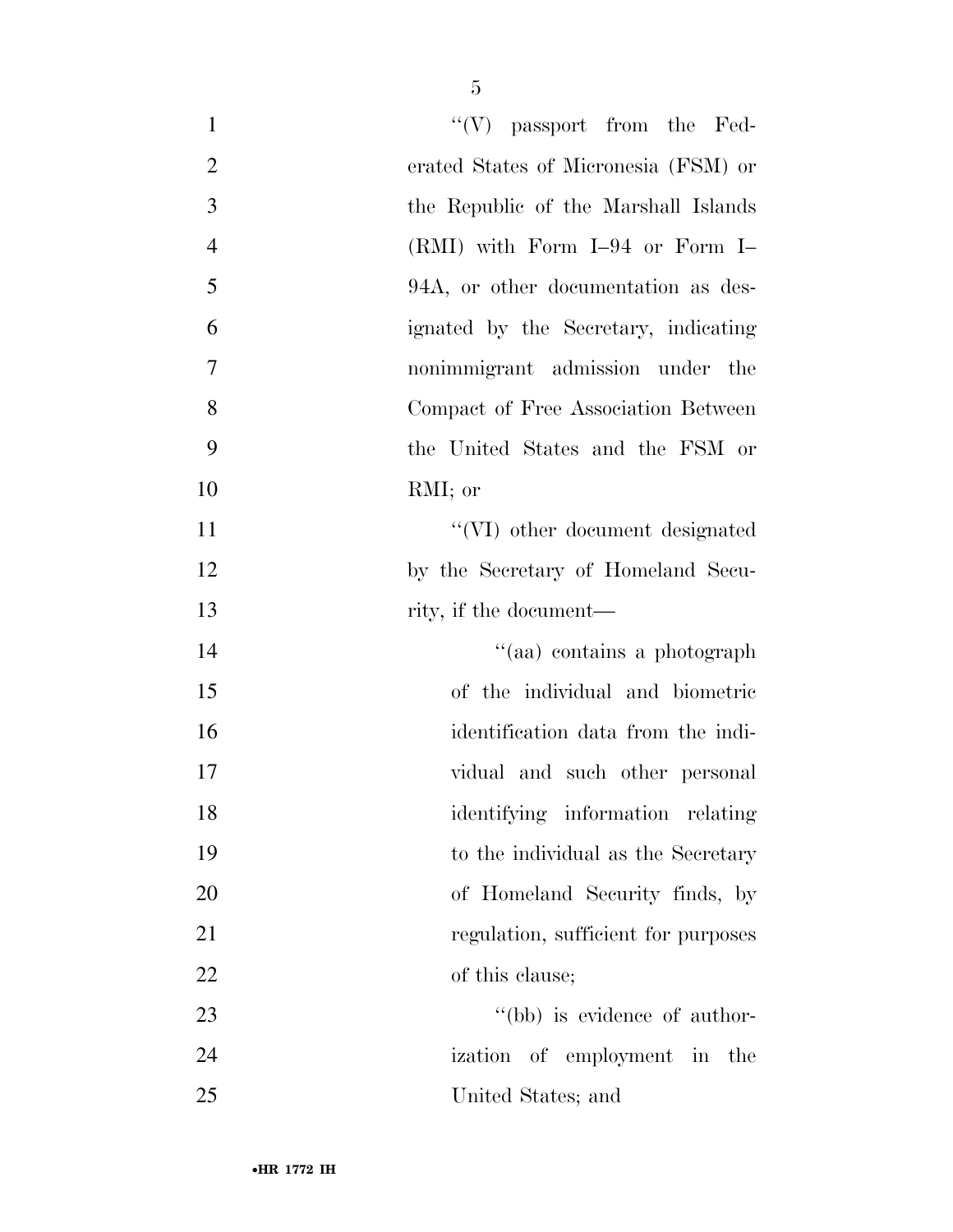$\lq\lq$  (ce) contains security fea-2 tures to make it resistant to tam- pering, counterfeiting, and fraud-ulent use.

5 "(iii) DOCUMENTS EVIDENCING EM- PLOYMENT AUTHORIZATION.—A document described in this subparagraph is an indi- vidual's social security account number card (other than such a card which speci- fies on the face that the issuance of the card does not authorize employment in the United States).

 ''(iv) DOCUMENTS ESTABLISHING IDENTITY OF INDIVIDUAL.—A document described in this subparagraph is—

 $\langle (I)$  an individual's unexpired State issued driver's license or identi- fication card if it contains a photo- graph and information such as name, date of birth, gender, height, eye 21 color, and address;

22 ''(II) an individual's unexpired 23 U.S. military identification card;

24 ''(III) an individual's unexpired Native American tribal identification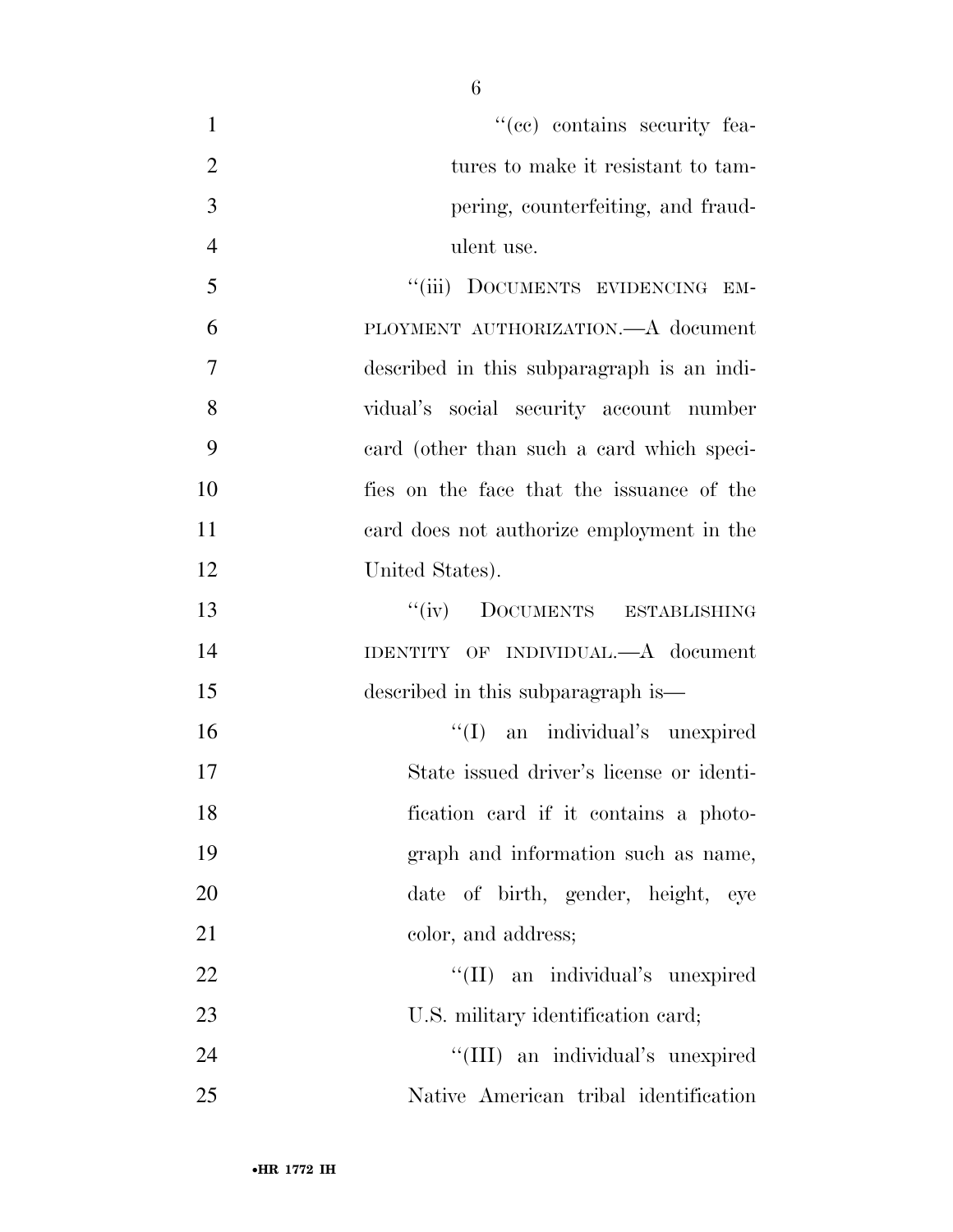| $\mathbf{1}$   | document issued by a tribal entity rec-          |
|----------------|--------------------------------------------------|
| $\overline{2}$ | ognized by the Bureau of Indian Af-              |
| 3              | fairs; or                                        |
| $\overline{4}$ | $\lq\lq$ (IV) in the case of an individual       |
| 5              | under 18 years of age, a parent or               |
| 6              | legal guardian's attestation under               |
| 7              | penalty of law as to the identity and            |
| 8              | age of the individual.                           |
| 9              | "(v) AUTHORITY TO PROHIBIT USE OF                |
| 10             | CERTAIN DOCUMENTS.—If the Secretary of           |
| 11             | Homeland Security finds, by regulation,          |
| 12             | that any document described in clause (i),       |
| 13             | (ii), or (iii) as establishing employment au-    |
| 14             | thorization or identity does not reliably es-    |
| 15             | tablish such authorization or identity or is     |
| 16             | being used fraudulently to an unacceptable       |
| 17             | degree, the Secretary may prohibit or place      |
| 18             | conditions on its use for purposes of this       |
| 19             | paragraph.                                       |
| 20             | "(vi) SIGNATURE.—Such attestation                |
| 21             | may be manifested by either a hand-writ-         |
| 22             | ten or electronic signature.                     |
| 23             | INDIVIDUAL ATTESTATION OF<br>$\lq\lq (B)$<br>EM- |
| 24             | PLOYMENT AUTHORIZATION.-During<br>the            |
| 25             | verification period (as defined in subparagraph  |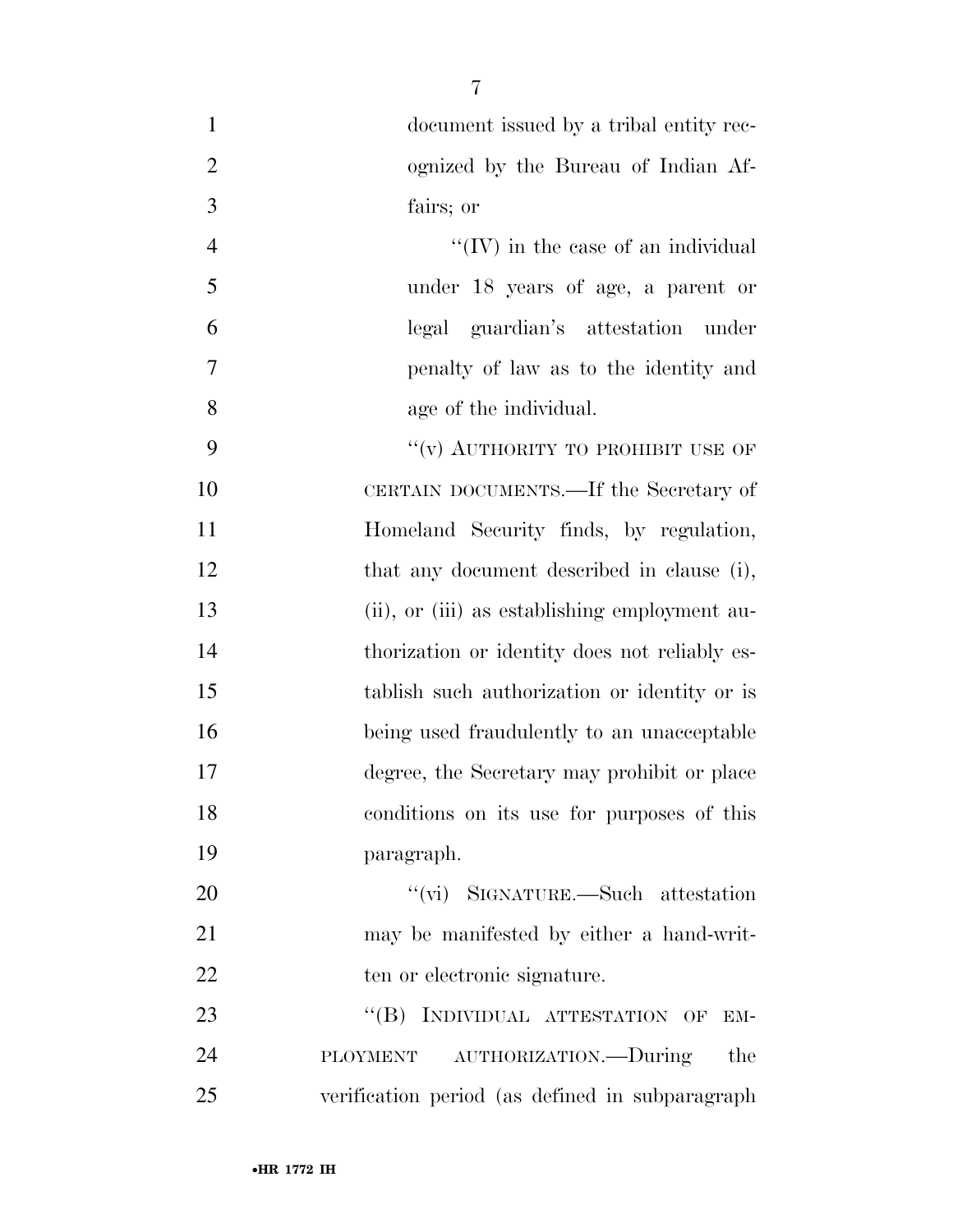(E)), the individual shall attest, under penalty of perjury on the form designated or established for purposes of subparagraph (A), that the indi- vidual is a citizen or national of the United States, an alien lawfully admitted for perma- nent residence, or an alien who is authorized under this Act or by the Secretary of Homeland Security to be hired, recruited, or referred for such employment. Such attestation may be manifested by either a hand-written or elec- tronic signature. The individual shall also pro- vide that individual's social security account number (if the individual claims to have been issued such a number), and, if the individual does not attest to United States nationality under this subparagraph, such identification or authorization number established by the De- partment of Homeland Security for the alien as the Secretary may specify. 20 "'(C) RETENTION OF VERIFICATION FORM 21 AND VERIFICATION.— 22 "(i) IN GENERAL.—After completion

 of such form in accordance with subpara- graphs (A) and (B), the person or entity shall—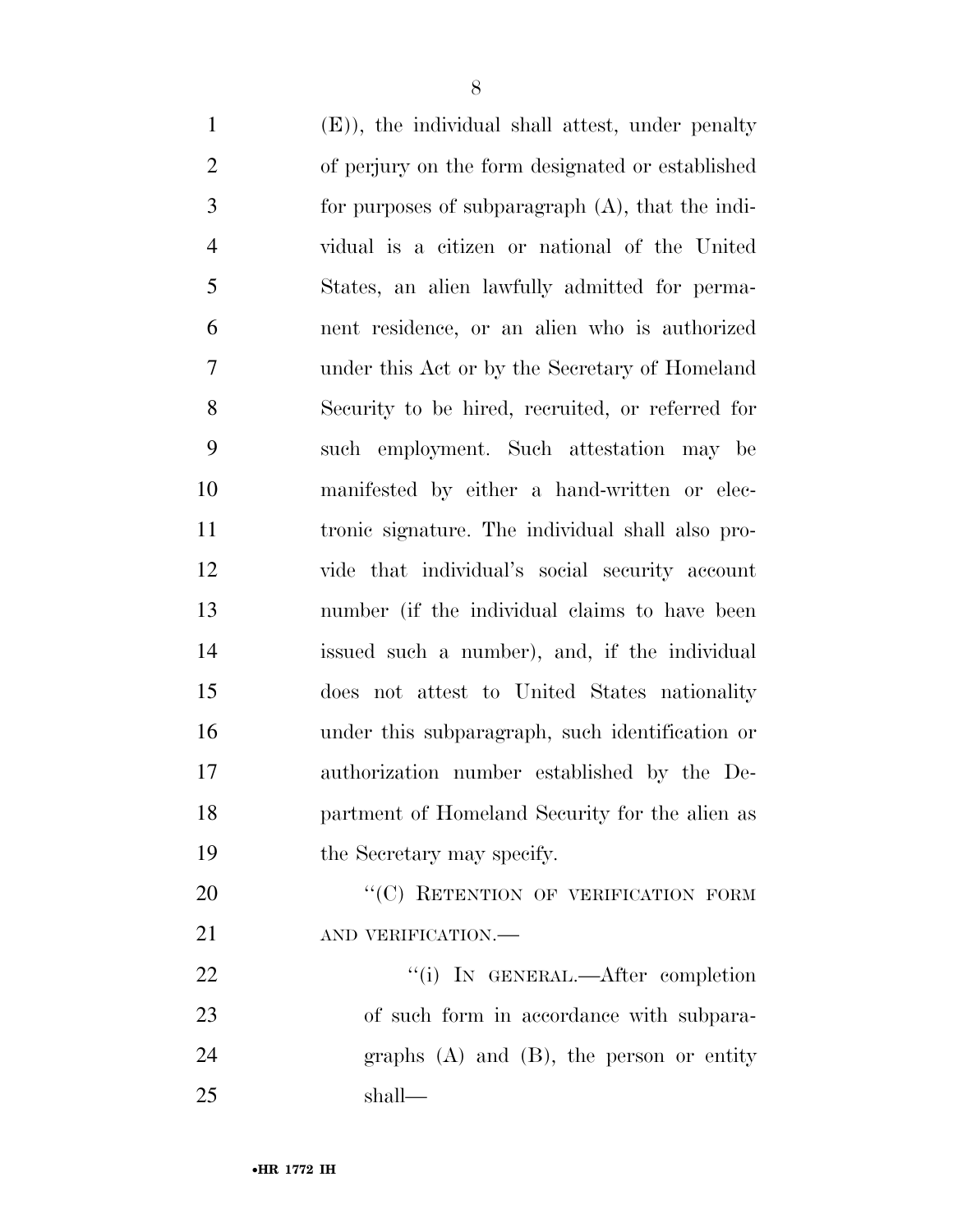| $\mathbf{1}$   | "(I) retain a paper, microfiche,         |
|----------------|------------------------------------------|
| $\overline{2}$ | microfilm, or electronic version of the  |
| 3              | form and make it available for inspec-   |
| $\overline{4}$ | tion by officers of the Department of    |
| 5              | Homeland Security, the Special Coun-     |
| 6              | sel for Immigration-Related Unfair       |
| $\tau$         | Employment Practices, or the Depart-     |
| 8              | ment of Labor during a period begin-     |
| 9              | ning on the date of the recruiting or    |
| 10             | referral of the individual, or, in the   |
| 11             | case of the hiring of an individual, the |
| 12             | date on which the verification is com-   |
| 13             | pleted, and ending—                      |
| 14             | "(aa) in the case of the re-             |
| 15             | cruiting or referral of an indi-         |
| 16             | vidual, 3 years after the date of        |
| 17             | the recruiting or referral; and          |
| 18             | "(bb) in the case of the hir-            |
| 19             | ing of an individual, the later of       |
| 20             | 3 years after the date the               |
| 21             | verification is completed or one         |
| 22             | year after the date the individ-         |
| 23             | ual's employment is terminated;          |
| 24             | and                                      |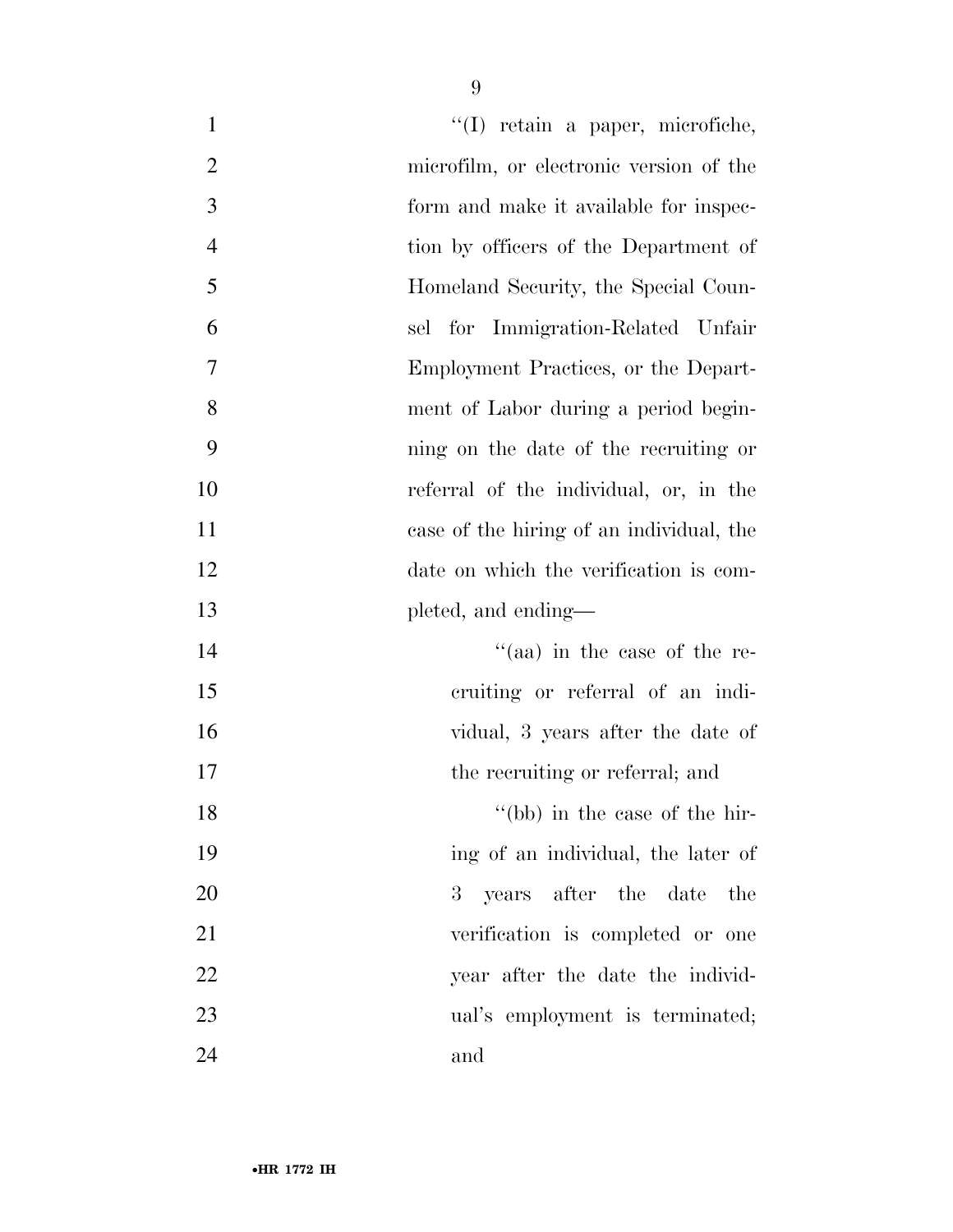| $\mathbf{1}$   | "(II) during the verification pe-         |
|----------------|-------------------------------------------|
| $\overline{2}$ | riod (as defined in subparagraph $(E)$ ), |
| 3              | make an inquiry, as provided in sub-      |
| $\overline{4}$ | section (d), using the verification sys-  |
| 5              | tem to seek verification of the identity  |
| 6              | and employment eligibility of an indi-    |
| $\overline{7}$ | vidual.                                   |
| 8              | "(ii) CONFIRMATION.-                      |
| 9              | $\lq\lq (I)$ CONFIRMATION<br>$RE-$        |
| 10             | CEIVED.—If the person or other entity     |
| 11             | receives an appropriate confirmation      |
| 12             | of an individual's identity and work      |
| 13             | eligibility under the verification sys-   |
| 14             | tem within the time period specified,     |
| 15             | the person or entity shall record on      |
| 16             | the form an appropriate code that is      |
| 17             | provided under the system and that        |
| 18             | indicates a final confirmation of such    |
| 19             | identity and work eligibility of the in-  |
| 20             | dividual.                                 |
| 21             | "(II) TENTATIVE NONCONFIRMA-              |
| 22             | TION RECEIVED.—If the person or           |
| 23             | other entity receives a tentative non-    |
| 24             | confirmation of an individual's iden-     |
| 25             | tity or work eligibility under the        |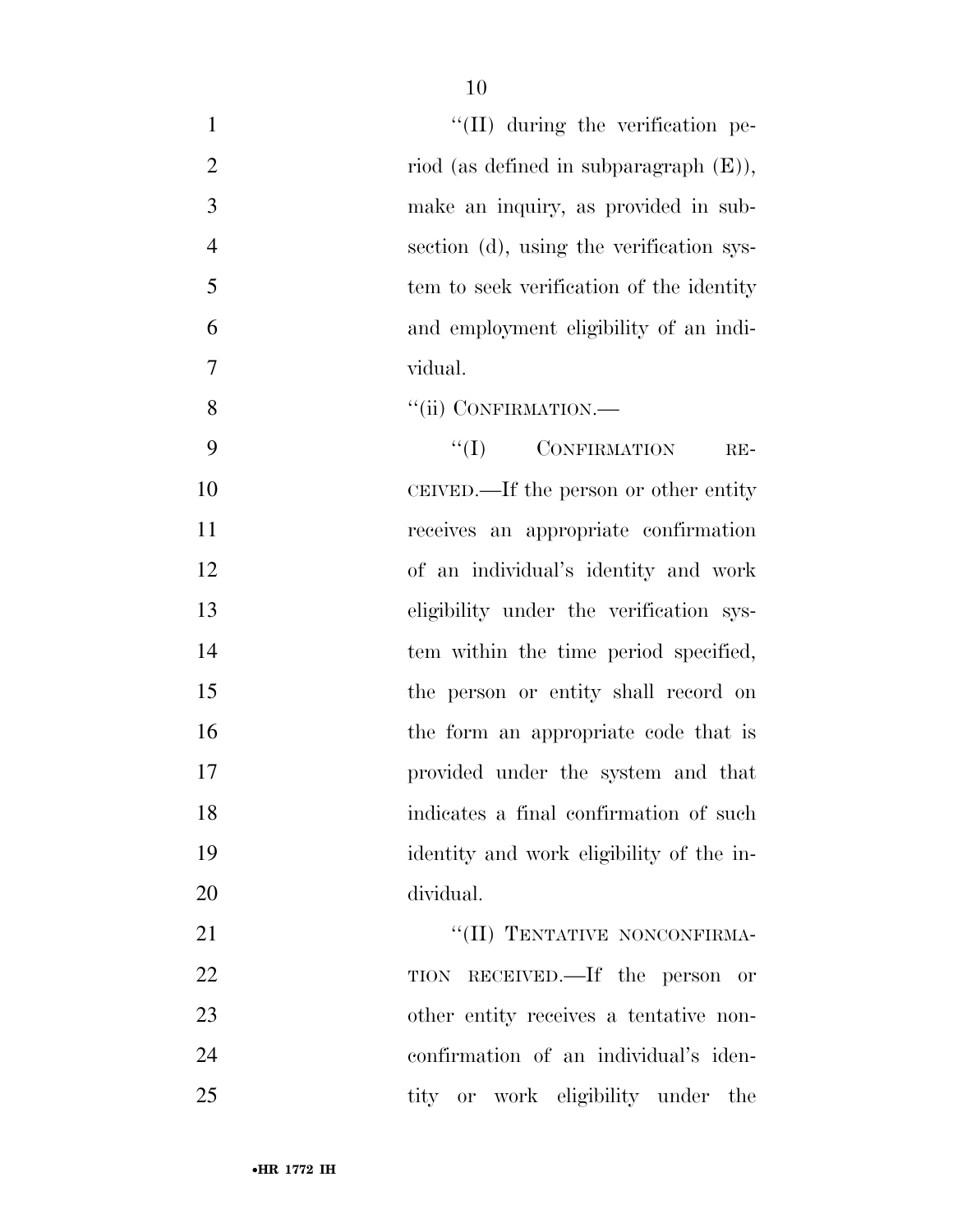| $\mathbf{1}$   | verification system within the time pe-            |
|----------------|----------------------------------------------------|
| $\overline{2}$ | riod specified, the person or entity               |
| 3              | shall so inform the individual for                 |
| $\overline{4}$ | whom the verification is sought. If the            |
| 5              | individual does not contest the non-               |
| 6              | confirmation within the time period                |
| 7              | specified, the nonconfirmation shall be            |
| 8              | considered final. The person or entity             |
| 9              | shall then record on the form an ap-               |
| 10             | propriate code which has been pro-                 |
| 11             | vided under the system to indicate a               |
| 12             | final nonconfirmation. If the indi-                |
| 13             | vidual does contest the nonconfirma-               |
| 14             | tion, the individual shall utilize the             |
| 15             | process for secondary verification pro-            |
| 16             | vided under subsection (d). The non-               |
| 17             | confirmation will remain tentative                 |
| 18             | until a final confirmation or noncon-              |
| 19             | provided<br>firmation<br>is<br>$\mathbf{b}$<br>the |
| 20             | verification system within the time pe-            |
| 21             | riod specified. In no case shall an em-            |
| 22             | ployer terminate employment of an in-              |
| 23             | dividual because of a failure of the in-           |
| 24             | dividual to have identity and work eli-            |
| 25             | gibility confirmed under this section              |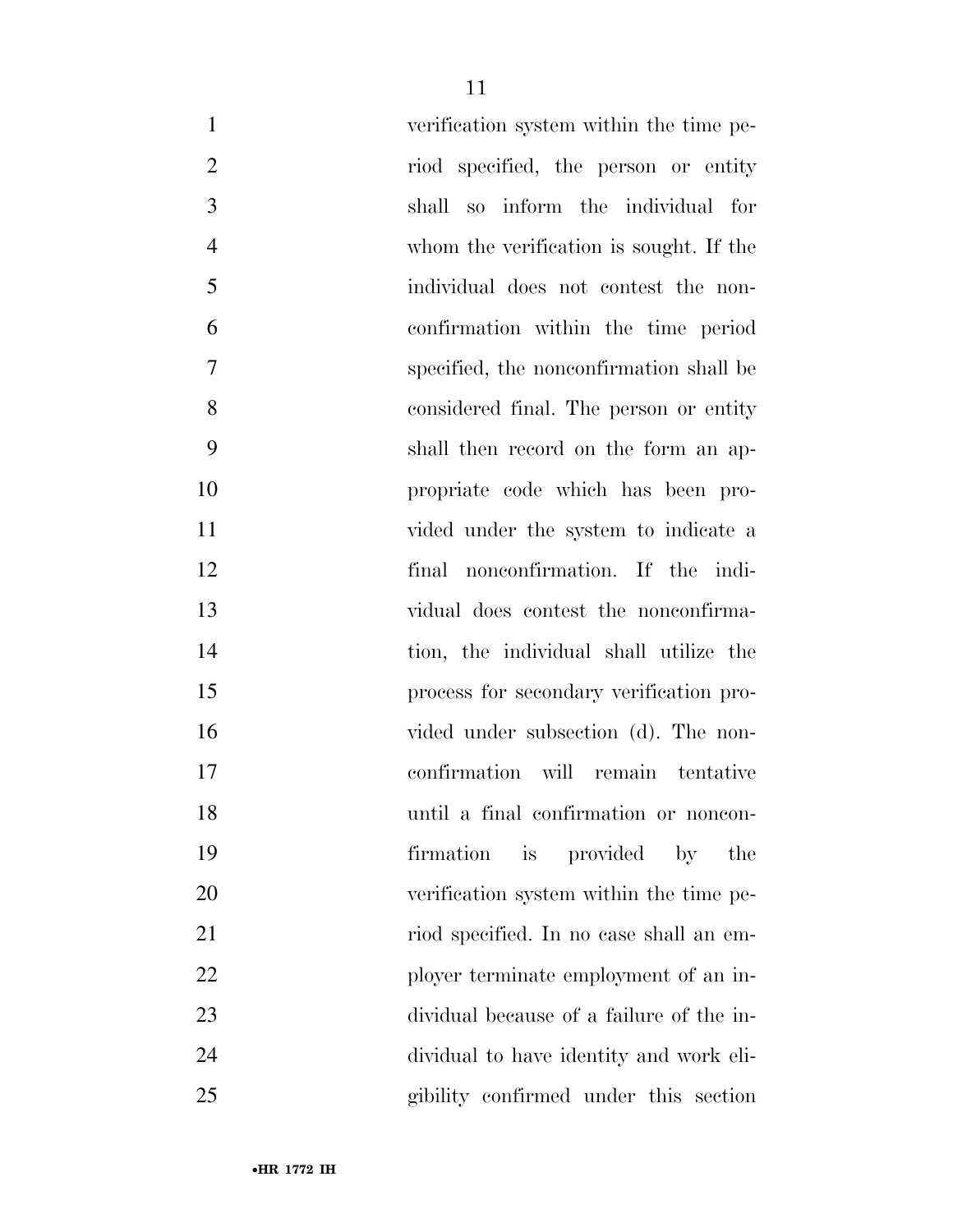| $\mathbf{1}$   | until a nonconfirmation becomes final.  |
|----------------|-----------------------------------------|
| $\overline{2}$ | Nothing in this clause shall apply to a |
| 3              | termination of employment for any       |
| $\overline{4}$ | reason other than because of such a     |
| 5              | failure. In no case shall an employer   |
| 6              | rescind the offer of employment to an   |
| 7              | individual because of a failure of the  |
| 8              | individual to have identity and work    |
| 9              | eligibility confirmed under this sub-   |
| 10             | section until a nonconfirmation be-     |
| 11             | comes final. Nothing in this subclause  |
| 12             | shall apply to a recission of the offer |
| 13             | of employment for any reason other      |
| 14             | than because of such a failure.         |
| 15             | "(III) FINAL CONFIRMATION OR            |
| 16             | NONCONFIRMATION RECEIVED.—If a          |
| 17             | final confirmation or nonconfirmation   |
| 18             | is provided by the verification system  |
| 19             | regarding an individual, the person or  |
| 20             | entity shall record on the form an ap-  |
| 21             | propriate code that is provided under   |
| 22             | the system and that indicates a con-    |
| 23             | firmation or nonconfirmation of iden-   |
| 24             | tity and work eligibility of the indi-  |
| 25             | vidual.                                 |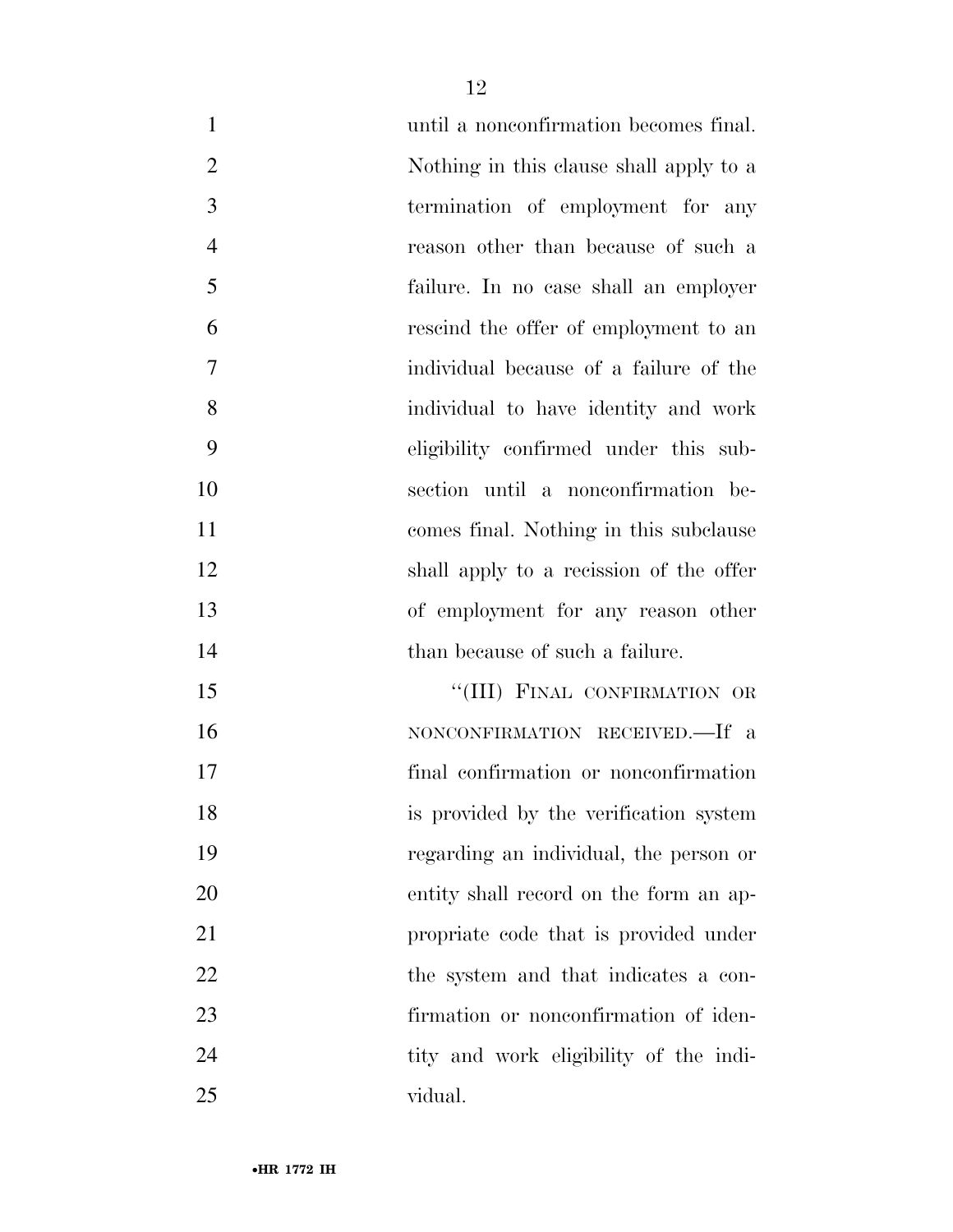| "(IV) EXTENSION OF TIME.-If<br>$\mathbf{1}$            |  |
|--------------------------------------------------------|--|
| $\overline{2}$<br>the person or other entity in good   |  |
| 3<br>faith attempts to make an inquiry                 |  |
| $\overline{4}$<br>during the time period specified and |  |
| 5<br>the verification system has registered            |  |
| 6<br>that not all inquiries were received              |  |
| 7<br>during such time, the person or entity            |  |
| 8<br>may make an inquiry in the first sub-             |  |
| 9<br>sequent working day in which the                  |  |
| 10<br>verification system registers that it            |  |
| 11<br>has received all inquiries. If the               |  |
| 12<br>verification system cannot receive in-           |  |
| 13<br>quiries at all times during a day, the           |  |
| 14<br>person or entity merely has to assert            |  |
| 15<br>that the entity attempted to make the            |  |
| 16<br>inquiry on that day for the previous             |  |
| 17<br>sentence to apply to such an inquiry,            |  |
| 18<br>and does not have to provide any ad-             |  |
| 19<br>ditional proof concerning such inquiry.          |  |
| "(V) CONSEQUENCES OF NON-<br>20                        |  |
| 21<br>CONFIRMATION.                                    |  |
| "(aa) TERMINATION OR NO-<br>22                         |  |
| 23<br>TIFICATION OF CONTINUED EM-                      |  |
| 24<br>PLOYMENT.—If the person or                       |  |
| 25<br>other entity has received a final                |  |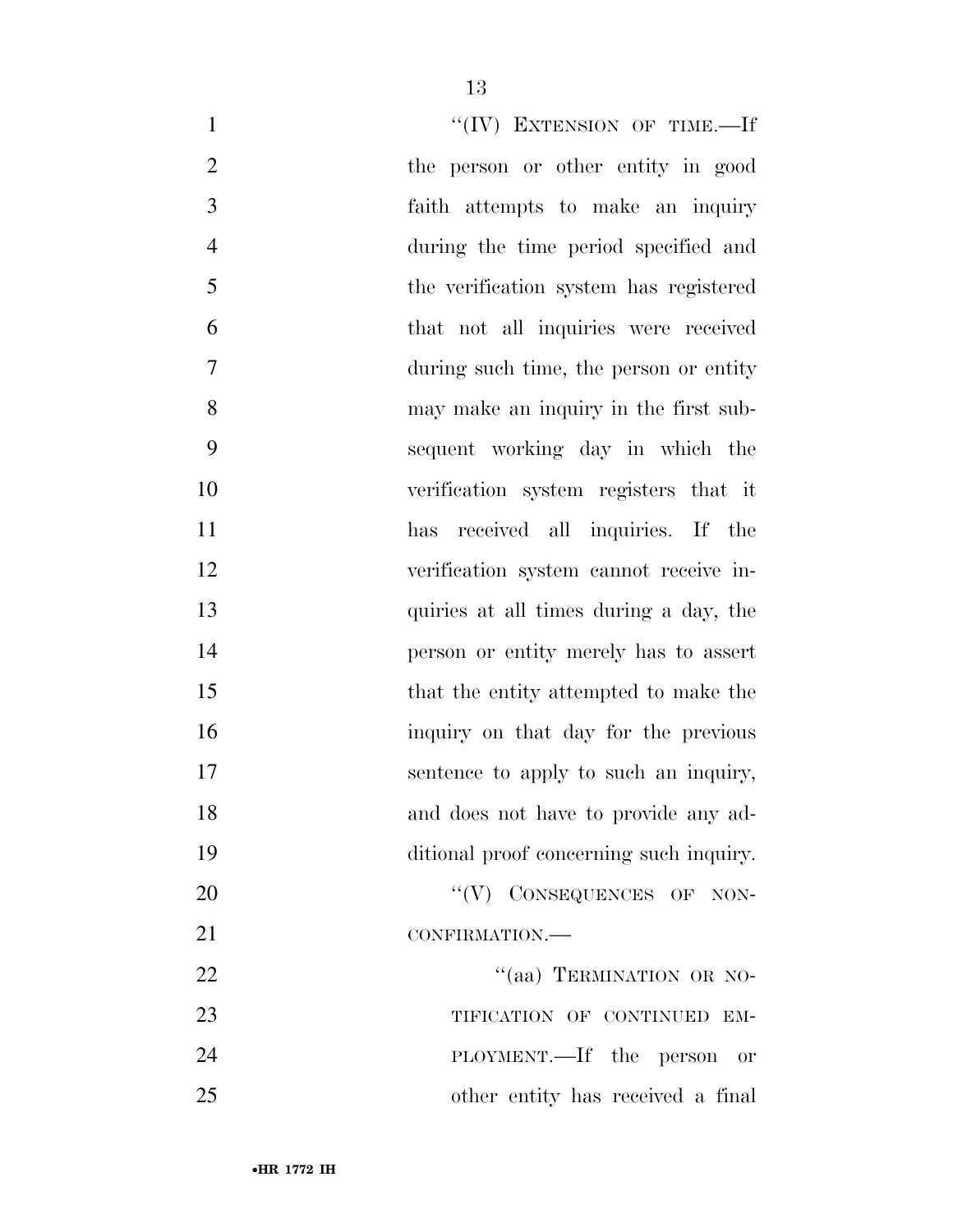| $\mathbf{1}$   | nonconfirmation regarding an in-        |
|----------------|-----------------------------------------|
| $\overline{2}$ | dividual, the person or entity          |
| 3              | may terminate employment of the         |
| $\overline{4}$ | individual (or decline to recruit       |
| 5              | or refer the individual). If the        |
| 6              | person or entity does not termi-        |
| $\tau$         | nate employment of the indi-            |
| 8              | vidual or proceeds to recruit or        |
| 9              | refer the individual, the person or     |
| 10             | entity shall notify the Secretary       |
| 11             | of Homeland Security of such            |
| 12             | fact through the verification sys-      |
| 13             | tem or in such other manner as          |
| 14             | the Secretary may specify.              |
| 15             | "(bb) FAILURE TO<br>$NO-$               |
| 16             | TIFY.—If the person or entity           |
| 17             | fails to provide notice with re-        |
| 18             | spect to an individual as required      |
| 19             | under item (aa), the failure is         |
| 20             | deemed to constitute a violation        |
| 21             | of subsection $(a)(1)(A)$ with re-      |
| 22             | spect to that individual.               |
| 23             | "(VI) CONTINUED EMPLOYMENT              |
| 24             | AFTER FINAL NONCONFIRMATION.—If         |
| 25             | the person or other entity continues to |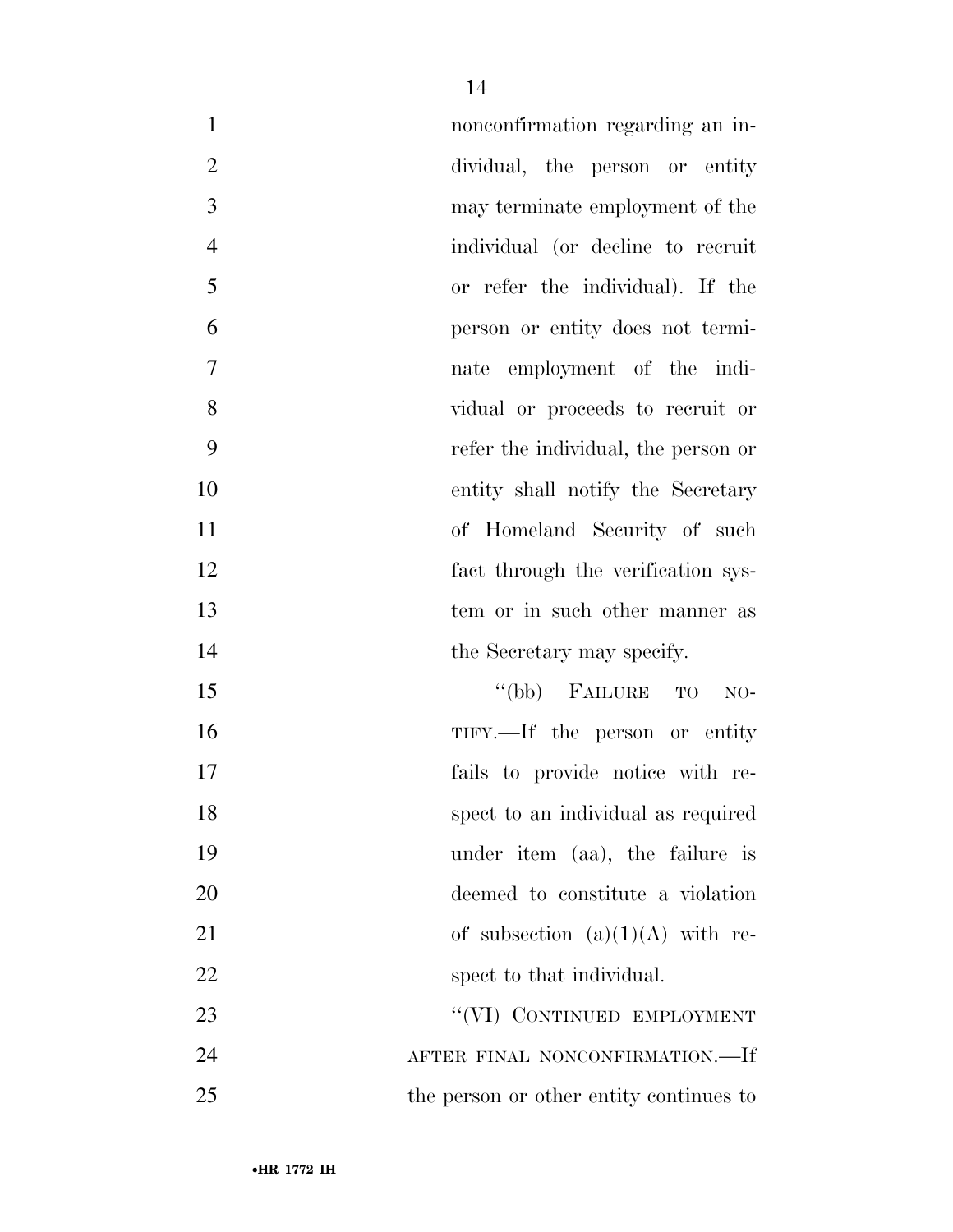| $\mathbf{1}$   | employ (or to recruit or refer) an indi-     |
|----------------|----------------------------------------------|
| $\overline{2}$ | vidual after receiving final noncon-         |
| 3              | firmation, a rebuttable presumption is       |
| $\overline{4}$ | created that the person or entity has        |
| 5              | violated subsection $(a)(1)(A)$ .            |
| 6              | "(D) EFFECTIVE DATES OF NEW PROCE-           |
| 7              | DURES.                                       |
| 8              | "(i) HIRING.—Except as provided in           |
| 9              | clause (iii), the provisions of this para-   |
| 10             | graph shall apply to a person or other enti- |
| 11             | ty hiring an individual for employment in    |
| 12             | the United States as follows:                |
| 13             | $\lq\lq$ (I) With respect to employers       |
| 14             | having $10,000$ or more employees in         |
| 15             | the United States on the date of the         |
| 16             | enactment of the Legal Workforce             |
| 17             | Act, on the date that is 6 months            |
| 18             | after the date of the enactment of           |
| 19             | such Act.                                    |
| 20             | $\lq\lq$ (II) With respect to employers      |
| 21             | having 500 or more employees in the          |
| 22             | United States, but less than 10,000          |
| 23             | employees in the United States, on           |
| 24             | the date of the enactment of the             |
| 25             | Legal Workforce Act, on the date that        |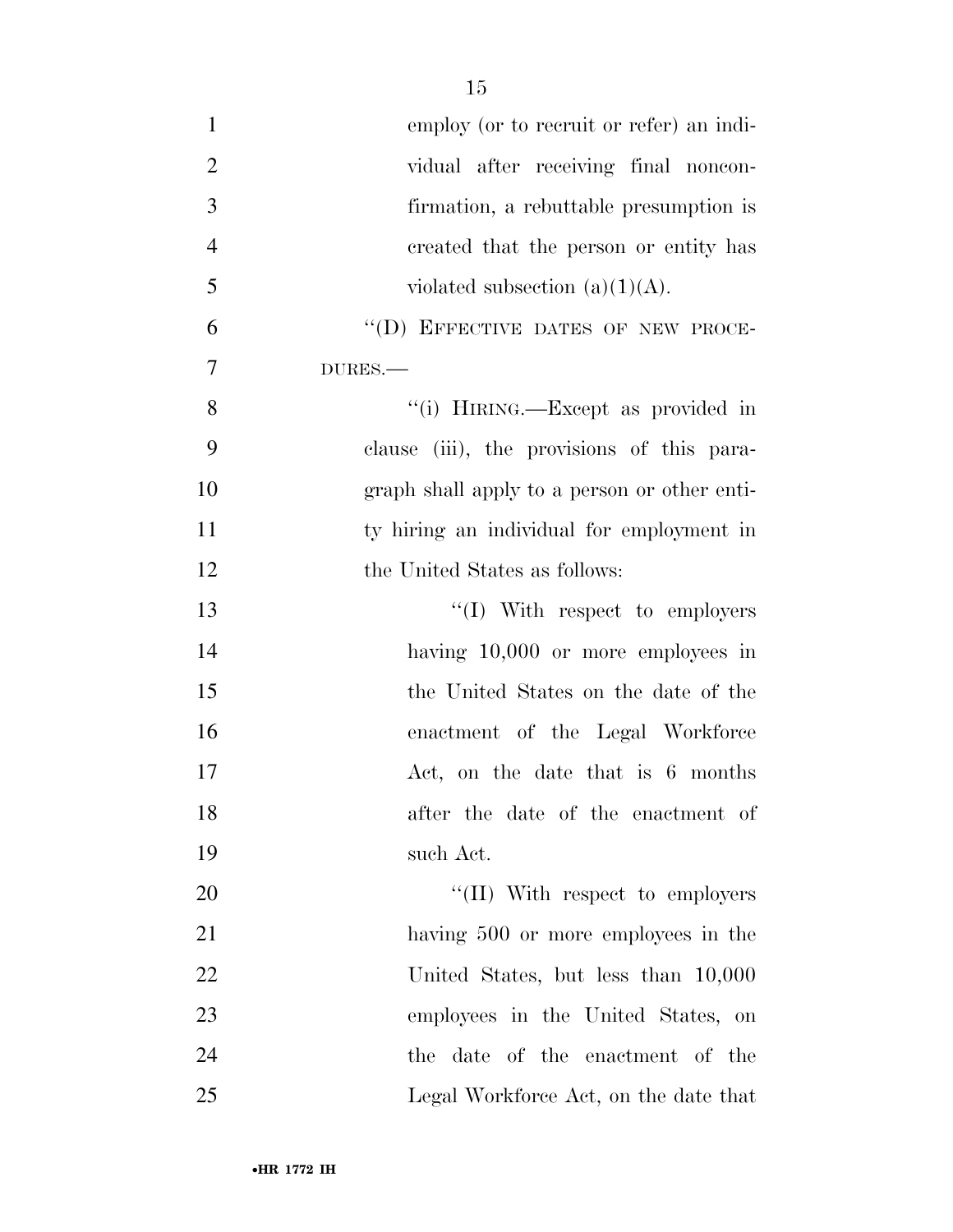| is 12 months after the date of the en- |
|----------------------------------------|
| actment of such Act.                   |
| "(III) With respect to employers       |

 having 20 or more employees in the United States, but less than 500 em- ployees in the United States, on the date of the enactment of the Legal Workforce Act, on the date that is 18 months after the date of the enact-ment of such Act.

 $\text{``(IV)}$  With respect to employers 12 having 1 or more employees in the United States, but less than 20 em- ployees in the United States, on the date of the enactment of the Legal 16 Workforce Act, on the date that is 24 months after the date of the enact-ment of such Act.

19 "'(ii) RECRUITING AND REFERRING. Except as provided in clause (iii), the pro- visions of this paragraph shall apply to a 22 person or other entity recruiting or refer- ring an individual for employment in the United States on the date that is 12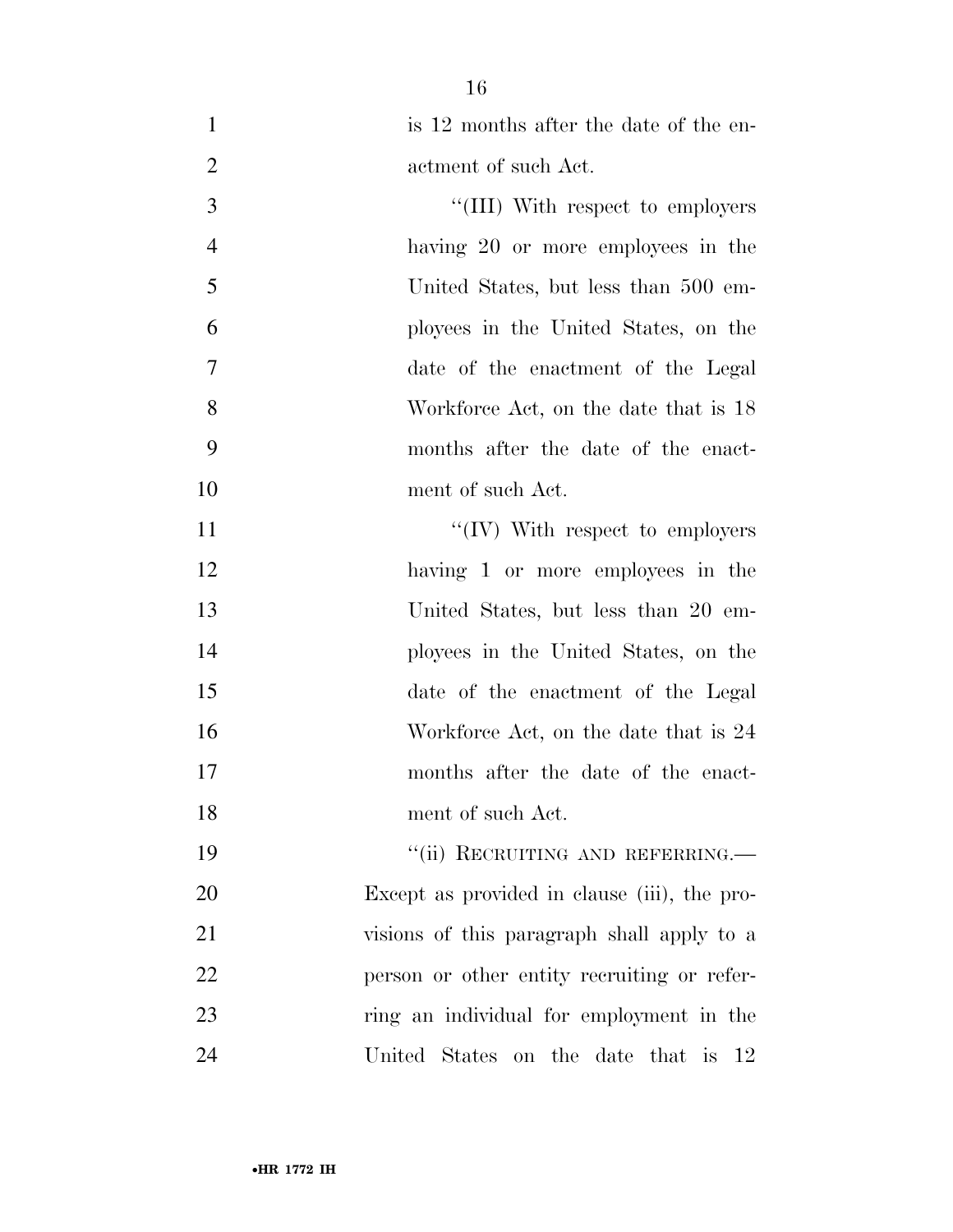| $\mathbf{1}$   | months after the date of the enactment of          |
|----------------|----------------------------------------------------|
| $\overline{2}$ | the Legal Workforce Act.                           |
| 3              | "(iii) AGRICULTURAL LABOR OR SERV-                 |
| $\overline{4}$ | ICES.—With respect to an employee per-             |
| 5              | forming agricultural labor or services, this       |
| 6              | paragraph shall not apply with respect to          |
| 7              | the verification of the employee until the         |
| 8              | date that is 24 months after the date of           |
| 9              | the enactment of the Legal Workforce Act.          |
| 10             | For purposes of the preceding sentence,            |
| 11             | the term 'agricultural labor or services' has      |
| 12             | the meaning given such term by the Sec-            |
| 13             | retary of Agriculture in regulations and in-       |
| 14             | cludes agricultural labor as defined in sec-       |
| 15             | tion $3121(g)$ of the Internal Revenue Code        |
| 16             | of 1986, agriculture as defined in section         |
| 17             | 3(f) of the Fair Labor Standards Act of            |
| 18             | 1938 $(29 \text{ U.S.C. } 203(f))$ , the handling, |
| 19             | planting, drying, packing, packaging, proc-        |
| 20             | essing, freezing, or grading prior to deliv-       |
| 21             | ery for storage of any agricultural or horti-      |
| 22             | cultural commodity in its unmanufactured           |
| 23             | state, all activities required for the prepa-      |
| 24             | ration, processing or manufacturing of a           |
| 25             | product of agriculture (as such term is de-        |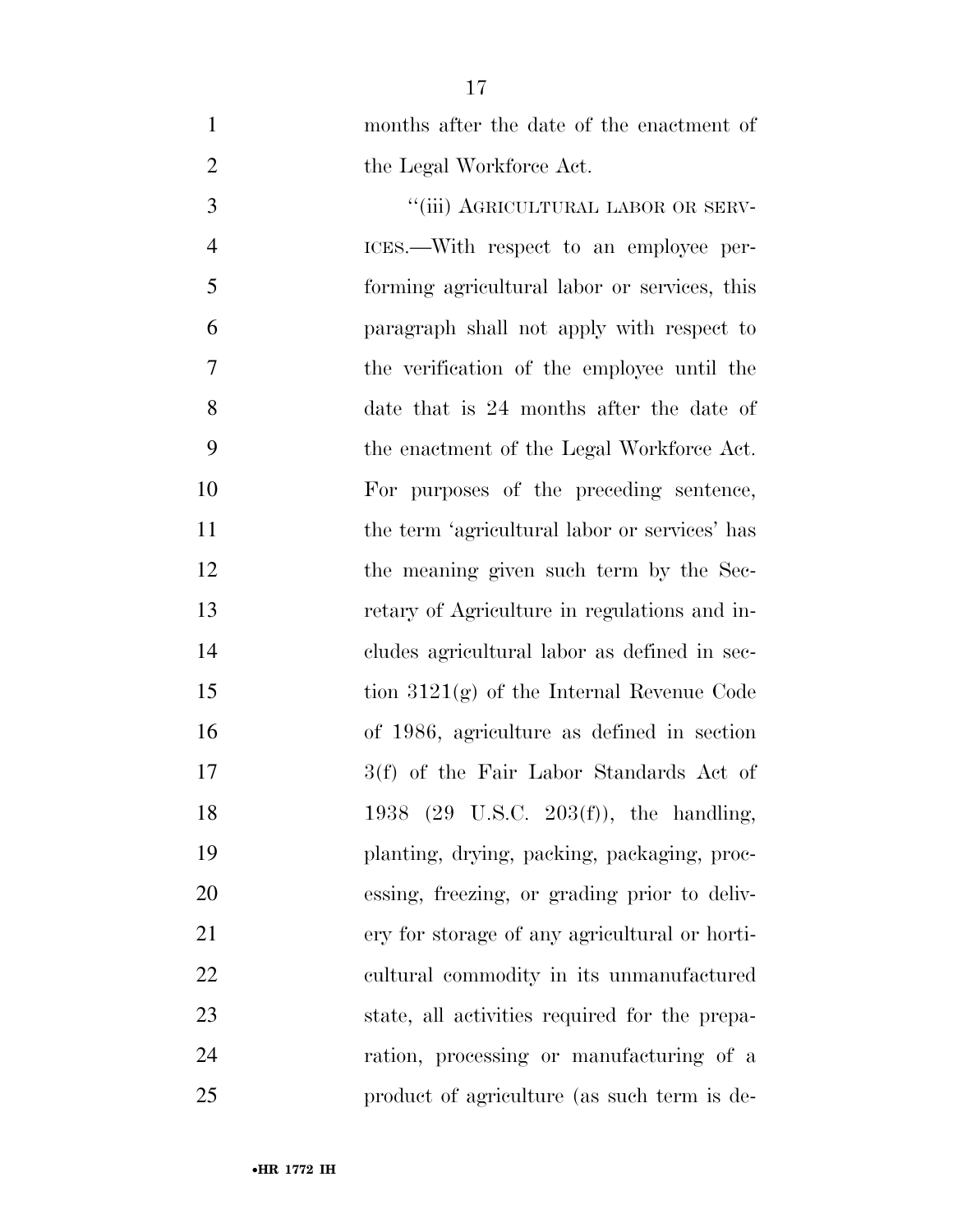| $\mathbf{1}$   | fined in such section $3(f)$ for further dis-  |
|----------------|------------------------------------------------|
| $\overline{2}$ | tribution, and activities similar to all the   |
| 3              | foregoing as they relate to fish or shell fish |
| $\overline{4}$ | in aquaculture facilities. An employee de-     |
| 5              | scribed in this clause shall not be counted    |
| 6              | for purposes of clause (i).                    |
| 7              | "(iv) TRANSITION RULE.—Subject to              |
| 8              | paragraph (4), the following shall apply to    |
| 9              | a person or other entity hiring, recruiting,   |
| 10             | or referring an individual for employment      |
| 11             | in the United States until the effective       |
| 12             | date or dates applicable under clauses (i)     |
| 13             | through (iii):                                 |
| 14             | $\lq\lq$ (I) This subsection, as in effect     |
| 15             | before the enactment of the Legal              |
| 16             | Workforce Act.                                 |
| 17             | "(II) Subtitle A of title IV of the            |
| 18             | Illegal Immigration Reform and Im-             |
| 19             | migrant Responsibility Act of 1996 (8)         |
| 20             | U.S.C. $1324a$ note), as in effect be-         |
| 21             | fore the effective date in section $7(e)$      |
| 22             | of the Legal Workforce Act.                    |
| 23             | "(III) Any other provision<br>of               |
| 24             | Federal law requiring the person or            |
| 25             | entity to participate in the E-Verify          |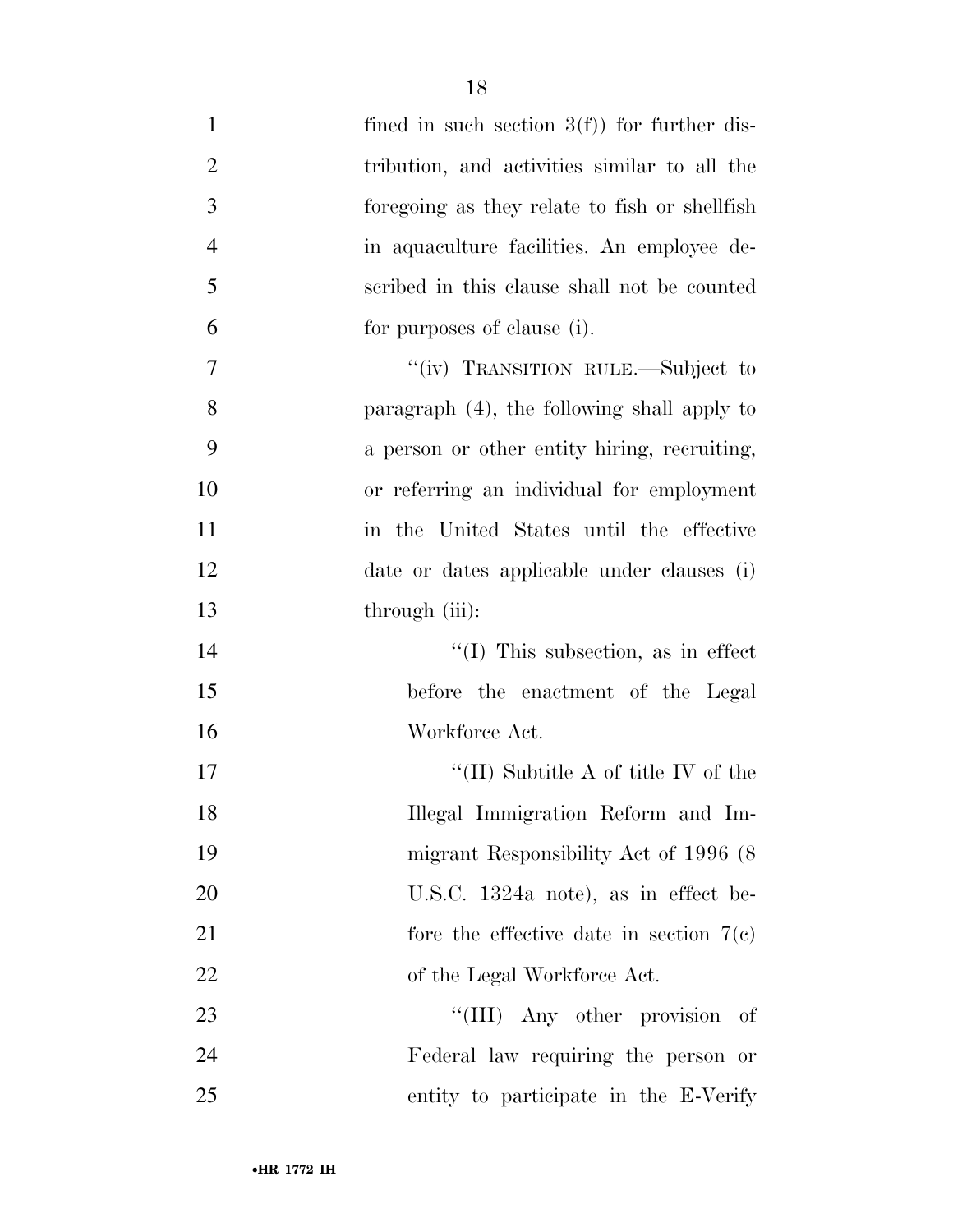| $\mathbf{1}$<br>Program described in section $403(a)$                         |
|-------------------------------------------------------------------------------|
|                                                                               |
| $\overline{2}$<br>of the Illegal Immigration Reform and                       |
| 3<br>Immigrant Responsibility Act of 1996                                     |
| $\overline{4}$<br>$(8 \text{ U.S.C. } 1324a \text{ note})$ , as in effect be- |
| 5<br>fore the effective date in section $7(e)$                                |
| 6<br>of the Legal Workforce Act, including                                    |
| 7<br>Executive Order 13465 (8 U.S.C.                                          |
| 8<br>1324a note; relating to Government                                       |
| 9<br>procurement).                                                            |
| "(E) VERIFICATION PERIOD DEFINED.—<br>10                                      |
| 11<br>"(i) IN GENERAL.—For purposes of                                        |
| 12<br>this paragraph:                                                         |
| $\lq\lq$ (I) In the case of recruitment or<br>13                              |
| 14<br>referral, the term 'verification period'                                |
| 15<br>means the period ending on the date                                     |
| 16<br>recruiting or referring commences.                                      |
| 17<br>"(II) In the case of hiring, the                                        |
| 18<br>term 'verification period' means the                                    |
| 19<br>period beginning on the date on which                                   |
| 20<br>an offer of employment is extended                                      |
| 21<br>and ending on the date that is 3 busi-                                  |
| 22<br>ness days after the date of hire, ex-                                   |
| 23<br>cept as provided in clause (iii). The                                   |
| 24<br>offer of employment may be condi-                                       |
| 25<br>tioned in accordance with clause (ii).                                  |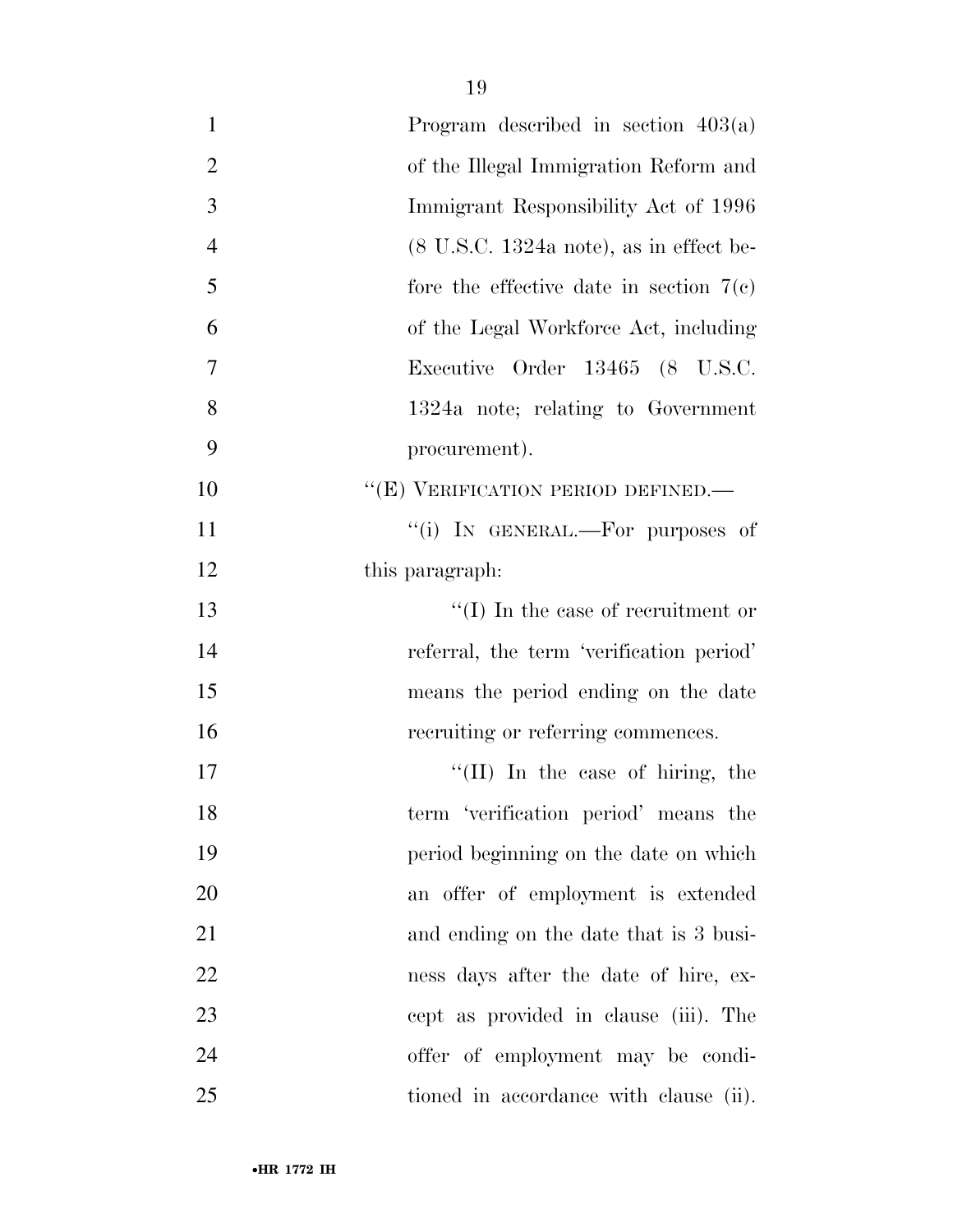| $\mathbf{1}$   | "(ii) JOB OFFER MAY BE CONDI-                        |
|----------------|------------------------------------------------------|
| $\overline{2}$ | TIONAL.—A person or other entity may                 |
| 3              | offer a prospective employee an employ-              |
| $\overline{4}$ | ment position that is conditioned on final           |
| 5              | verification of the identity and employment          |
| 6              | eligibility of the employee using the proce-         |
| 7              | dures established under this paragraph.              |
| 8              | ``(iii)<br>SPECIAL RULE.—Notwith-                    |
| 9              | standing clause $(i)(II)$ , in the case of an        |
| 10             | alien who is authorized for employment               |
| 11             | and who provides evidence from the Social            |
| 12             | Security Administration that the alien has           |
| 13             | applied for a social security account num-           |
| 14             | ber, the verification period ends three busi-        |
| 15             | ness days after the alien receives the social        |
| 16             | security account number.                             |
| 17             | "(2) REVERIFICATION FOR INDIVIDUALS WITH             |
| 18             | LIMITED WORK AUTHORIZATION.-                         |
| 19             | "(A) IN GENERAL.—Except as provided in               |
| 20             | subparagraph (B), a person or entity shall           |
| 21             | make an inquiry, as provided in subsection (d),      |
| 22             | using the verification system to<br>seek             |
| 23             | reverification of the identity and employment        |
| 24             | eligibility of all individuals with a limited period |
| 25             | of work authorization employed by the person         |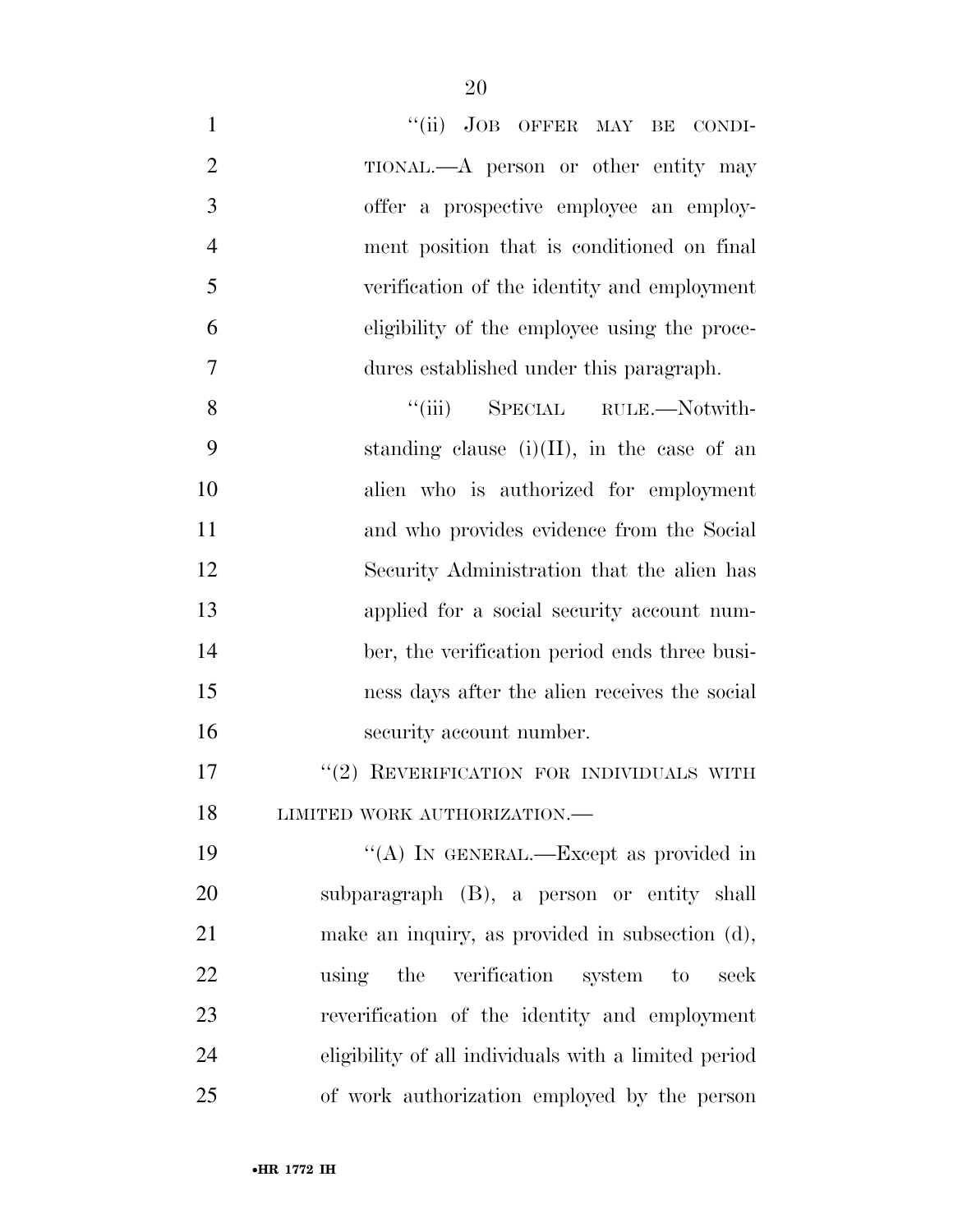| $\mathbf{1}$   | or entity during the 3 business days before the |
|----------------|-------------------------------------------------|
| $\overline{2}$ | date on which the employee's work authoriza-    |
| 3              | tion expires as follows:                        |
| $\overline{4}$ | "(i) With respect to employers having           |
| 5              | $10,000$ or more employees in the United        |
| 6              | States on the date of the enactment of the      |
| 7              | Legal Workforce Act, beginning on the           |
| 8              | date that is 6 months after the date of the     |
| 9              | enactment of such Act.                          |
| 10             | "(ii) With respect to employers having          |
| 11             | 500 or more employees in the United             |
| 12             | States, but less than 10,000 employees in       |
| 13             | the United States, on the date of the en-       |
| 14             | actment of the Legal Workforce Act, be-         |
| 15             | ginning on the date that is 12 months           |
| 16             | after the date of the enactment of such         |
| 17             | Act.                                            |
| 18             | "(iii) With respect to employers hav-           |
| 19             | ing 20 or more employees in the United          |
| 20             | States, but less than 500 employees in the      |
| 21             | United States, on the date of the enact-        |
| 22             | ment of the Legal Workforce Act, begin-         |
| 23             | ning on the date that is 18 months after        |
| 24             | the date of the enactment of such Act.          |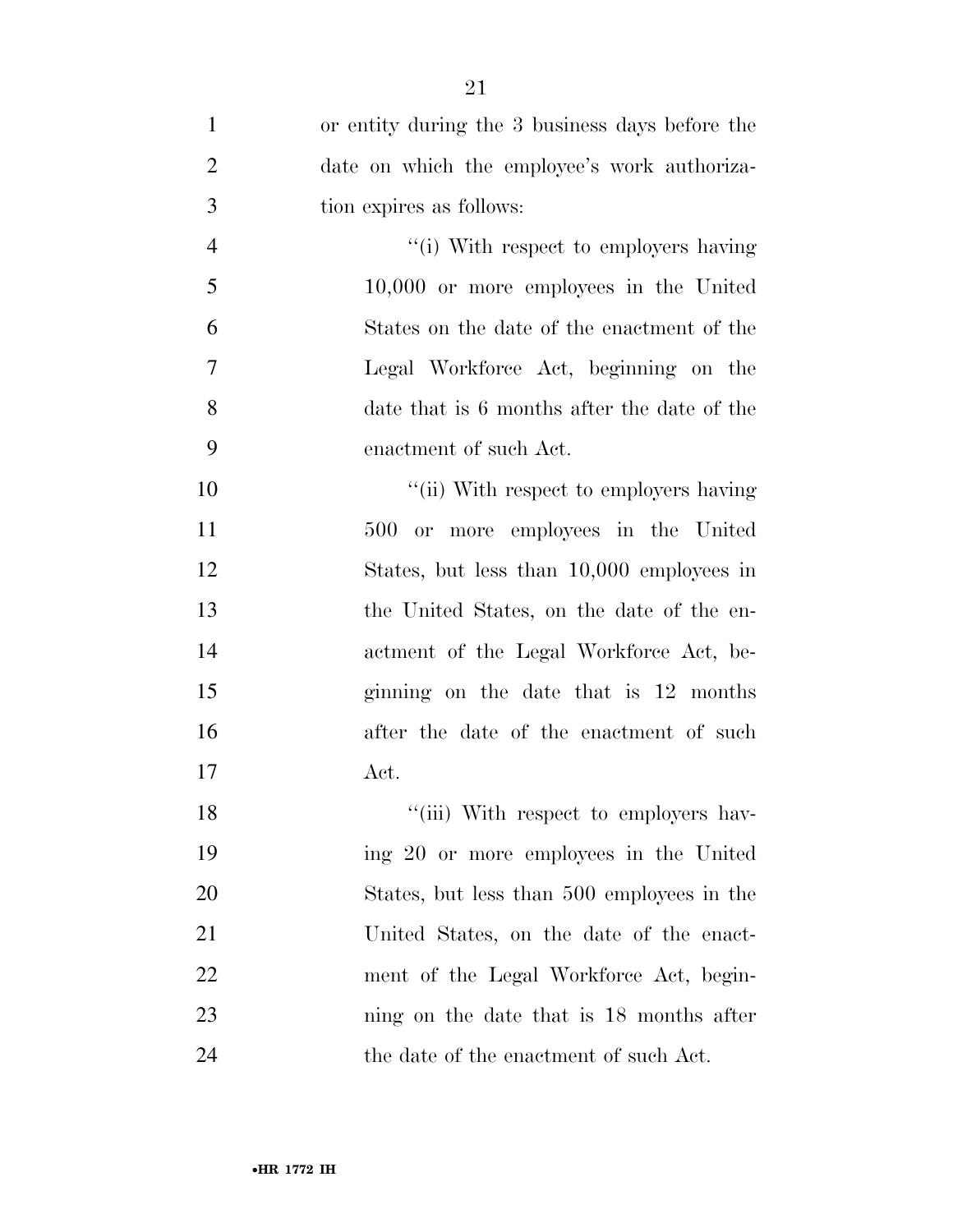| $\mathbf{1}$   | "(iv) With respect to employers hav-             |
|----------------|--------------------------------------------------|
| $\overline{2}$ | ing 1 or more employees in the United            |
| 3              | States, but less than 20 employees in the        |
| $\overline{4}$ | United States, on the date of the enact-         |
| 5              | ment of the Legal Workforce Act, begin-          |
| 6              | ning on the date that is 24 months after         |
| $\tau$         | the date of the enactment of such Act.           |
| 8              | "(B) AGRICULTURAL LABOR OR<br>SERV-              |
| 9              | ICES.—With respect to an employee performing     |
| 10             | agricultural labor or services, or an employee   |
| 11             | recruited or referred by a farm labor contractor |
| 12             | (as defined in section 3 of the Migrant and Sea- |
| 13             | sonal Agricultural Worker Protection Act (29)    |
| 14             | U.S.C. $1801$ ), subparagraph $(A)$ shall not    |
| 15             | apply with respect to the reverification of the  |
| 16             | employee until the date that is 24 months after  |
| 17             | the date of the enactment of the Legal Work-     |
| 18             | force Act. For purposes of the preceding sen-    |
| 19             | tence, the term 'agricultural labor or services' |
| 20             | has the meaning given such term by the Sec-      |
| 21             | retary of Agriculture in regulations and in-     |
| 22             | cludes agricultural labor as defined in section  |
| 23             | $3121(g)$ of the Internal Revenue Code of 1986,  |
| 24             | agriculture as defined in section $3(f)$ of the  |
| 25             | Fair Labor Standards Act of 1938 (29 U.S.C.      |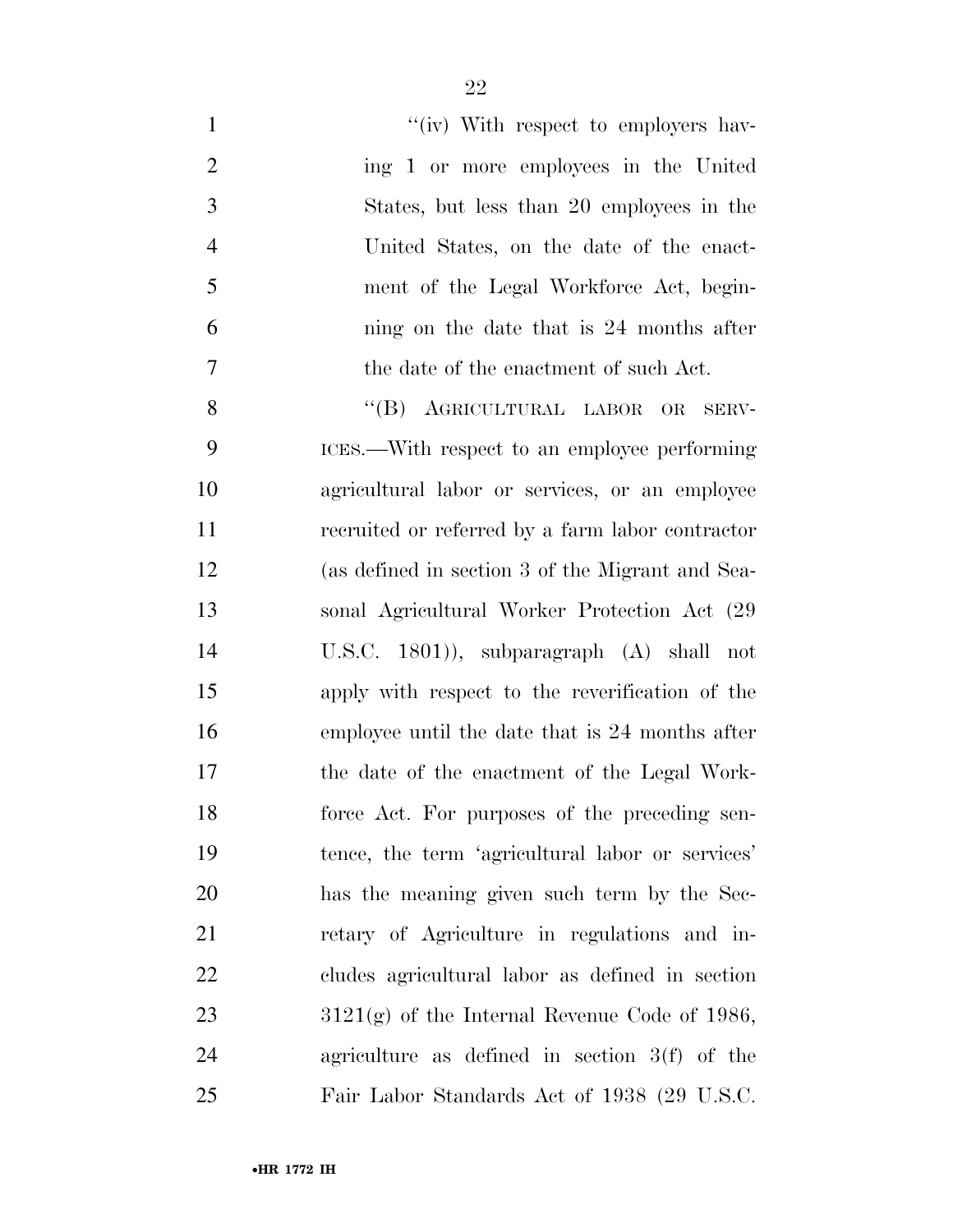| $\mathbf{1}$   | $203(f)$ , the handling, planting, drying, packing,   |
|----------------|-------------------------------------------------------|
| $\overline{2}$ | packaging, processing, freezing, or grading           |
| 3              | prior to delivery for storage of any agricultural     |
| $\overline{4}$ | or horticultural commodity in its unmanufac-          |
| 5              | tured state, all activities required for the prepa-   |
| 6              | ration, processing, or manufacturing of a prod-       |
| 7              | uct of agriculture (as such term is defined in        |
| 8              | such section $3(f)$ for further distribution, and     |
| 9              | activities similar to all the foregoing as they re-   |
| 10             | late to fish or shell fish in aquaculture facilities. |
| 11             | An employee described in this subparagraph            |
| 12             | shall not be counted for purposes of subpara-         |
| 13             | graph(A).                                             |
| 14             | ``(C)<br>REVERIFICATION.—Paragraph                    |
| 15             | $(1)(C)(ii)$ shall apply to reverifications pursuant  |
| 16             | to this paragraph on the same basis as it ap-         |
| 17             | plies to verifications pursuant to paragraph $(1)$ ,  |
| 18             | except that employers shall—                          |
| 19             | "(i) use a form designated or estab-                  |
| 20             | lished by the Secretary by regulation for             |
| 21             | purposes of this paragraph; and                       |
| 22             | "(ii) retain a paper, microfiche, micro-              |
| 23             | film, or electronic version of the form and           |

 make it available for inspection by officers of the Department of Homeland Security,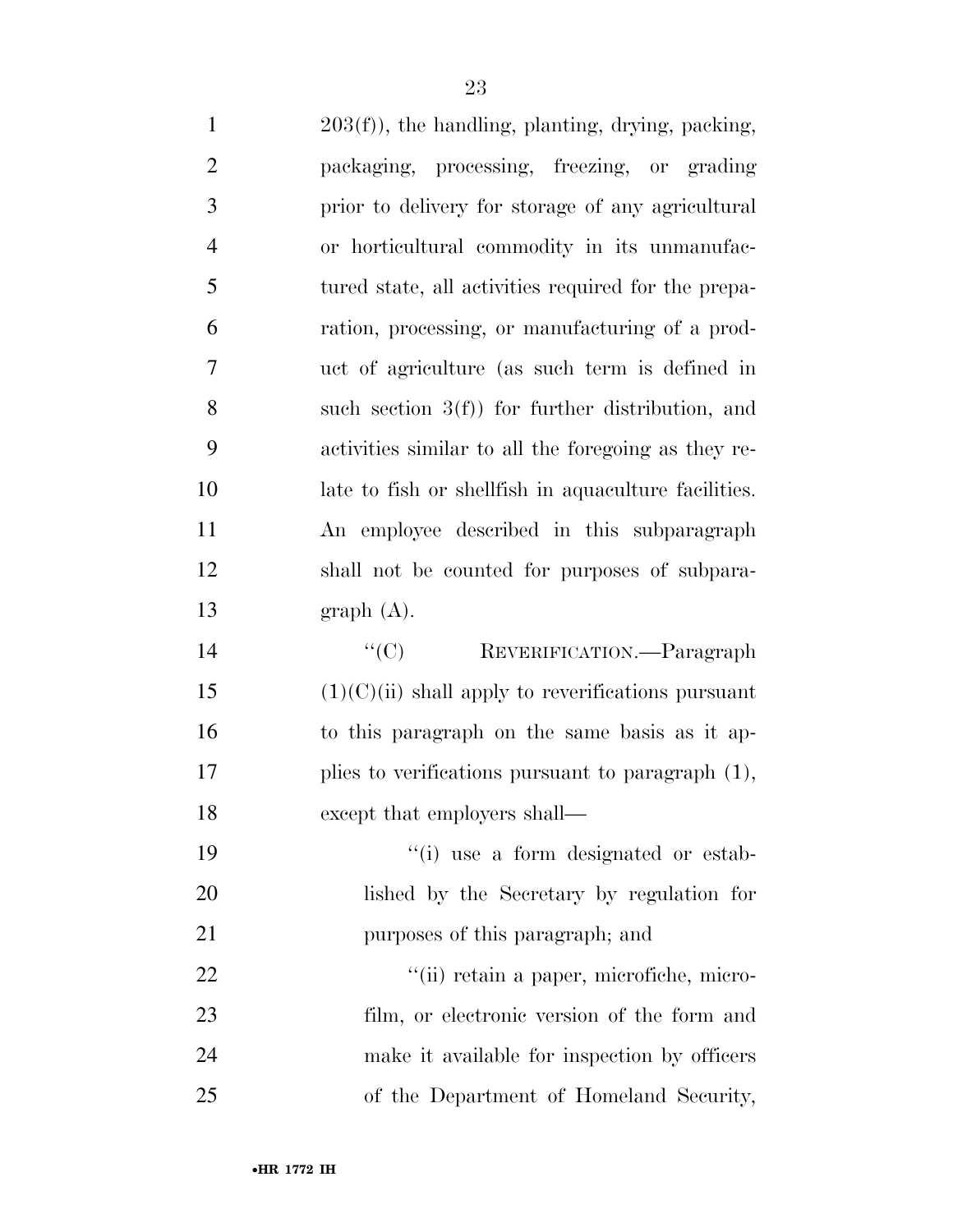| $\mathbf{1}$   | the Special Counsel for Immigration-Re-     |
|----------------|---------------------------------------------|
| $\overline{2}$ | lated Unfair Employment Practices, or the   |
| 3              | Department of Labor during the period be-   |
| $\overline{4}$ | ginning on the date the reverification com- |
| 5              | mences and ending on the date that is the   |
| 6              | later of 3 years after the date of such     |
| 7              | reverification or 1 year after the date the |
| 8              | individual's employment is terminated.      |
| 9              | $``(3)$ PREVIOUSLY HIRED INDIVIDUALS.—      |
| 10             | "(A) ON A MANDATORY BASIS FOR CER-          |
| 11             | TAIN EMPLOYEES.-                            |
| 12             | "(i) IN GENERAL.—Not later than the         |
| 13             | date that is 6 months after the date of the |
| 14             | enactment of the Legal Workforce Act, an    |
| 15             | employer shall make an inquiry, as pro-     |
| 16             | vided in subsection (d), using the          |
| 17             | verification system to seek verification of |
| 18             | the identity and employment eligibility of  |
| 19             | any individual described in clause (ii) em- |
| 20             | ployed by the employer whose employment     |
| 21             | eligibility has not been verified under the |
| 22             | E-Verify Program described in section       |
| 23             | $403(a)$ of the Illegal Immigration Reform  |
| 24             | and Immigrant Responsibility Act of 1996    |
| 25             | $(8 \text{ U.S.C. } 1324a \text{ note}).$   |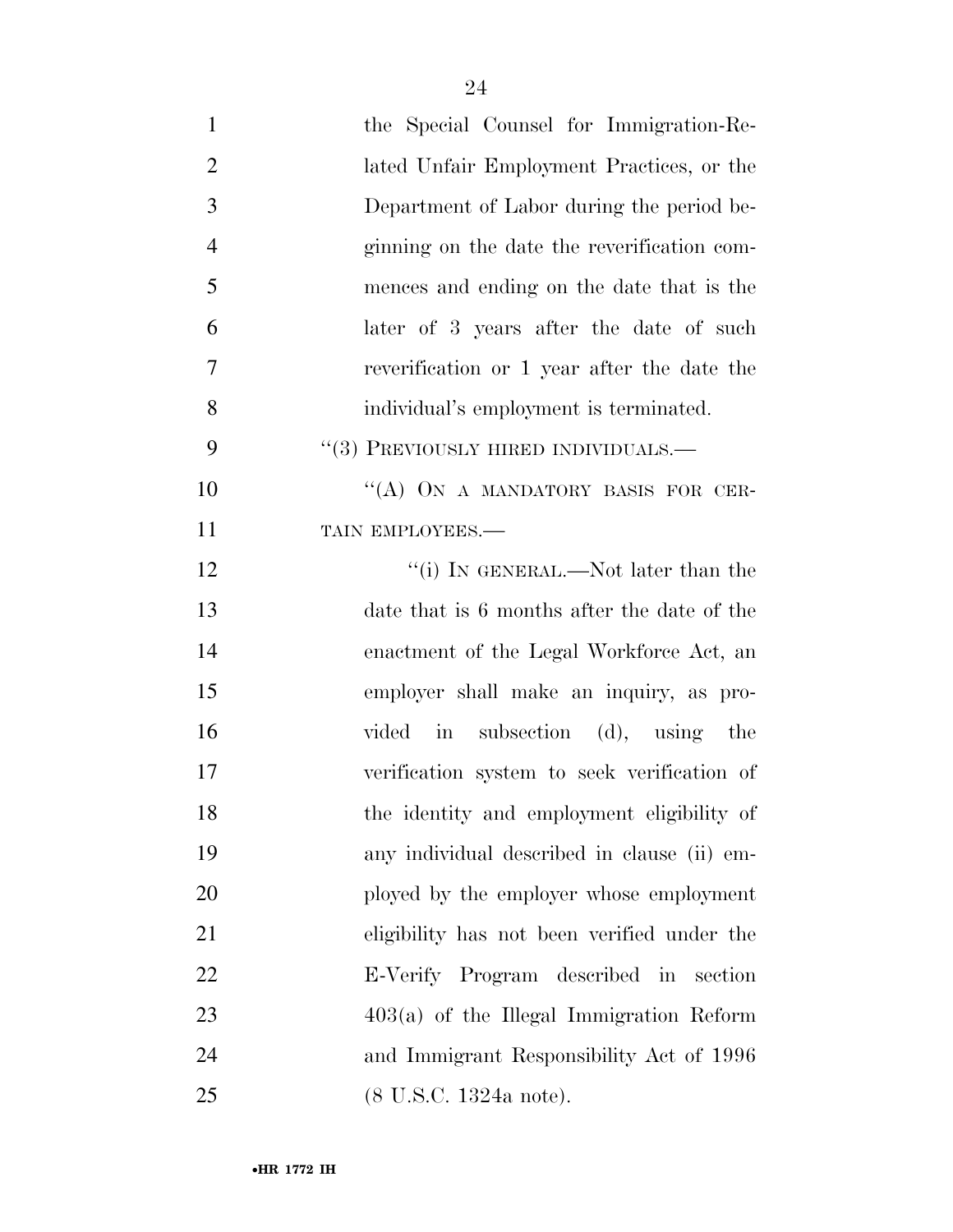- 1 "(ii) INDIVIDUALS DESCRIBED.—An individual described in this clause is any of the following: 4 ''(I) An employee of any unit of a Federal, State, or local government. 6  $\frac{1}{\text{Im}} \ln \text{Im} \ln \text{Im} \ln \text{Im} \ln \text{Im} \ln \text{Im} \ln \text{Im} \ln \text{Im} \ln \text{Im} \ln \text{Im} \ln \text{Im} \ln \text{Im} \ln \text{Im} \ln \text{Im} \ln \text{Im} \ln \text{Im} \ln \text{Im} \ln \text{Im} \ln \text{Im} \ln \text{Im} \ln \text{Im} \ln \text{Im} \ln \text{Im} \ln \text{Im} \ln \text{Im} \ln \ln \text{Im} \ln \ln \ln \ln \ln \ln \ln \ln \ln \ln \ln \ln \ln \ln \ln \ln$  Federal security clearance working in a Federal, State or local government building, a military base, a nuclear energy site, a weapons site, or an air-**port or other facility that requires**  workers to carry a Transportation Worker Identification Credential (TWIC). 15  $\frac{15}{15}$  The mployee assigned to perform work in the United States under a Federal contract, except that 18 this subclause— 19  $\frac{1}{2}$  aa) is not applicable to in- dividuals who have a clearance under Homeland Security Presi-dential Directive 12 (HSPD 12
- clearance), are administrative or overhead personnel, or are work-ing solely on contracts that pro-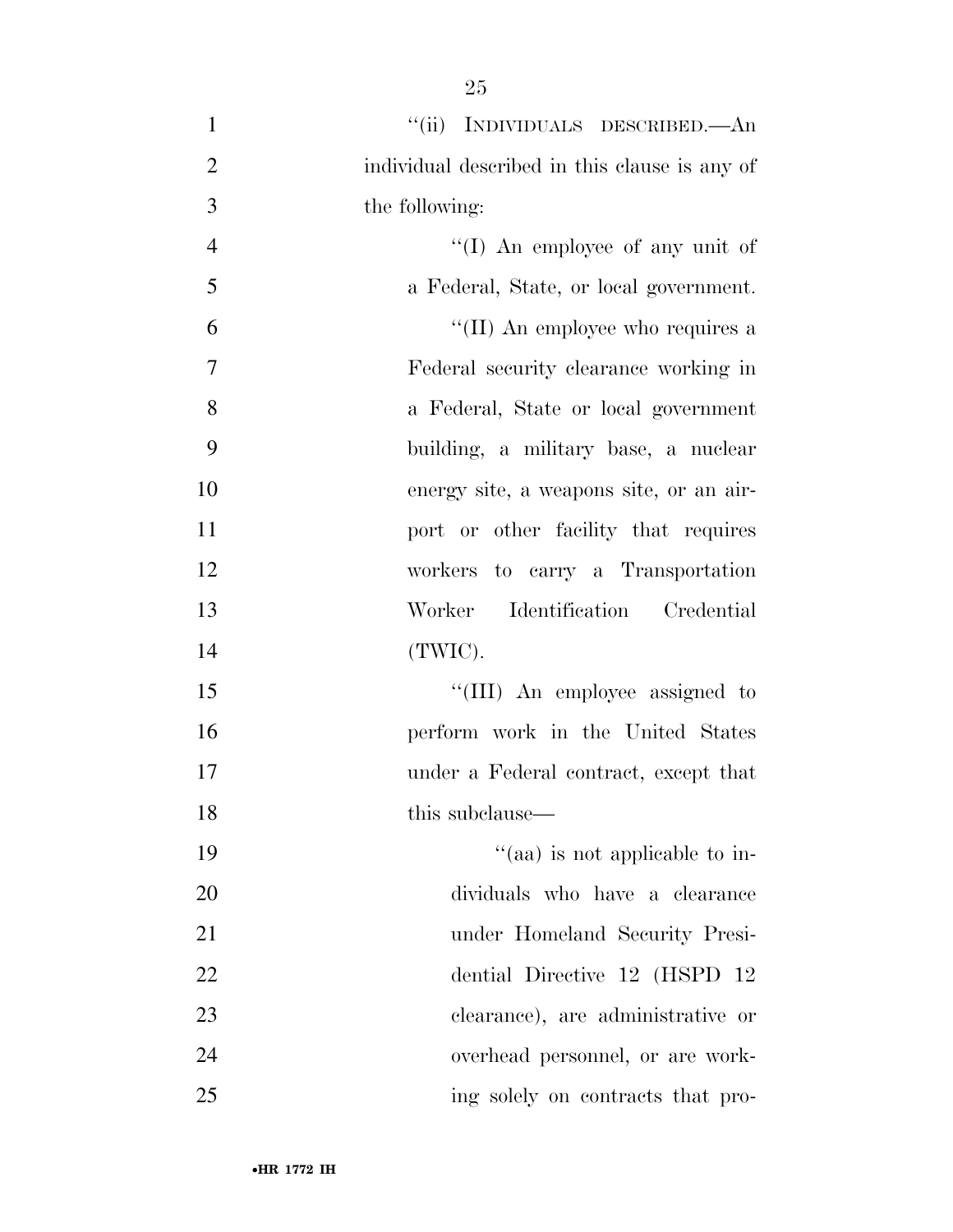| $\mathbf{1}$   | vide Commercial Off The Shelf                    |
|----------------|--------------------------------------------------|
| $\overline{2}$ | goods or services as set forth by                |
| 3              | the Federal Acquisition Regu-                    |
| $\overline{4}$ | latory Council, unless they are                  |
| 5              | subject to verification under sub-               |
| 6              | clause $(II)$ ; and                              |
| $\overline{7}$ | "(bb) only applies to con-                       |
| 8              | tracts over the simple acquisition               |
| 9              | threshold as defined in section                  |
| 10             | 2.101 of title 48, Code of Federal               |
| 11             | Regulations.                                     |
| 12             | "(B) ON A MANDATORY BASIS FOR MUL-               |
| 13             | TIPLE USERS OF SAME SOCIAL SECURITY AC-          |
| 14             | COUNT NUMBER.—In the case of an employer         |
| 15             | who is required by this subsection to use the    |
| 16             | verification system described in subsection (d), |
| 17             | or has elected voluntarily to use such system,   |
| 18             | the employer shall make inquiries to the system  |
| 19             | in accordance with the following:                |
| 20             | "(i) The Commissioner of Social Secu-            |
| 21             | rity shall notify annually employees (at the     |
| 22             | employee address listed on the Wage and          |
| 23             | Tax Statement) who submit a social secu-         |
| 24             | rity account number to which more than           |
| 25             | one employer reports income and for which        |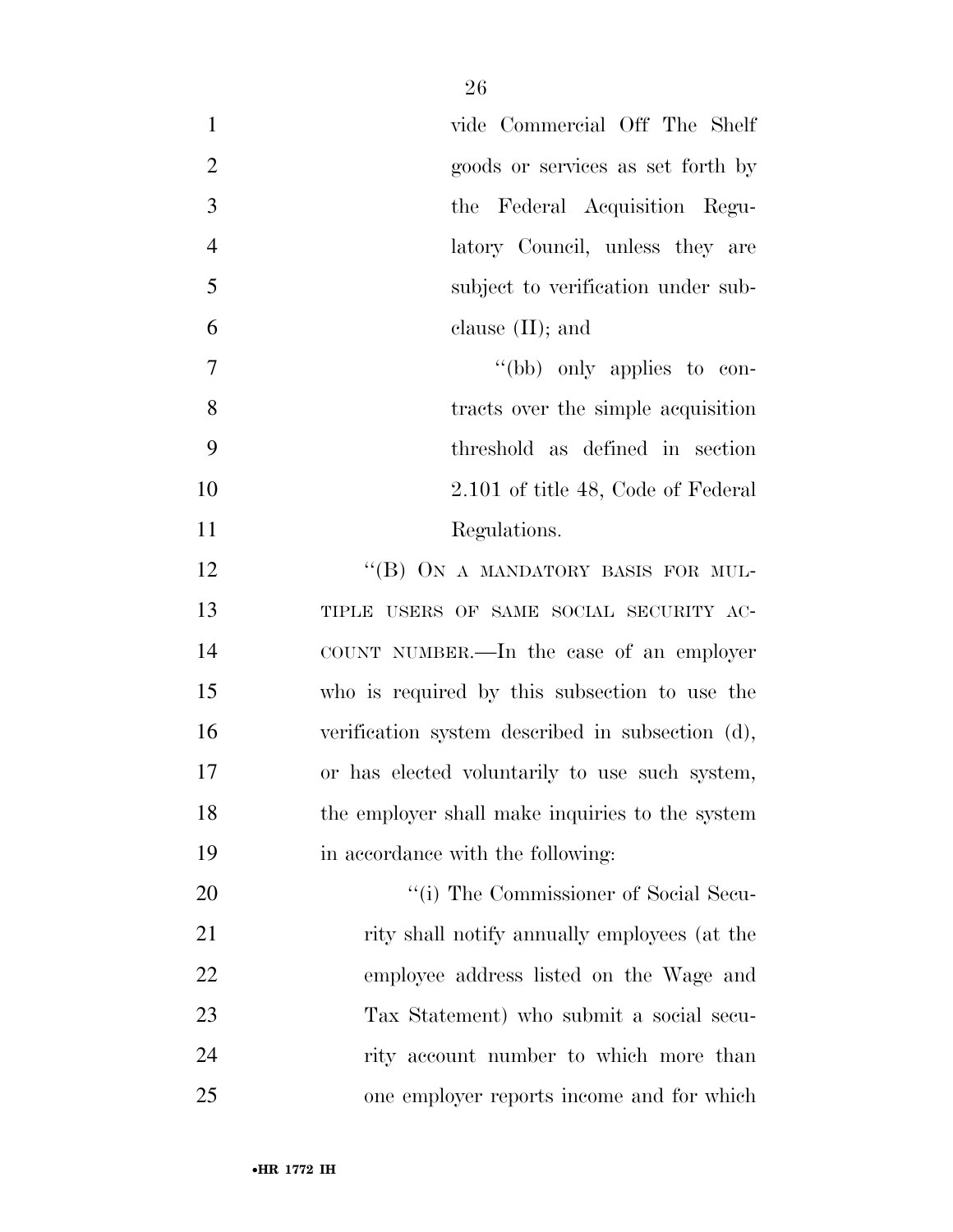| $\mathbf{1}$   | there is a pattern of unusual multiple use. |
|----------------|---------------------------------------------|
| $\overline{2}$ | The notification letter shall identify the  |
| 3              | number of employers to which income is      |
| $\overline{4}$ | being reported as well as sufficient infor- |
| 5              | mation notifying the employee of the proc-  |
| 6              | ess to contact the Social Security Adminis- |
| $\tau$         | tration Fraud Hotline if the employee be-   |
| 8              | lieves the employee's identity may have     |
| 9              | been stolen. The notice shall not share in- |
| 10             | formation protected as private, in order to |
| 11             | avoid any recipient of the notice from      |
| 12             | being in the position to further commit or  |
| 13             | begin committing identity theft.            |
| 14             | "(ii) If the person to whom the social      |
| 15             | security account number was issued by the   |
| 16             |                                             |
|                | Social Security Administration has been     |
| 17             | identified and confirmed by the Commis-     |
| 18             | sioner, and indicates that the social secu- |
| 19             | rity account number was used without        |
| 20             | their knowledge, the Secretary and the      |
| 21             | Commissioner shall lock the social security |
| 22             | account number for employment eligibility   |
| 23             | verification purposes and shall notify the  |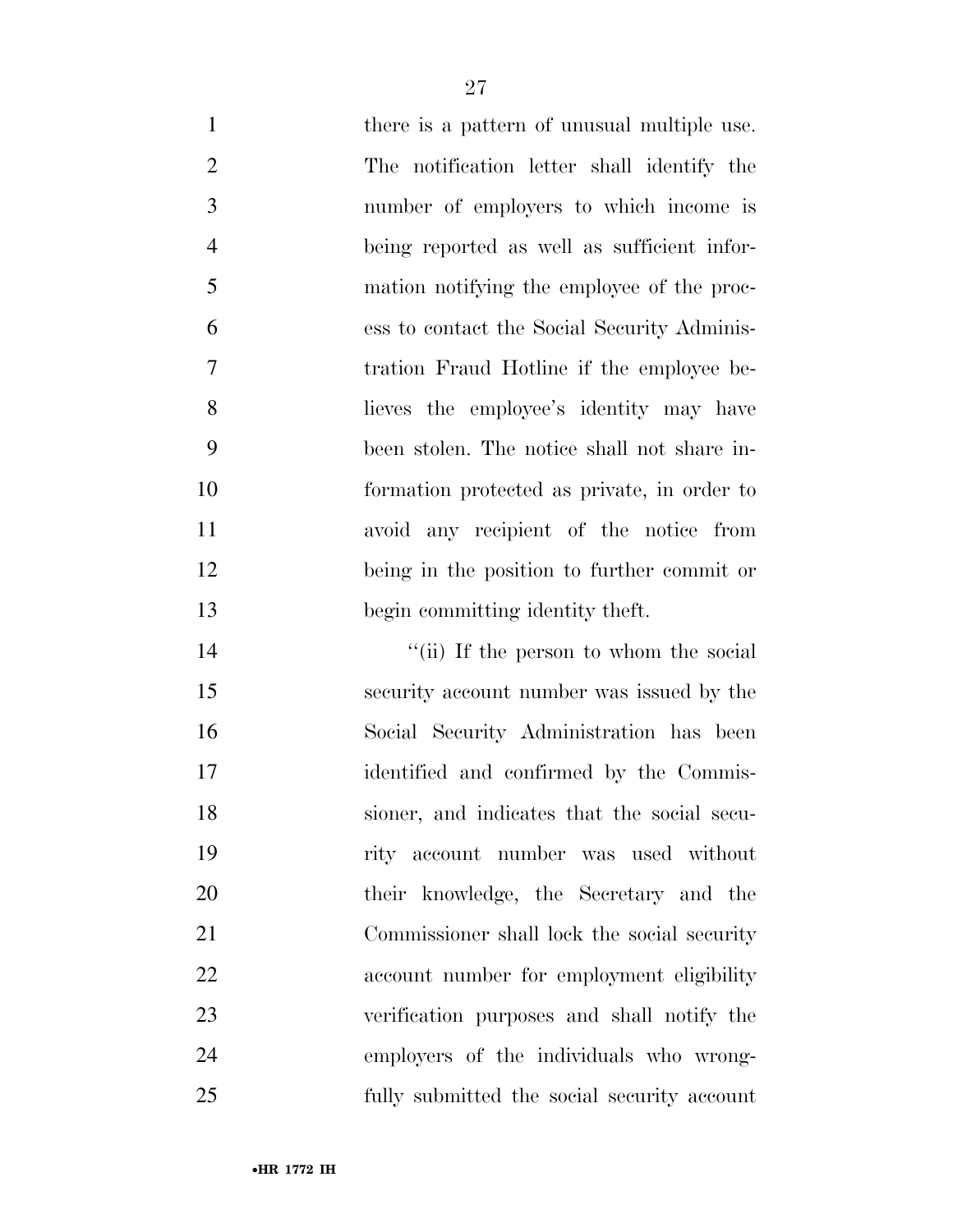number that the employee may not be

work eligible.

| 3              | "(iii) Each employer receiving such                |
|----------------|----------------------------------------------------|
| $\overline{4}$ | notification of an incorrect social security       |
| 5              | account number under clause (ii) shall use         |
| 6              | the verification system described in sub-          |
| $\overline{7}$ | section (d) to check the work eligibility sta-     |
| 8              | tus of the applicable employee within 10           |
| 9              | business days of receipt of the notification.      |
| 10             | "(C) ON A VOLUNTARY BASIS.—Subject to              |
| 11             | paragraph $(2)$ , and subparagraphs $(A)$ through  |
| 12             | (C) of this paragraph, beginning on the date       |
| 13             | that is 30 days after the date of the enactment    |
| 14             | of the Legal Workforce Act, an employer may        |
| 15             | make an inquiry, as provided in subsection (d),    |
| 16             | using the verification system to seek verification |
| 17             | of the identity and employment eligibility of any  |
| 18             | individual employed by the employer. If an em-     |
| 19             | ployer chooses voluntarily to seek verification of |
| 20             | any individual employed by the employer, the       |
| 21             | employer shall seek verification of all individ-   |
| 22             | uals so employed. An employer's decision about     |
| 23             | whether or not voluntarily to seek verification    |
| 24             | of its current workforce under this subpara-       |
| 25             | graph may not be considered by any govern-         |
|                |                                                    |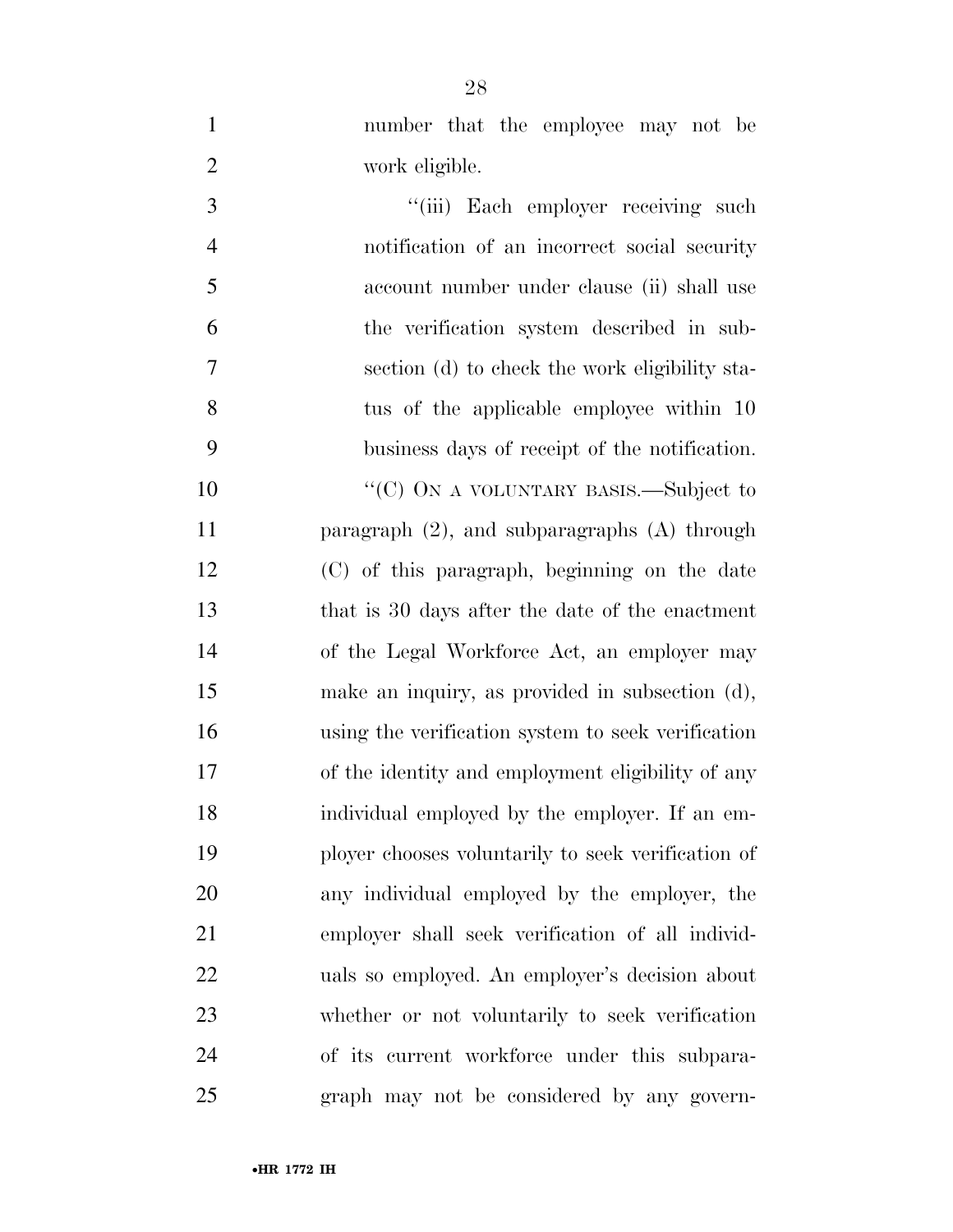| $\mathbf{1}$   | ment agency in any proceeding, investigation,        |
|----------------|------------------------------------------------------|
| $\overline{2}$ | or review provided for in this Act.                  |
| 3              | $\lq\lq (D)$<br>VERIFICATION. - Paragraph            |
| $\overline{4}$ | $(1)(C)(ii)$ shall apply to verifications pursuant   |
| 5              | to this paragraph on the same basis as it ap-        |
| 6              | plies to verifications pursuant to paragraph $(1)$ , |
| 7              | except that employers shall—                         |
| 8              | "(i) use a form designated or estab-                 |
| 9              | lished by the Secretary by regulation for            |
| 10             | purposes of this paragraph; and                      |
| 11             | "(ii) retain a paper, microfiche, micro-             |
| 12             | film, or electronic version of the form and          |
| 13             | make it available for inspection by officers         |
| 14             | of the Department of Homeland Security,              |
| 15             | the Special Counsel for Immigration-Re-              |
| 16             | lated Unfair Employment Practices, or the            |
| 17             | Department of Labor during the period be-            |
| 18             | ginning on the date the verification com-            |
| 19             | mences and ending on the date that is the            |
| 20             | later of 3 years after the date of such              |
| 21             | verification or 1 year after the date the in-        |
| 22             | dividual's employment is terminated.                 |
| 23             | $``(4)$ EARLY COMPLIANCE.—                           |
| 24             | "(A) FORMER E-VERIFY REQUIRED USERS,                 |
| 25             | INCLUDING FEDERAL CONTRACTORS.-Notwith-              |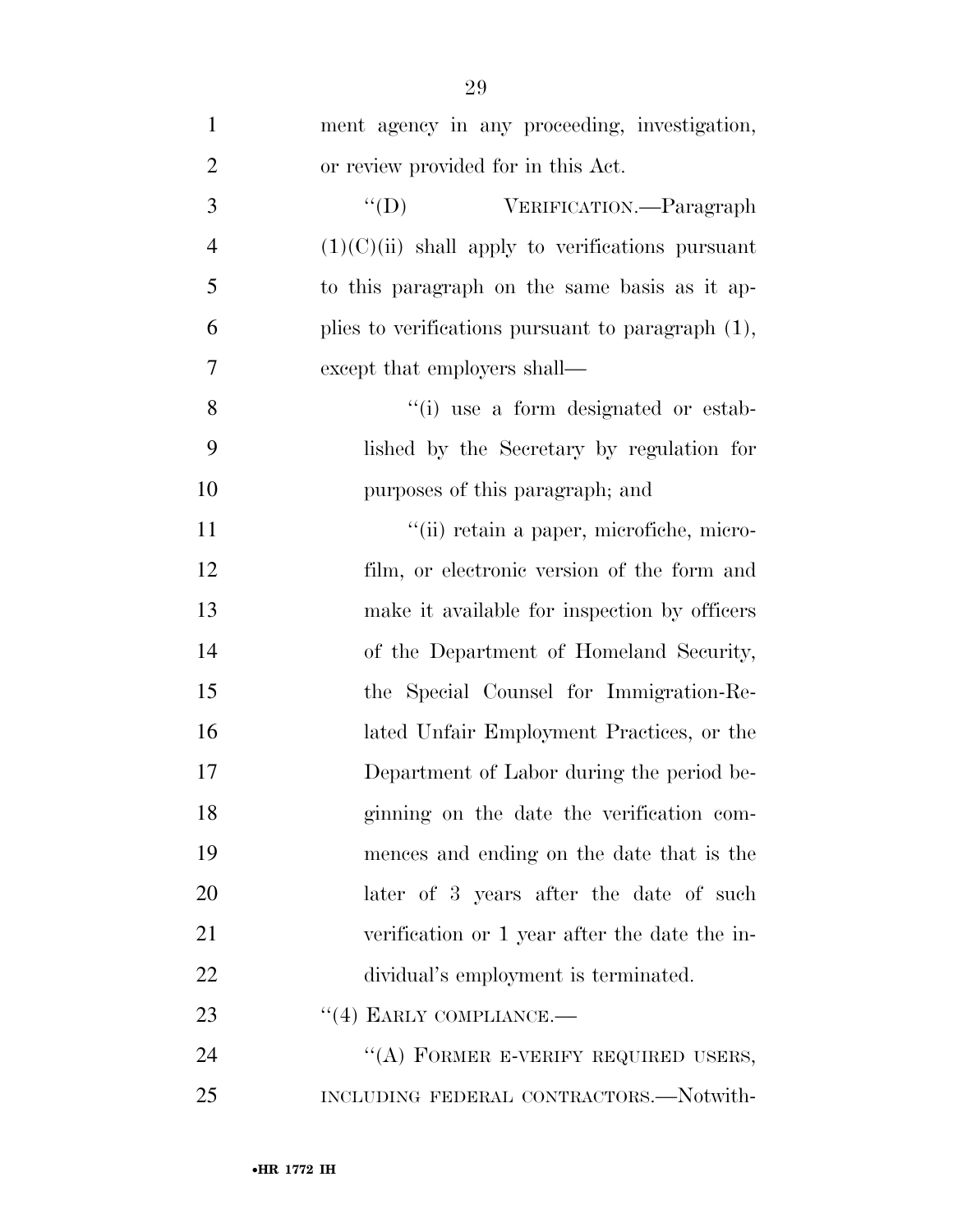| $\mathbf{1}$   | standing the deadlines in paragraphs (1) and         |
|----------------|------------------------------------------------------|
| $\overline{2}$ | $(2)$ , beginning on the date of the enactment of    |
| 3              | the Legal Workforce Act, the Secretary is au-        |
| $\overline{4}$ | thorized to commence requiring employers re-         |
| 5              | quired to participate in the E-Verify Program        |
| 6              | described in section $403(a)$ of the Illegal Immi-   |
| $\overline{7}$ | gration Reform and Immigrant Responsibility          |
| 8              | Act of 1996 (8 U.S.C. 1324a note), including         |
| 9              | employers required to participate in such pro-       |
| 10             | gram by reason of Federal acquisition laws           |
| 11             | (and regulations promulgated under those laws,       |
| 12             | including the Federal Acquisition Regulation),       |
| 13             | to commence compliance with the requirements         |
| 14             | of this subsection (and any additional require-      |
| 15             | ments of such Federal acquisition laws and reg-      |
| 16             | ulation) in lieu of any requirement to partici-      |
| 17             | pate in the E-Verify Program.                        |
| 18             | $``(B)$ FORMER E-VERIFY VOLUNTARY                    |
| 19             | USERS AND OTHERS DESIRING EARLY COMPLI-              |
| 20             | ANCE.—Notwithstanding the deadlines in para-         |
| 21             | $\alpha$ events (1) and (9) beginning on the data of |

 graphs (1) and (2), beginning on the date of 22 the enactment of the Legal Workforce Act, the Secretary shall provide for the voluntary com- pliance with the requirements of this subsection by employers voluntarily electing to participate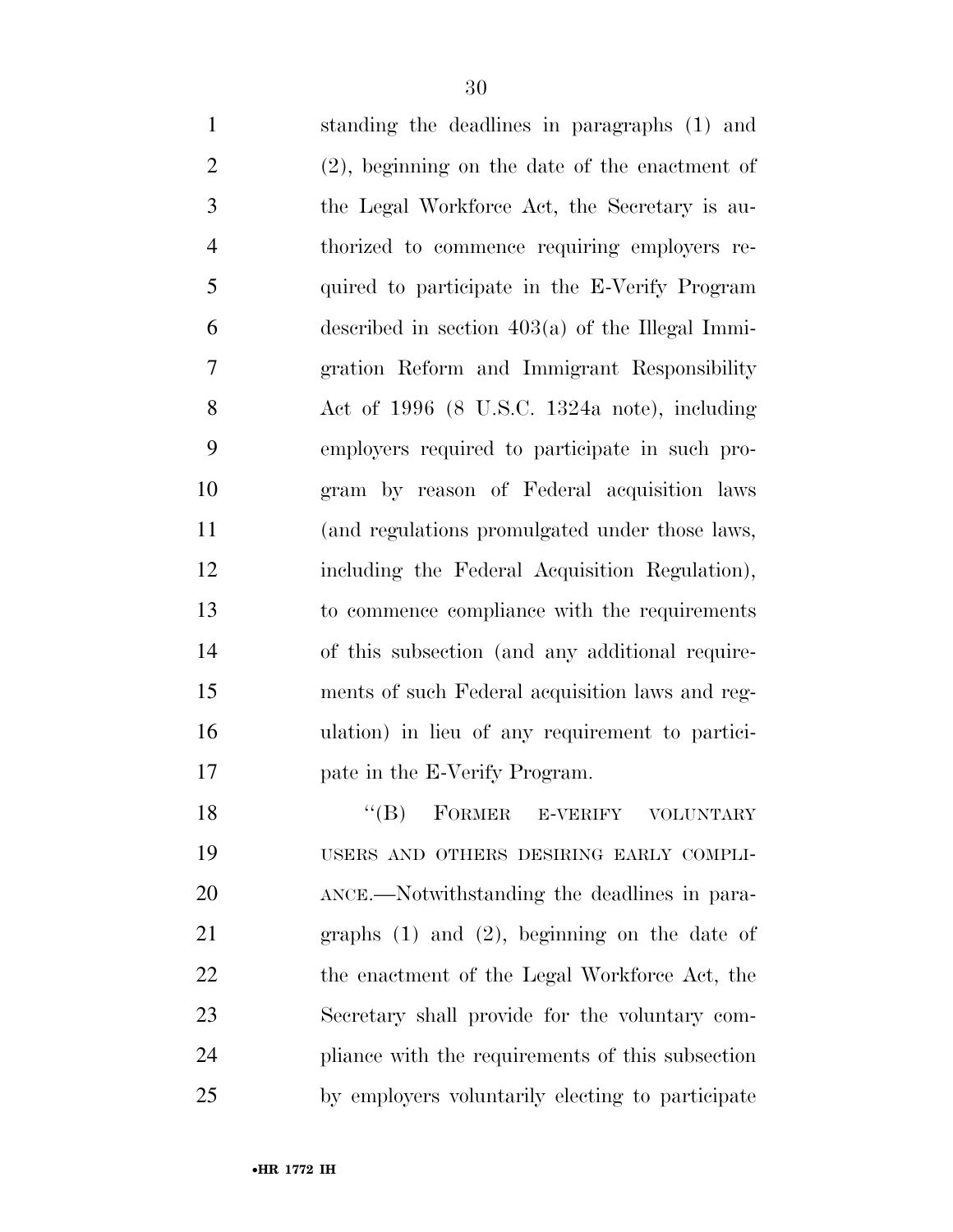in the E-Verify Program described in section 403(a) of the Illegal Immigration Reform and Immigrant Responsibility Act of 1996 (8 U.S.C. 1324a note) before such date, as well as by other employers seeking voluntary early compli-ance.

7 "(5) COPYING OF DOCUMENTATION PER- MITTED.—Notwithstanding any other provision of law, the person or entity may copy a document pre- sented by an individual pursuant to this subsection and may retain the copy, but only (except as other- wise permitted under law) for the purpose of com-plying with the requirements of this subsection.

14 "(6) LIMITATION ON USE OF FORMS.—A form designated or established by the Secretary of Home- land Security under this subsection and any infor- mation contained in or appended to such form, may not be used for purposes other than for enforcement of this Act and any other provision of Federal crimi-nal law.

21 "(7) GOOD FAITH COMPLIANCE.—

22 "(A) In GENERAL.—Except as otherwise provided in this subsection, a person or entity is considered to have complied with a require-ment of this subsection notwithstanding a tech-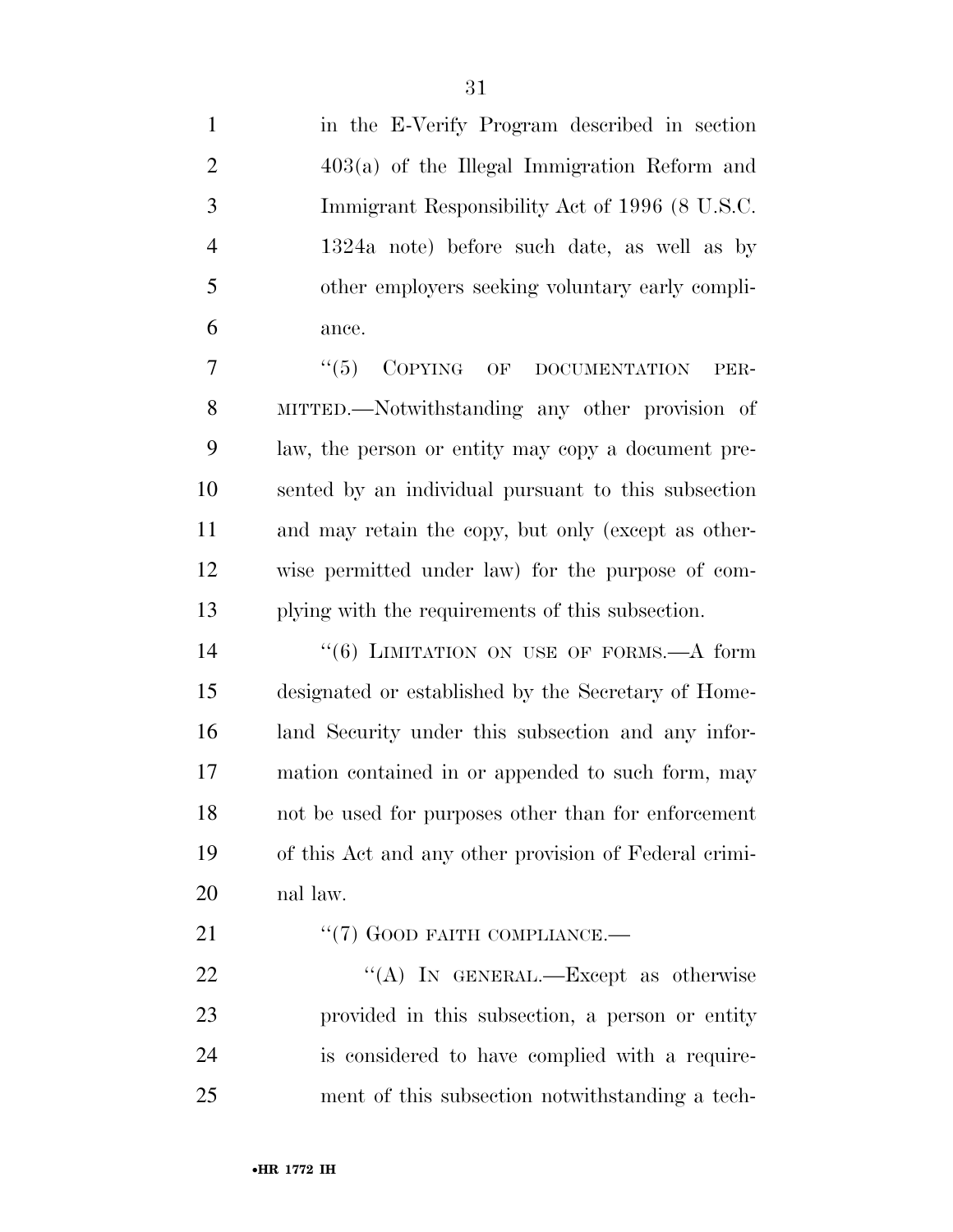| $\mathbf{1}$   | nical or procedural failure to meet such require-  |
|----------------|----------------------------------------------------|
| $\overline{2}$ | ment if there was a good faith attempt to com-     |
| 3              | ply with the requirement.                          |
| $\overline{4}$ | "(B) EXCEPTION IF FAILURE TO CORRECT               |
| 5              | AFTER NOTICE.—Subparagraph (A) shall not           |
| 6              | apply if—                                          |
| 7              | $f'(i)$ the failure is not de minimus;             |
| 8              | "(ii) the Secretary of Homeland Secu-              |
| 9              | rity has explained to the person or entity         |
| 10             | the basis for the failure and why it is not        |
| 11             | de minimus;                                        |
| 12             | "(iii) the person or entity has been               |
| 13             | provided a period of not less than 30 cal-         |
| 14             | endar days (beginning after the date of the        |
| 15             | explanation) within which to correct the           |
| 16             | failure; and                                       |
| 17             | "(iv) the person or entity has not cor-            |
| 18             | rected the failure voluntarily within such         |
| 19             | period.                                            |
| 20             | "(C) EXCEPTION FOR PATTERN OR PRAC-                |
| 21             | TICE VIOLATORS.—Subparagraph (A) shall not         |
| 22             | apply to a person or entity that has or is engag-  |
| 23             | ing in a pattern or practice of violations of sub- |
| 24             | section (a)(1)(A) or (a)(2).                       |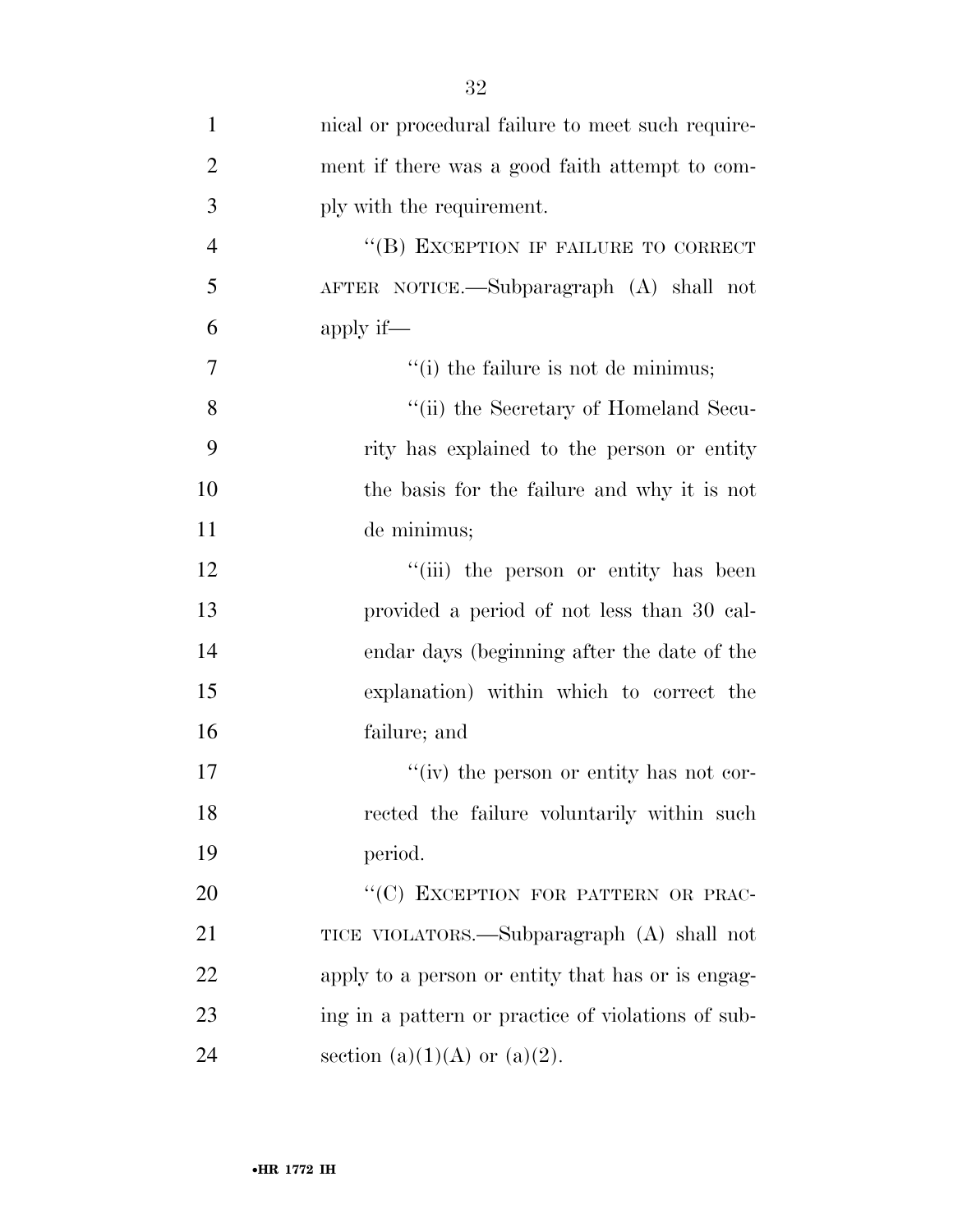1 "(8) SINGLE EXTENSION OF DEADLINES UPON CERTIFICATION.—In a case in which the Secretary of Homeland Security has certified to the Congress that the employment eligibility verification system required under subsection (d) will not be fully oper- ational by the date that is 6 months after the date of the enactment of the Legal Workforce Act, each deadline established under this section for an em- ployer to make an inquiry using such system shall be extended by 6 months. No other extension of such a deadline shall be made.''.

 (b) DATE OF HIRE.—Section 274A(h) of the Immi- gration and Nationality Act (8 U.S.C. 1324a(h)) is amended by adding at the end the following:

15 "(4) DEFINITION OF DATE OF HIRE.—As used in this section, the term 'date of hire' means the date of actual commencement of employment for wages or other remuneration, unless otherwise speci-fied.''.

#### **SEC. 3. EMPLOYMENT ELIGIBILITY VERIFICATION SYSTEM.**

 Section 274A(d) of the Immigration and Nationality 22 Act  $(8 \text{ U.S.C. } 1324a(d))$  is amended to read as follows: 23 "(d) EMPLOYMENT ELIGIBILITY VERIFICATION SYS-TEM.—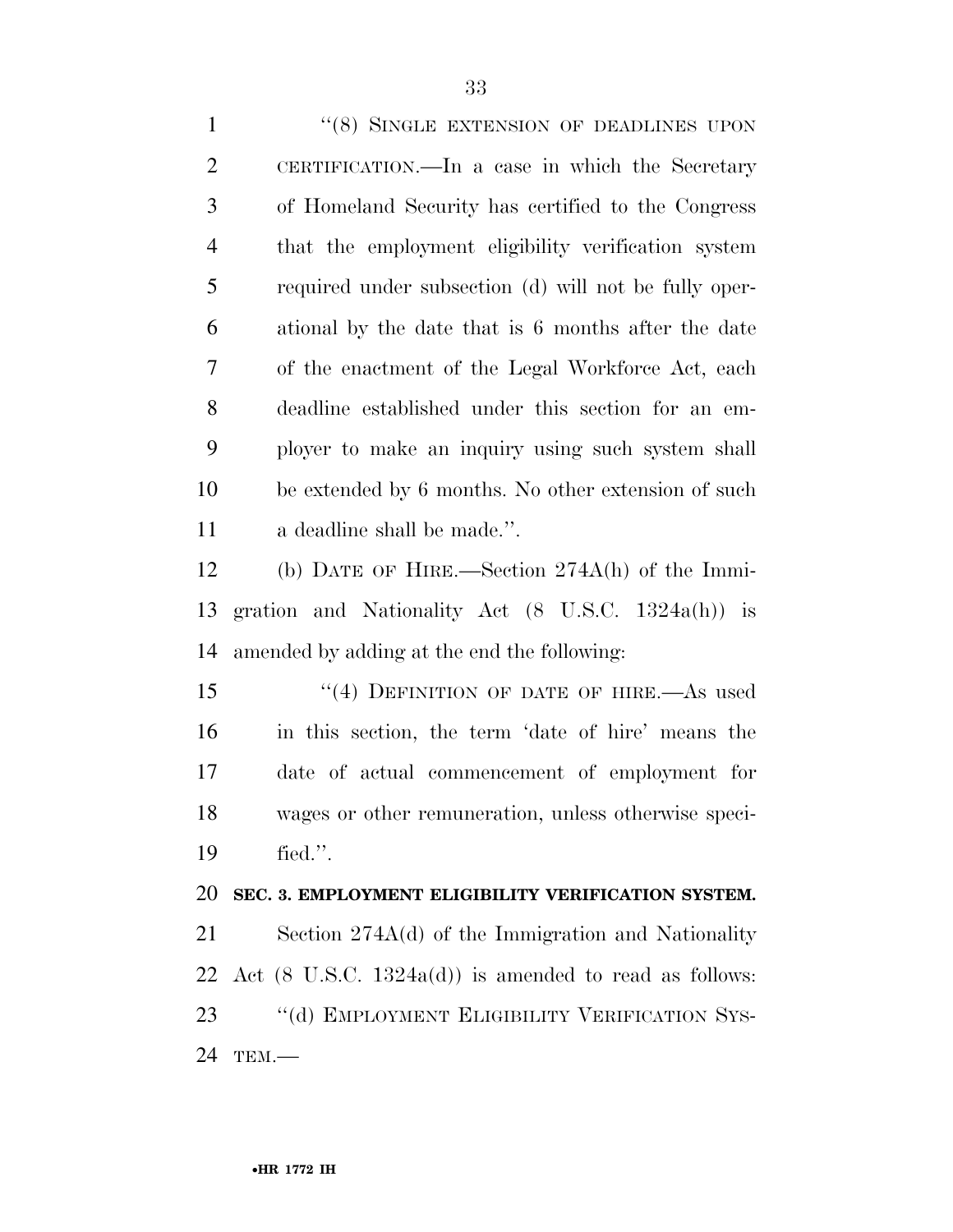| $\mathbf{1}$ | " $(1)$ IN GENERAL.—Patterned on the employ-           |
|--------------|--------------------------------------------------------|
| $\mathbf{2}$ | ment eligibility confirmation system established       |
| 3            | under section 404 of the Illegal Immigration Reform    |
| 4            | and Immigrant Responsibility Act of 1996 (8 U.S.C.     |
| 5            | 1324a note), the Secretary of Homeland Security        |
| 6            | shall establish and administer a verification system   |
| 7            | through which the Secretary (or a designee of the      |
| 8            | Secretary, which may be a nongovernmental enti-        |
| 9            | $ty)$ —                                                |
| 10           | $\lq\lq$ responds to inquiries made by per-            |
| 11           | sons at any time through a toll-free telephone         |
| 12           | line and other toll-free electronic media con-         |
| 13           | cerning an individual's identity and whether the       |
| 14           | individual is authorized to be employed; and           |
| 15           | "(B) maintains records of the inquiries                |
| 16           | that were made, of verifications provided (or          |
| 17           | not provided), and of the codes provided to in-        |
| 18           | quirers as evidence of their compliance with           |
| 19           | their obligations under this section.                  |
| 20           | $\lq(2)$ INITIAL RESPONSE.—The verification sys-       |
| 21           | tem shall provide confirmation or a tentative non-     |
| 22           | confirmation of an individual's identity and employ-   |
| 23           | ment eligibility within 3 working days of the initial  |
| 24           | inquiry. If providing confirmation or tentative non-   |
| 25           | confirmation, the verification system shall provide an |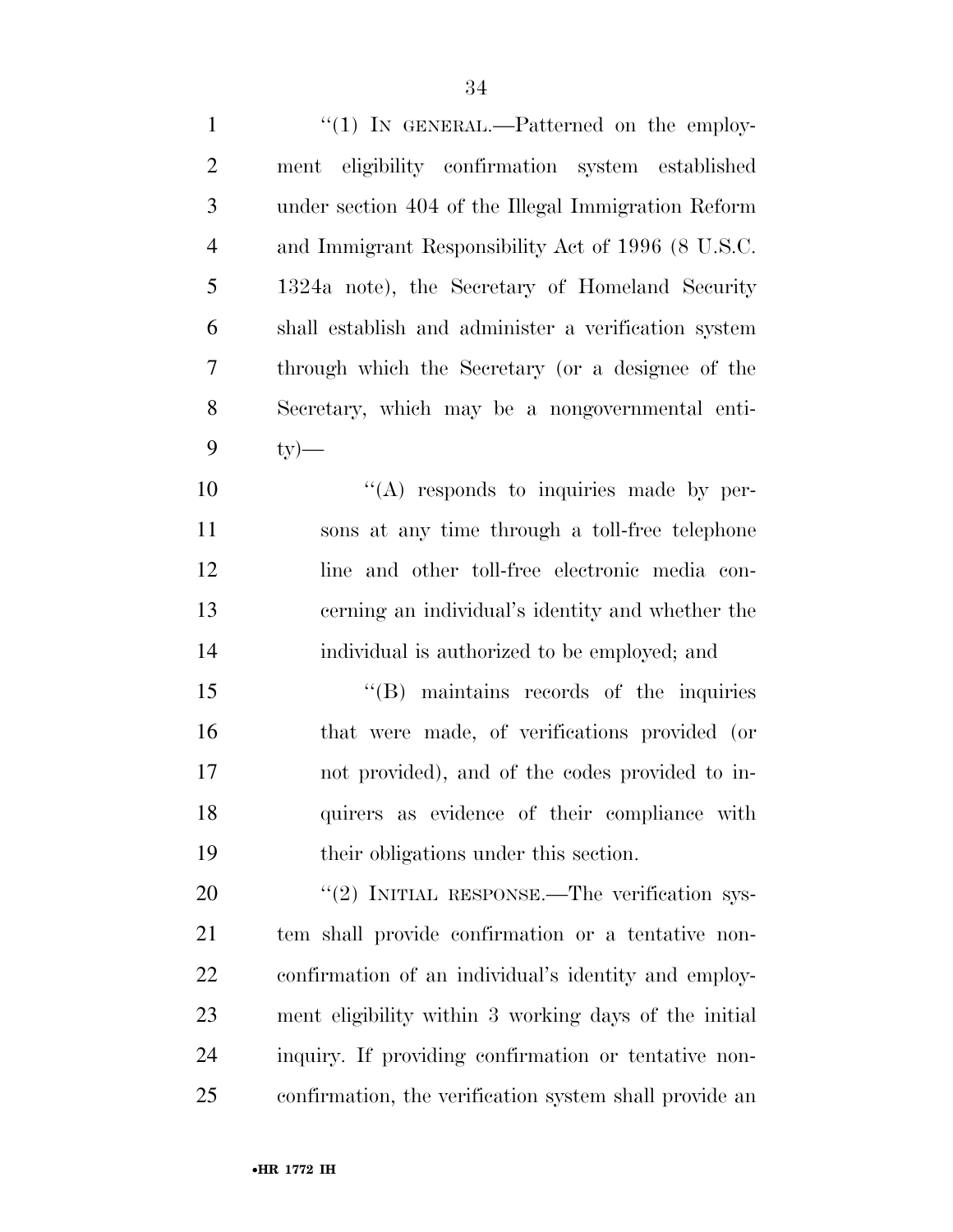appropriate code indicating such confirmation or such nonconfirmation.

3 "(3) SECONDARY CONFIRMATION PROCESS IN CASE OF TENTATIVE NONCONFIRMATION.—In cases of tentative nonconfirmation, the Secretary shall specify, in consultation with the Commissioner of Social Security, an available secondary verification process to confirm the validity of information pro- vided and to provide a final confirmation or noncon- firmation not later than 10 working days after the date on which the notice of the tentative noncon- firmation is received by the employee. The Secretary, in consultation with the Commissioner, may extend this deadline once on a case-by-case basis for a pe- riod of 10 working days, and if the time is extended, shall document such extension within the verification system. The Secretary, in consultation with the Commissioner, shall notify the employee and em- ployer of such extension. The Secretary, in consulta- tion with the Commissioner, shall create a standard process of such extension and notification and shall make a description of such process available to the public. When final confirmation or nonconfirmation is provided, the verification system shall provide an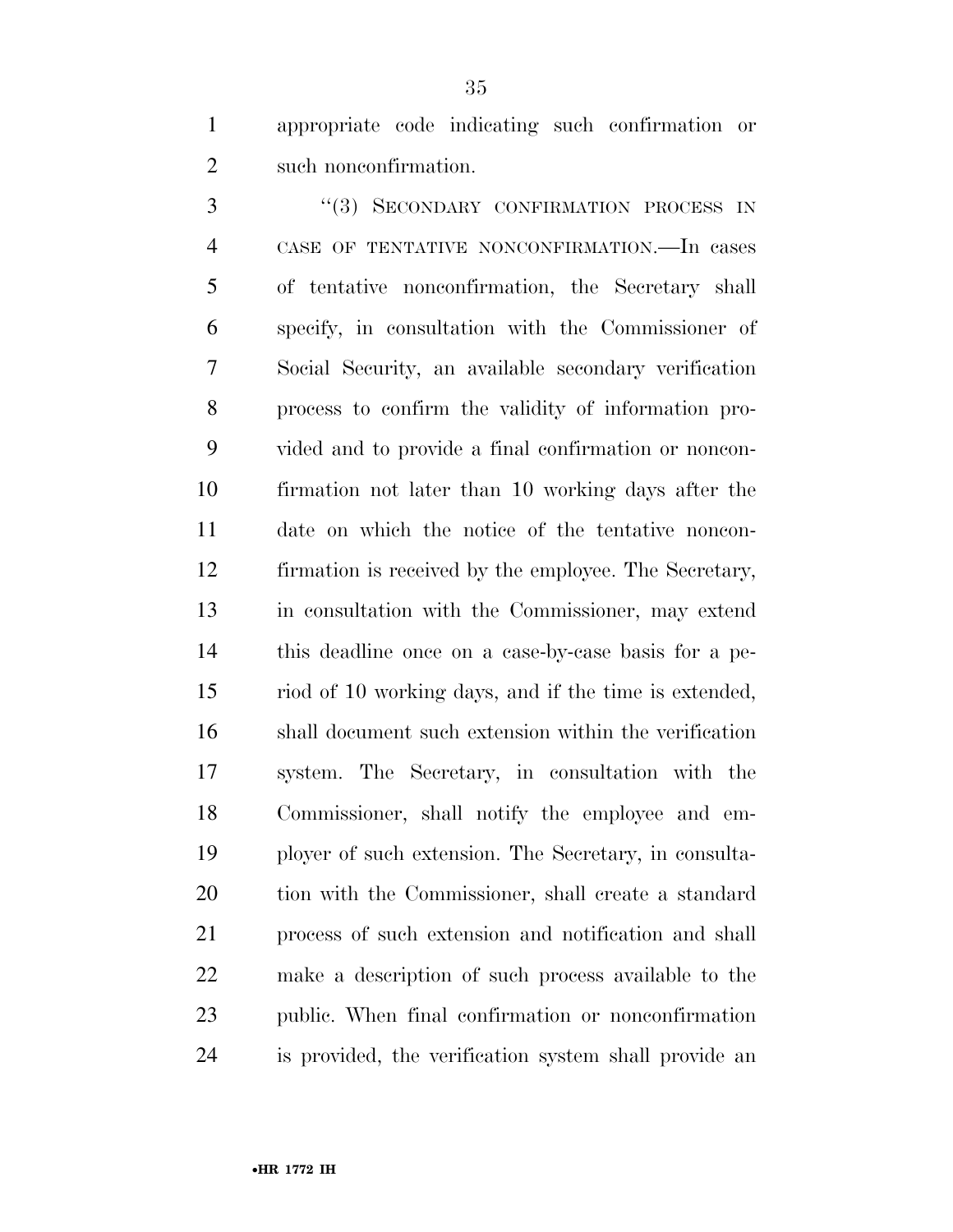| $\mathbf{1}$   | appropriate code indicating such confirmation or    |
|----------------|-----------------------------------------------------|
| $\mathfrak{2}$ | nonconfirmation.                                    |
| 3              | "(4) DESIGN AND OPERATION OF SYSTEM.-               |
| $\overline{4}$ | The verification system shall be designed and oper- |
| 5              | ated—                                               |
| 6              | "(A) to maximize its reliability and ease of        |
| 7              | use by persons and other entities consistent        |
| 8              | with insulating and protecting the privacy and      |
| 9              | security of the underlying information;             |
| 10             | $\lq\lq$ (B) to respond to all inquiries made by    |
| 11             | such persons and entities on whether individ-       |
| 12             | uals are authorized to be employed and to reg-      |
| 13             | ister all times when such inquiries are not re-     |
| 14             | ceived;                                             |
| 15             | $\lq\lq$ (C) with appropriate administrative, tech- |
| 16             | nical, and physical safeguards to prevent unau-     |
| 17             | thorized disclosure of personal information;        |
| 18             | $\lq\lq$ (D) to have reasonable safeguards against  |
| 19             | the system's resulting in unlawful discrimina-      |
| 20             | tory practices based on national origin or citi-    |
| 21             | zenship status, including—                          |
| 22             | "(i) the selective or unauthorized use              |
| 23             | of the system to verify eligibility; or             |
| 24             | "(ii) the exclusion of certain individ-             |
| 25             | uals from consideration for employment as           |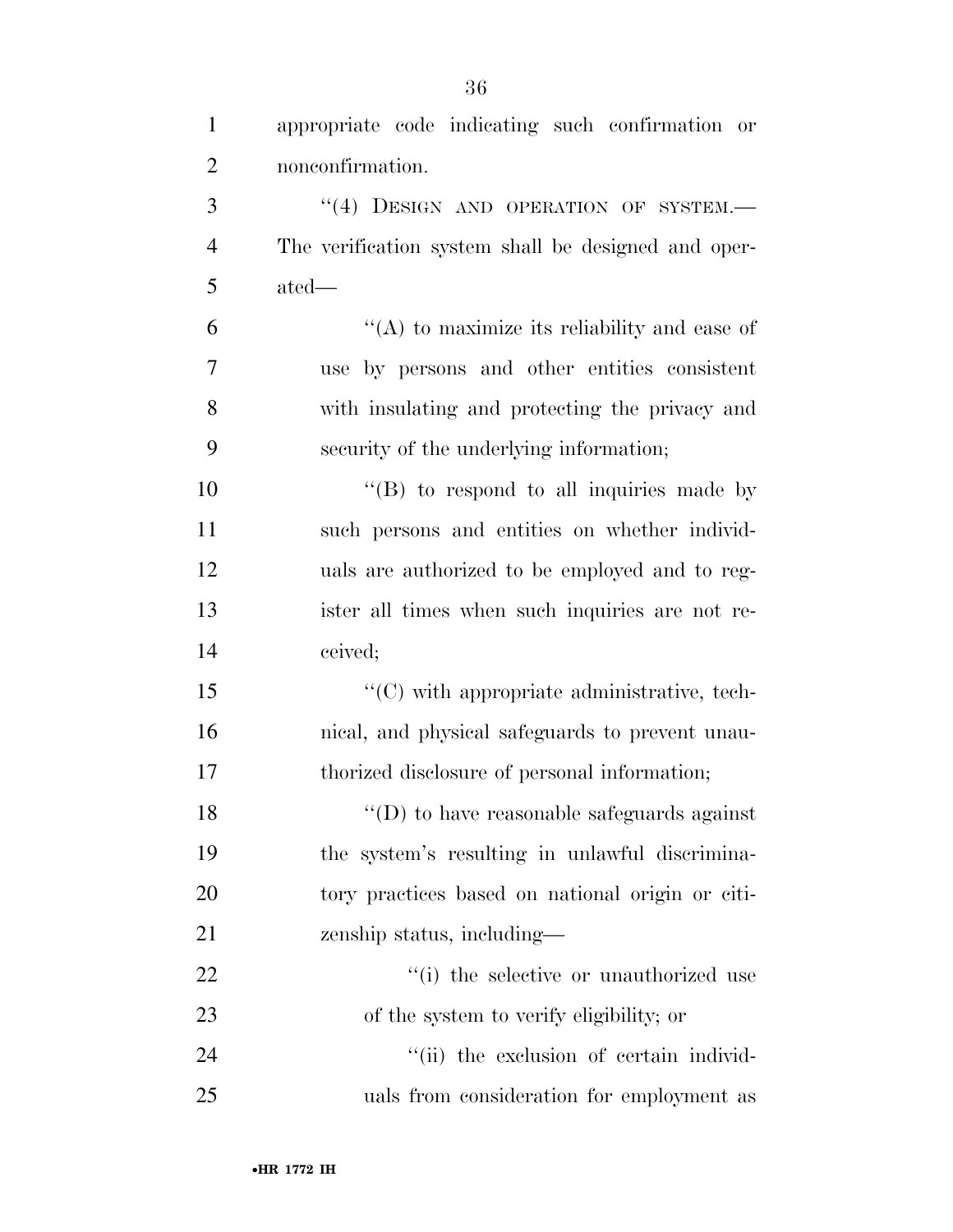| $\mathbf{1}$   | a result of a perceived likelihood that addi-             |
|----------------|-----------------------------------------------------------|
| $\overline{2}$ | tional verification will be required, beyond              |
| 3              | what is required for most job applicants;                 |
| $\overline{4}$ | $\lq\lq(E)$ to maximize the prevention of iden-           |
| 5              | tity the t use in the system; and                         |
| 6              | $\lq\lq(F)$ to limit the subjects of verification to      |
| 7              | the following individuals:                                |
| 8              | "(i) Individuals hired, referred, or re-                  |
| 9              | cruited, in accordance with paragraph (1)                 |
| 10             | or $(4)$ of subsection $(b)$ .                            |
| 11             | "(ii) Employees and prospective em-                       |
| 12             | ployees, in accordance with paragraph $(1)$ ,             |
| 13             | $(2), (3),$ or $(4)$ of subsection $(b)$ .                |
| 14             | "(iii) Individuals seeking to confirm                     |
| 15             | their own employment eligibility on a vol-                |
| 16             | untary basis.                                             |
| 17             | "(5) RESPONSIBILITIES OF COMMISSIONER OF                  |
| 18             | SOCIAL SECURITY.—As part of the verification sys-         |
| 19             | tem, the Commissioner of Social Security, in con-         |
| 20             | sultation with the Secretary of Homeland Security         |
| 21             | (and any designee of the Secretary selected to estab-     |
| 22             | lish and administer the verification system), shall es-   |
| 23             | tablish a reliable, secure method, which, within the      |
| 24             | time periods specified under paragraphs $(2)$ and $(3)$ , |
| 25             | compares the name and social security account num-        |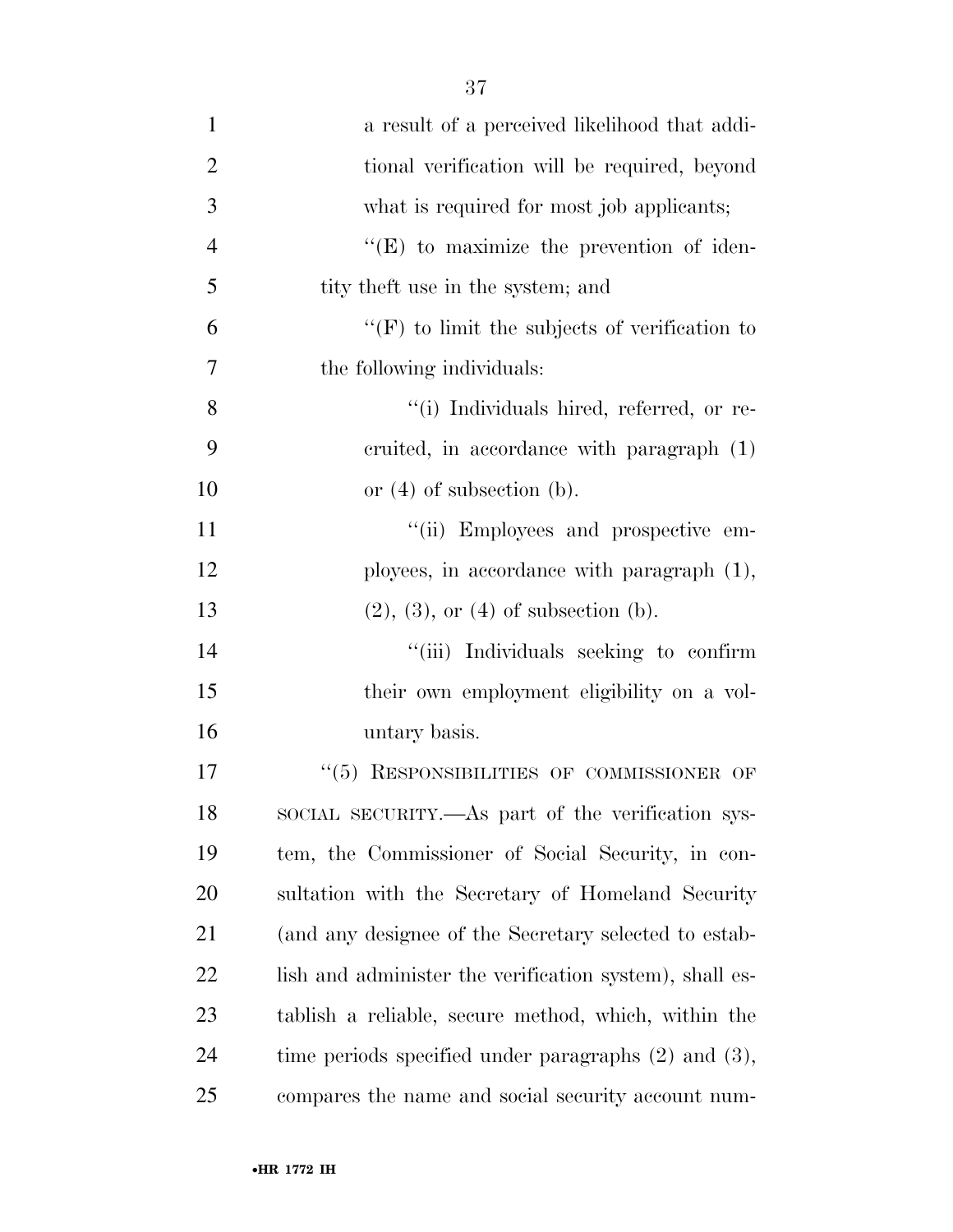ber provided in an inquiry against such information maintained by the Commissioner in order to validate (or not validate) the information provided regarding an individual whose identity and employment eligi- bility must be confirmed, the correspondence of the name and number, and whether the individual has presented a social security account number that is not valid for employment. The Commissioner shall not disclose or release social security information (other than such confirmation or nonconfirmation) under the verification system except as provided for 12 in this section or section  $205(e)(2)(I)$  of the Social Security Act.

 $(6)$  RESPONSIBILITIES OF SECRETARY OF HOMELAND SECURITY.—As part of the verification system, the Secretary of Homeland Security (in con- sultation with any designee of the Secretary selected to establish and administer the verification system), shall establish a reliable, secure method, which, with- in the time periods specified under paragraphs (2) and (3), compares the name and alien identification or authorization number (or any other information as determined relevant by the Secretary) which are provided in an inquiry against such information maintained or accessed by the Secretary in order to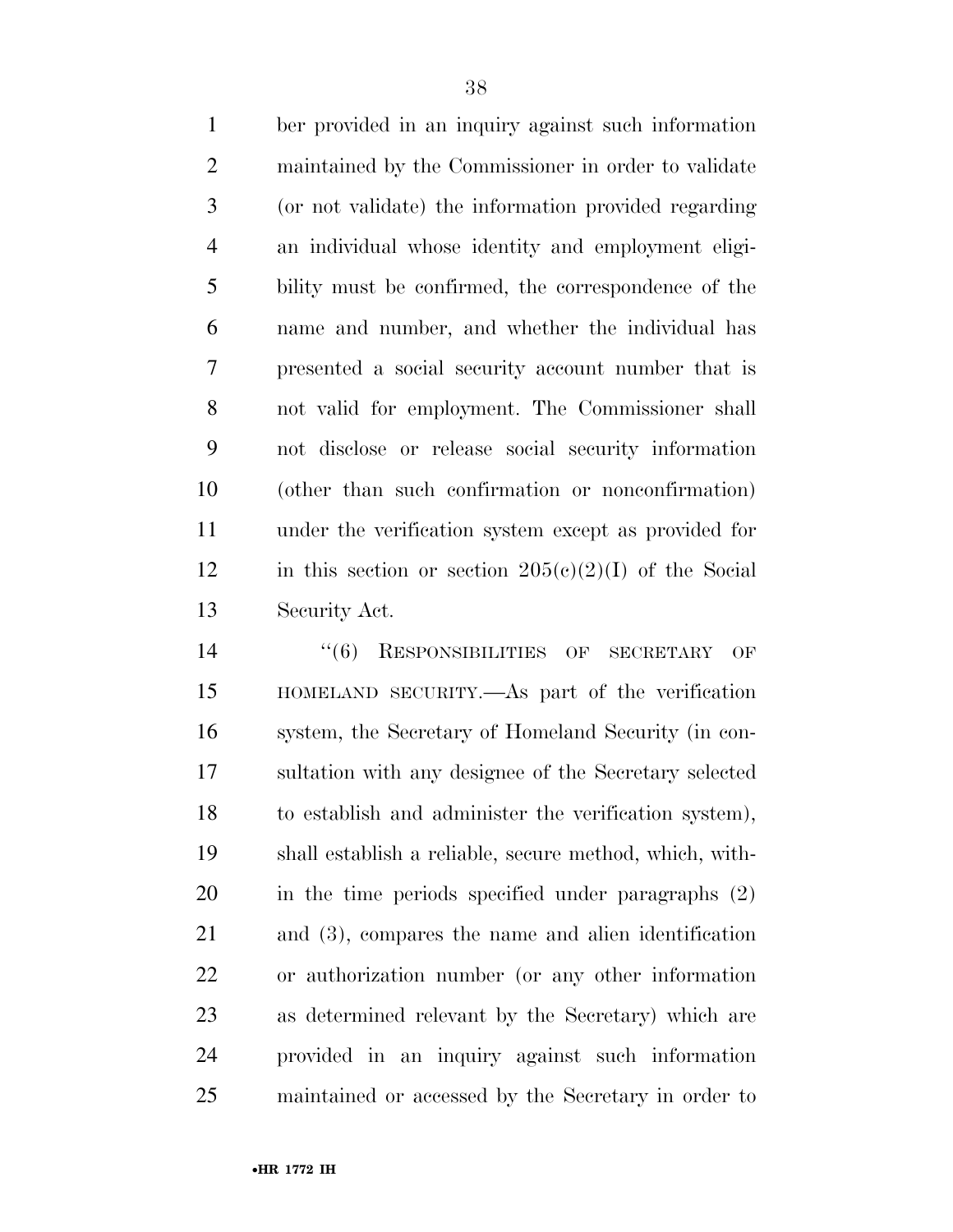| $\mathbf{1}$   | validate (or not validate) the information provided,               |
|----------------|--------------------------------------------------------------------|
| $\overline{2}$ | the correspondence of the name and number, wheth-                  |
| 3              | er the alien is authorized to be employed in the                   |
| $\overline{4}$ | United States, or to the extent that the Secretary                 |
| 5              | determines to be feasible and appropriate, whether                 |
| 6              | the records available to the Secretary verify the                  |
| 7              | identity or status of a national of the United States.             |
| 8              | "(7) UPDATING INFORMATION.—The Commis-                             |
| 9              | sioner of Social Security and the Secretary of Home-               |
| 10             | land Security shall update their information in a                  |
| 11             | manner that promotes the maximum accuracy and                      |
| 12             | shall provide a process for the prompt correction of               |
| 13             | erroneous information, including instances in which                |
| 14             | it is brought to their attention in the secondary                  |
| 15             | verification process described in paragraph (3).                   |
| 16             | ``(8)<br><b>LIMITATION</b><br>ON<br><b>USE</b><br>OF<br><b>THE</b> |
| 17             | VERIFICATION SYSTEM AND ANY RELATED<br>SYS-                        |
| 18             | TEMS.-                                                             |
| 19             | $\lq\lq (A)$<br>NO NATIONAL IDENTIFICATION                         |
| 20             | CARD.—Nothing in this section shall be con-                        |
| 21             | strued to authorize, directly or indirectly, the                   |
| 22             | issuance or use of national identification cards                   |
| 23             | or the establishment of a national identification                  |
| 24             | card.                                                              |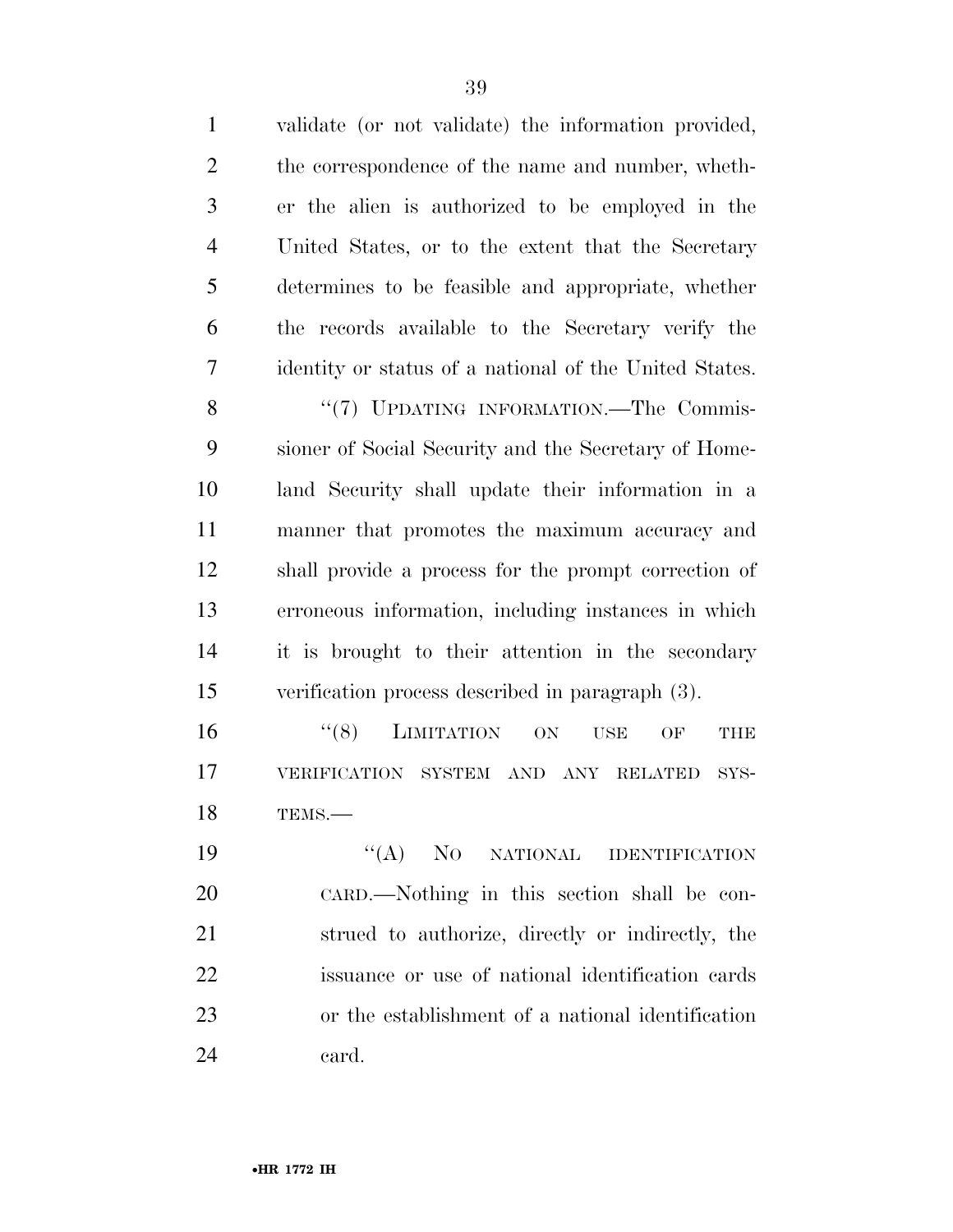1 "'(B) CRITICAL INFRASTRUCTURE.—The Secretary may authorize or direct any person or entity responsible for granting access to, pro- tecting, securing, operating, administering, or regulating part of the critical infrastructure (as defined in section 1016(e) of the Critical Infra- structure Protection Act of 2001 (42 U.S.C.  $8 \t\t 5195c(e))$  to use the verification system to the extent the Secretary determines that such use will assist in the protection of the critical infra- structure. 12 ''(9) REMEDIES.—If an individual alleges that

 the individual would not have been dismissed from a job but for an error of the verification mechanism, the individual may seek compensation only through the mechanism of the Federal Tort Claims Act, and injunctive relief to correct such error. No class ac-tion may be brought under this paragraph.''.

### **SEC. 4. RECRUITMENT, REFERRAL, AND CONTINUATION OF EMPLOYMENT.**

 (a) ADDITIONAL CHANGES TO RULES FOR RECRUIT- MENT, REFERRAL, AND CONTINUATION OF EMPLOY- MENT.—Section 274A(a) of the Immigration and Nation-24 ality Act  $(8 \text{ U.S.C. } 1324a(a))$  is amended—

25 (1) in paragraph  $(1)(A)$ , by striking "for a fee";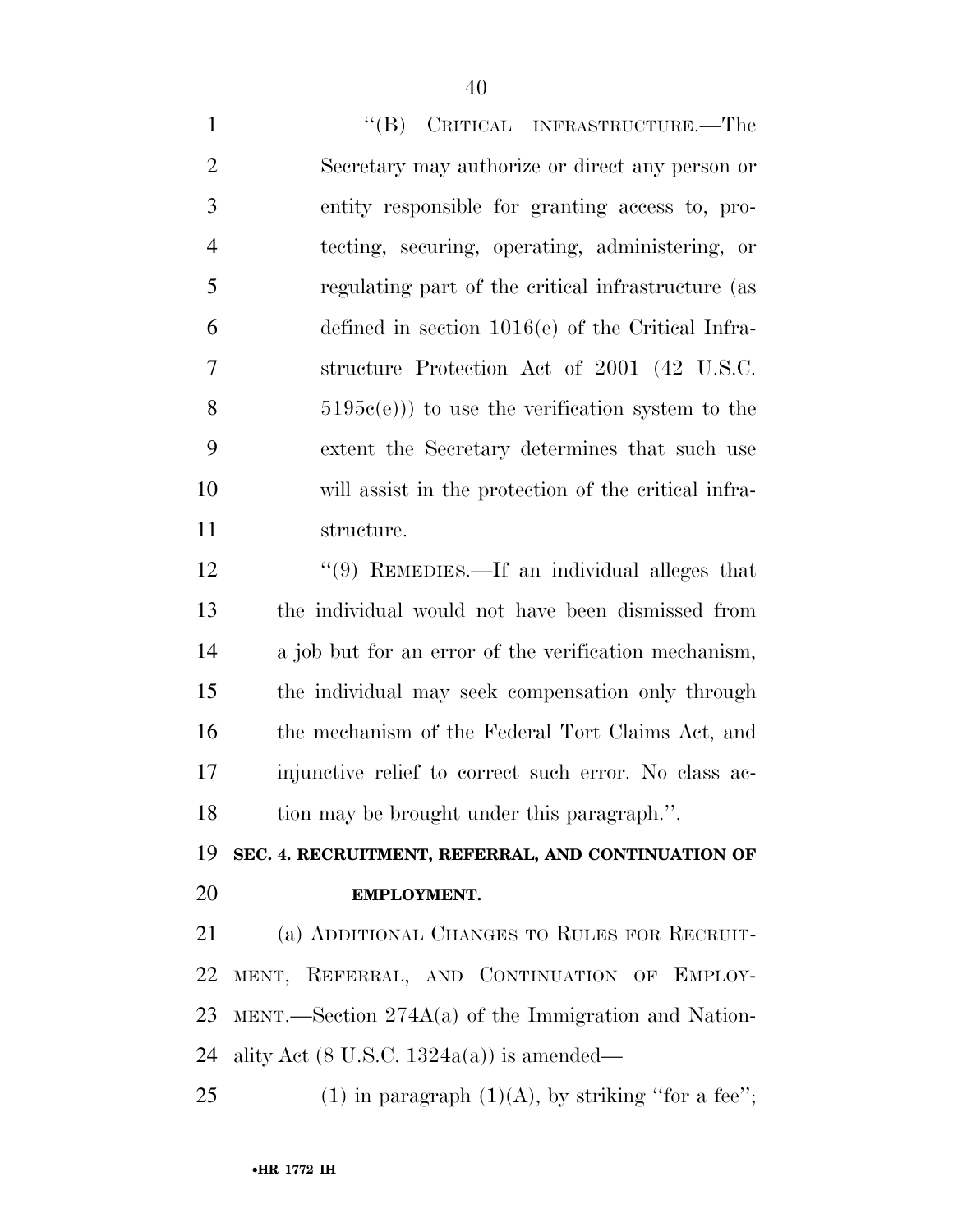(2) in paragraph (1), by amending subpara- graph (B) to read as follows: ''(B) to hire, continue to employ, or to re- cruit or refer for employment in the United States an individual without complying with the requirements of subsection (b).''; and (3) in paragraph (2), by striking ''after hiring an alien for employment in accordance with para- graph (1),'' and inserting ''after complying with 10 paragraph  $(1)$ ,". (b) DEFINITION.—Section 274A(h) of the Immigra- tion and Nationality Act (8 U.S.C. 1324a(h)), as amended by section 2(b) of this Act, is further amended by adding at the end the following: 15 "(5) DEFINITION OF RECRUIT OR REFER.—As used in this section, the term 'refer' means the act of sending or directing a person who is in the United States or transmitting documentation or information to another, directly or indirectly, with the intent of obtaining employment in the United States for such person. Only persons or entities referring for remu- neration (whether on a retainer or contingency basis) are included in the definition, except that union hiring halls that refer union members or non-

union individuals who pay union membership dues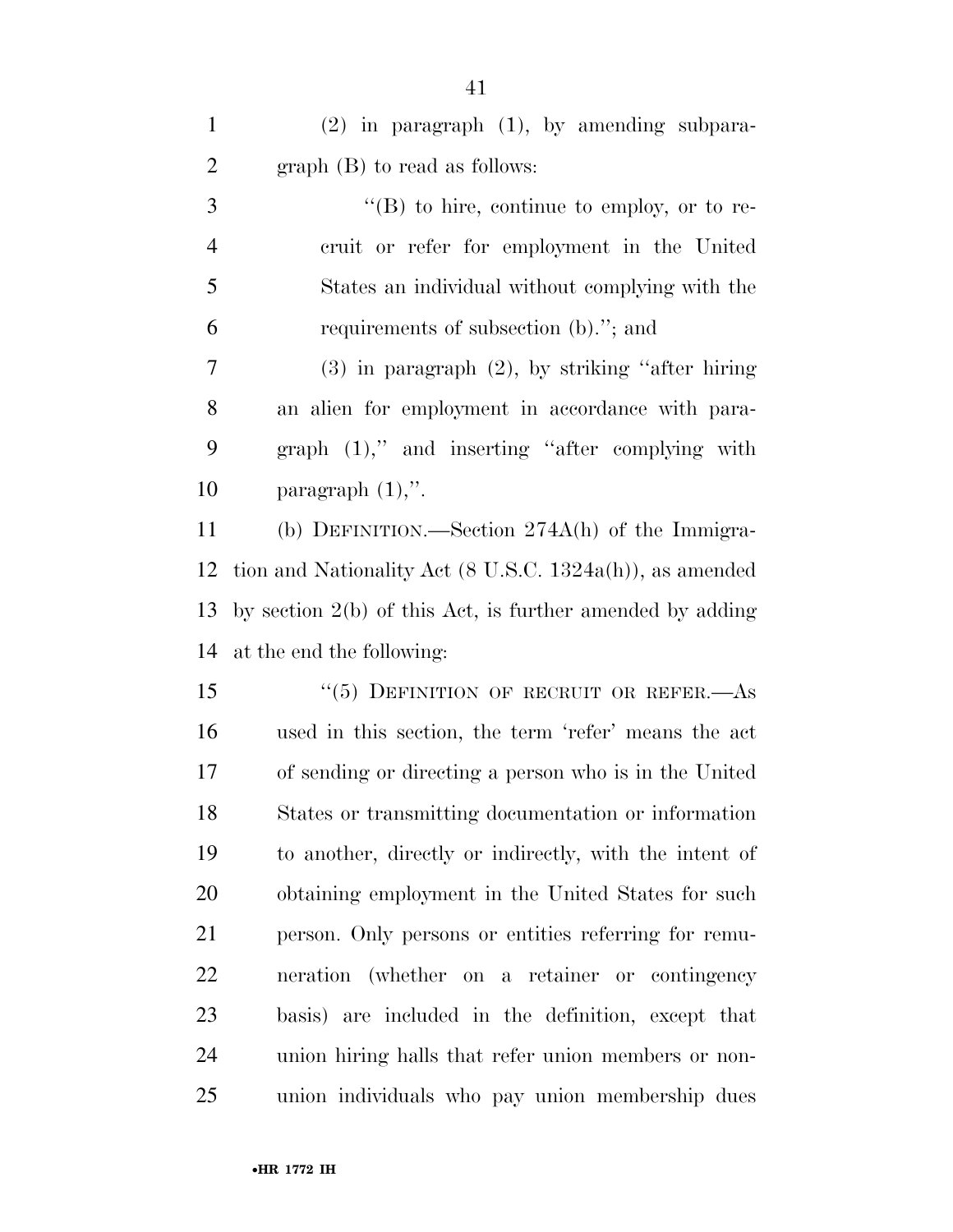| $\mathbf{1}$   | are included in the definition whether or not they re-     |
|----------------|------------------------------------------------------------|
| $\mathbf{2}$   | ceive remuneration, as are labor service entities or       |
| 3              | labor service agencies, whether public, private, for-      |
| $\overline{4}$ | profit, or nonprofit, that refer, dispatch, or other-      |
| 5              | wise facilitate the hiring of laborers for any period      |
| 6              | of time by a third party. As used in this section, the     |
| 7              | term 'recruit' means the act of soliciting a person        |
| $8\,$          | who is in the United States, directly or indirectly,       |
| 9              | and referring the person to another with the intent        |
| 10             | of obtaining employment for that person. Only per-         |
| 11             | sons or entities referring for remuneration (whether       |
| 12             | on a retainer or contingency basis) are included in        |
| 13             | the definition, except that union hiring halls that        |
| 14             | refer union members or nonunion individuals who            |
| 15             | pay union membership dues are included in this defi-       |
| 16             | nition whether or not they receive remuneration, as        |
| 17             | are labor service entities or labor service agencies,      |
| 18             | whether public, private, for-profit, or nonprofit that     |
| 19             | recruit, dispatch, or otherwise facilitate the hiring of   |
| 20             | laborers for any period of time by a third party.".        |
| 21             | (c) EFFECTIVE DATE.—The amendments made by                 |
| 22             | this section shall take effect on the date that is 1 year  |
| 23             | after the date of the enactment of this Act, except that   |
| 24             | the amendments made by subsection (a) shall take effect    |
| 25             | 6 months after the date of the enactment of this Act inso- |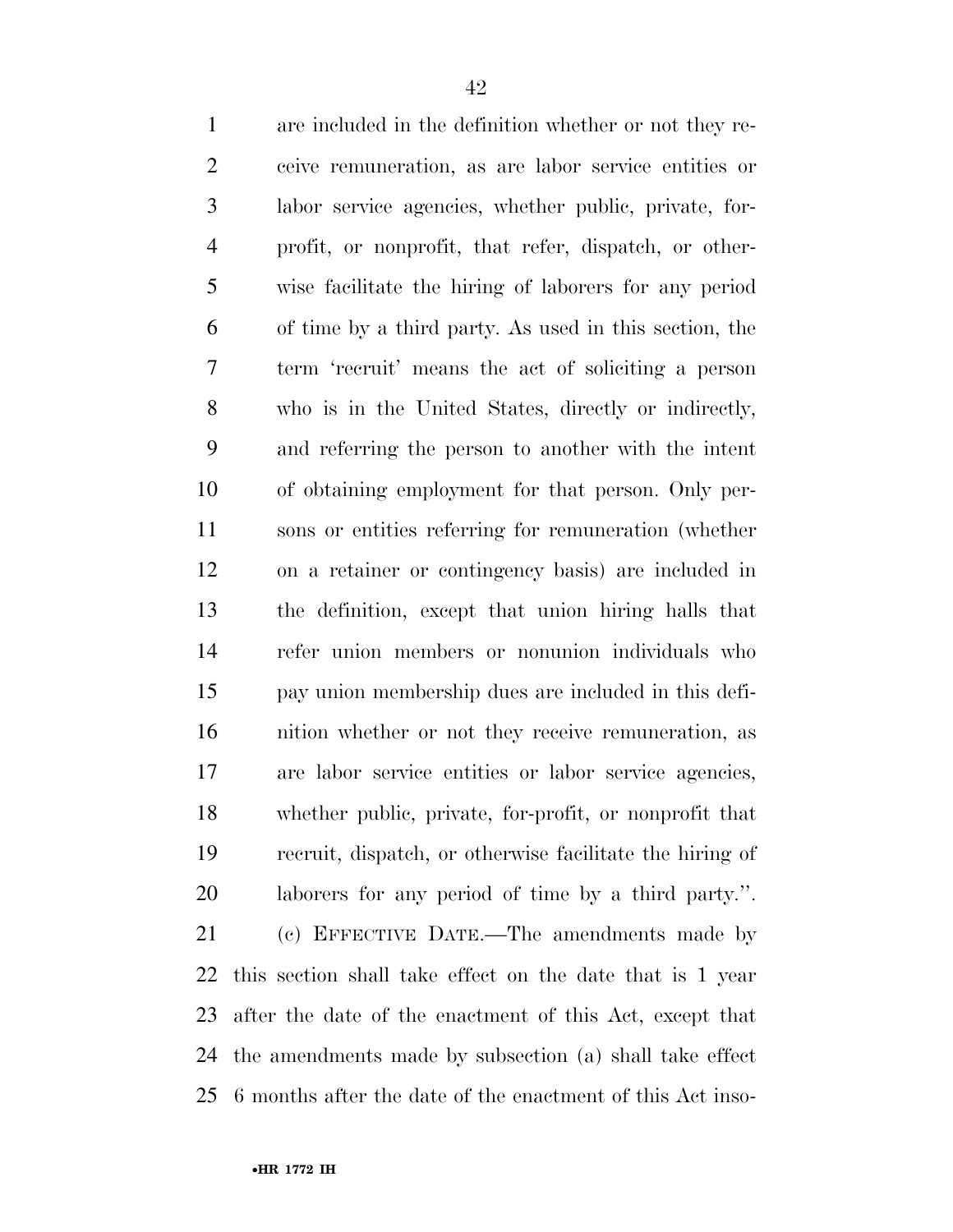far as such amendments relate to continuation of employ-ment.

### **SEC. 5. GOOD FAITH DEFENSE.**

 Section 274A(a)(3) of the Immigration and Nation-5 ality Act  $(8 \text{ U.S.C. } 1324a(a)(3))$  is amended to read as follows:

''(3) GOOD FAITH DEFENSE.—

 ''(A) DEFENSE.—An employer (or person or entity that hires, employs, recruits, or refers 10 (as defined in subsection  $(h)(5)$ ), or is otherwise obligated to comply with this section) who es- tablishes that it has complied in good faith with 13 the requirements of subsection (b)—

 $''(i)$  shall not be liable to a job appli- cant, an employee, the Federal Govern- ment, or a State or local government, under Federal, State, or local criminal or civil law for any employment-related action taken with respect to a job applicant or employee in good-faith reliance on informa-21 tion provided through the system estab-22 lished under subsection (d); and

23  $\frac{1}{1}$  has established compliance with its obligations under subparagraphs (A) and (B) of paragraph (1) and subsection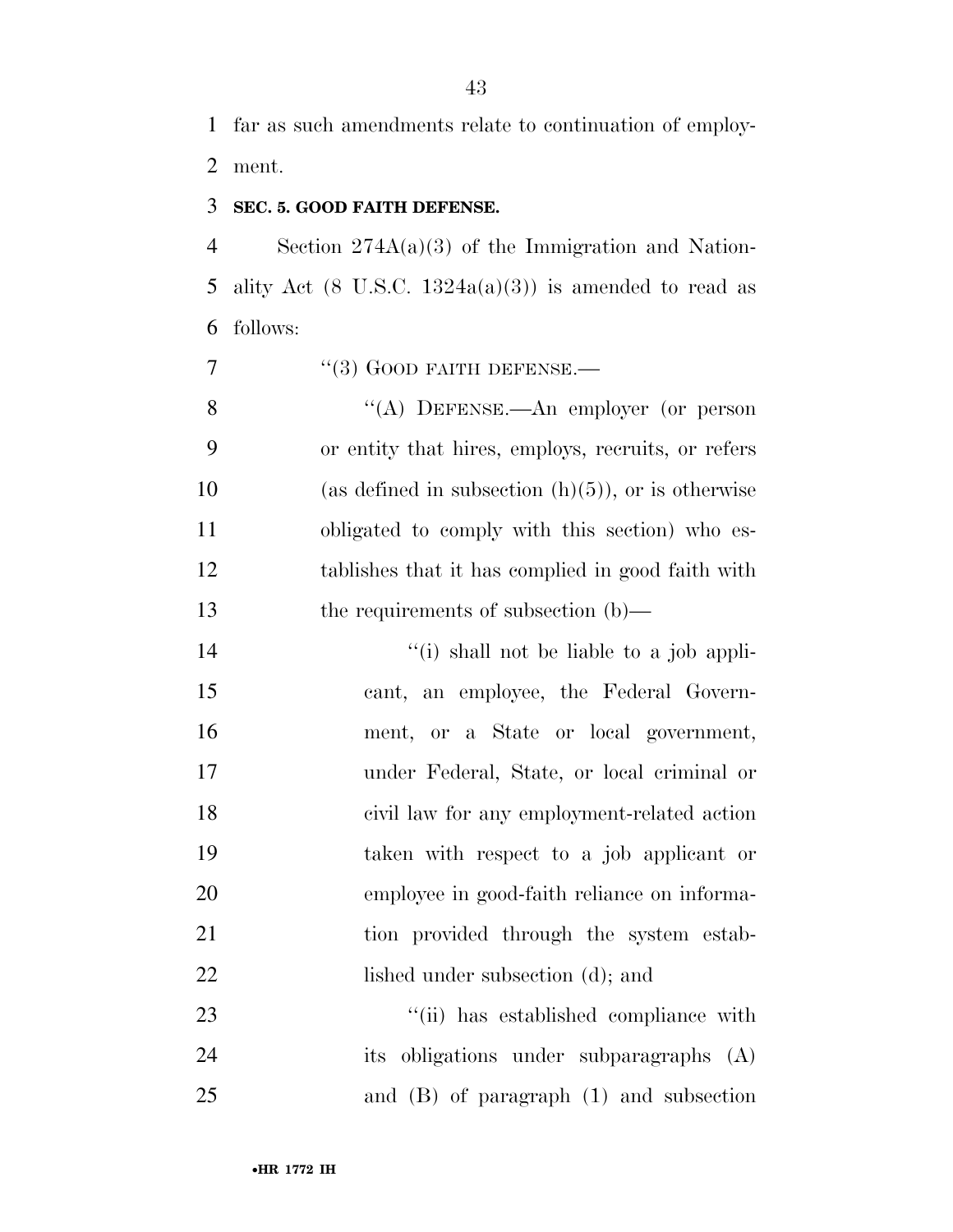| $\mathbf{1}$   | (b) absent a showing by the Secretary of            |
|----------------|-----------------------------------------------------|
| $\overline{2}$ | Homeland Security, by clear and con-                |
| 3              | vincing evidence, that the employer had             |
| $\overline{4}$ | knowledge that an employee is an unau-              |
| 5              | thorized alien.                                     |
| 6              | "(B) FAILURE TO SEEK AND OBTAIN                     |
| 7              | VERIFICATION.—Subject to the effective dates        |
| 8              | and other deadlines applicable under subsection     |
| 9              | (b), in the case of a person or entity in the       |
| 10             | United States that hires, or continues to em-       |
| 11             | ploy, an individual, or recruits or refers an indi- |
| 12             | vidual for employment, the following require-       |
| 13             | ments apply:                                        |
| 14             | $f'(i)$ FAILURE TO<br><b>SEEK</b>                   |
| 15             | VERIFICATION.-                                      |
| 16             | "(I) IN GENERAL.—If the person                      |
| 17             | or entity has not made an inquiry,                  |
| 18             | under the mechanism established                     |
| 19             | under subsection (d) and in accord-                 |
| 20             | ance with the timeframes established                |
| 21             | under subsection (b), seeking                       |
| 22             | verification of the identity and work               |
| 23             | eligibility of the individual, the de-              |
| 24             | fense under subparagraph (A) shall                  |
| 25             | not be considered to apply with re-                 |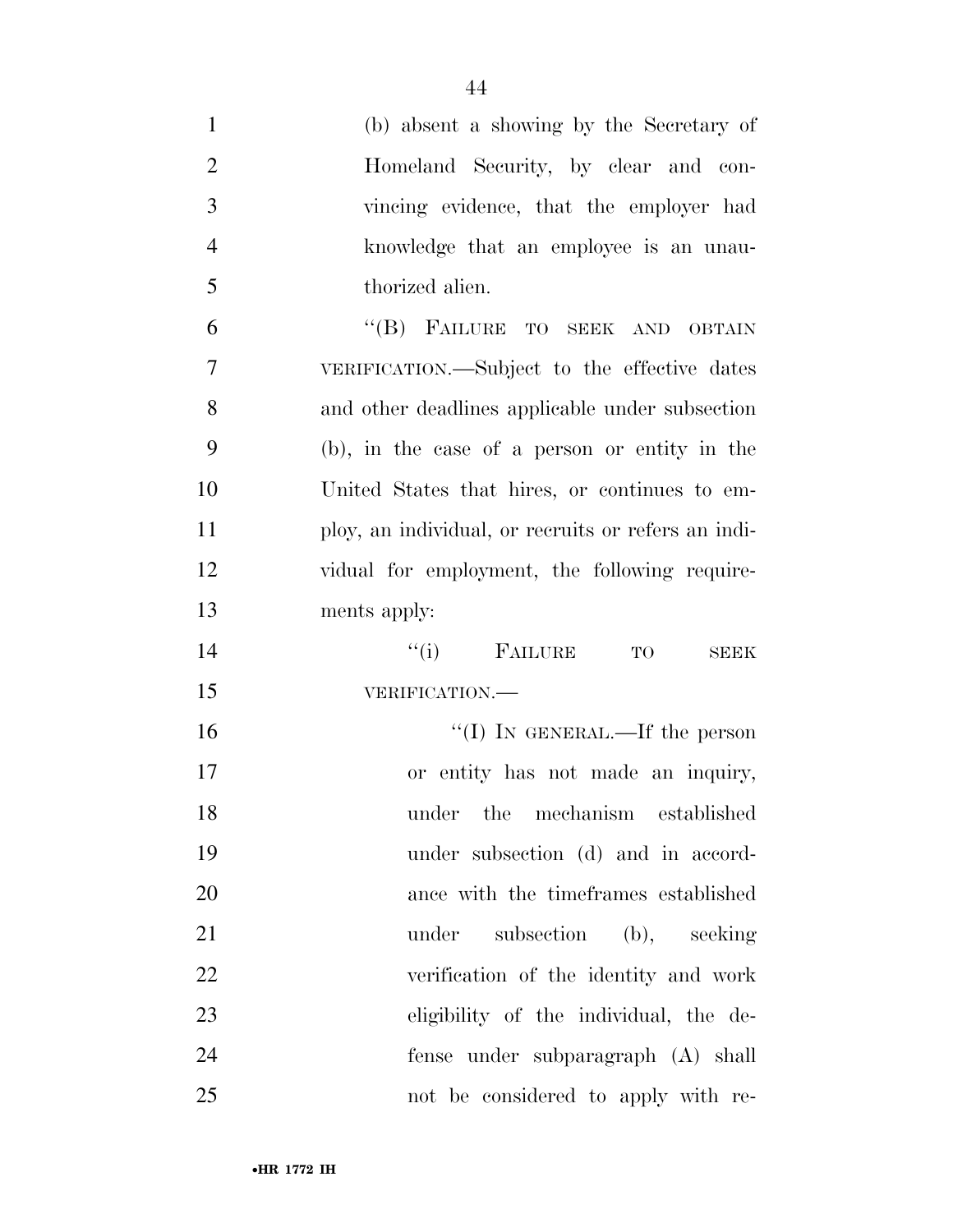| $\mathbf{1}$   | spect to any employment, except as                     |
|----------------|--------------------------------------------------------|
| $\overline{2}$ | provided in subclause (II).                            |
| 3              | "(II) SPECIAL RULE FOR FAIL-                           |
| $\overline{4}$ | URE OF VERIFICATION MECHANISM.-                        |
| 5              | If such a person or entity in good                     |
| 6              | faith attempts to make an inquiry in                   |
| 7              | order to qualify for the defense under                 |
| 8              | subparagraph $(A)$ and the verification                |
| 9              | mechanism has registered that not all                  |
| 10             | inquiries were responded to during the                 |
| 11             | relevant time, the person or entity can                |
| 12             | make an inquiry until the end of the                   |
| 13             | first subsequent working day in which                  |
| 14             | the verification mechanism registers                   |
| 15             | no nonresponses and qualify for such                   |
| 16             | defense.                                               |
| 17             | ``(ii)<br><b>FAILURE</b><br><b>TO</b><br><b>OBTAIN</b> |
| 18             | VERIFICATION.—If the person or entity                  |
| 19             | has made the inquiry described in clause               |
| 20             | $(i)(I)$ but has not received an appropriate           |
| 21             | verification of such identity and work eligi-          |
| 22             | bility under such mechanism within the                 |
| 23             | period specified under subsection<br>time              |
| 24             | $(d)(2)$ after the time the verification in-           |
| 25             | quiry was received, the defense under sub-             |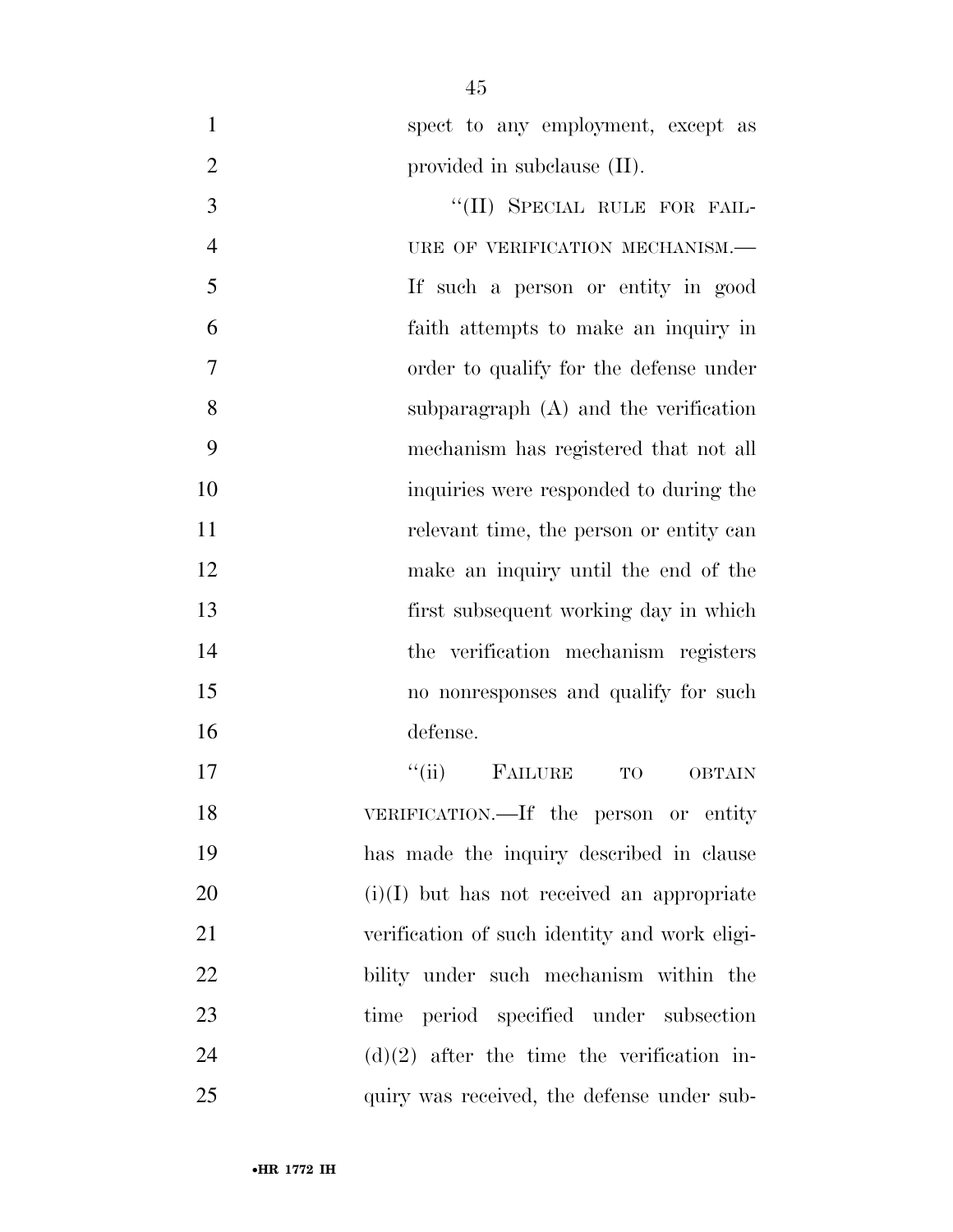paragraph (A) shall not be considered to 2 apply with respect to any employment after the end of such time period.''.

#### **SEC. 6. PREEMPTION AND STATES' RIGHTS.**

 Section 274A(h)(2) of the Immigration and Nation-6 ality Act (8 U.S.C.  $1324a(h)(2)$ ) is amended to read as follows:

8  $"(2)$  PREEMPTION.—

9 "(A) SINGLE, NATIONAL POLICY.—The provisions of this section preempt any State or 11 local law, ordinance, policy, or rule, including any criminal or civil fine or penalty structure, insofar as they may now or hereafter relate to the hiring, continued employment, or status verification for employment eligibility purposes, of unauthorized aliens.

17 "(B) STATE ENFORCEMENT OF FEDERAL LAW.—

 ''(i) BUSINESS LICENSING.—A State, locality, municipality, or political subdivi- sion may exercise its authority over busi- ness licensing and similar laws as a pen- alty for failure to use the verification sys-tem described in subsection (d) to verify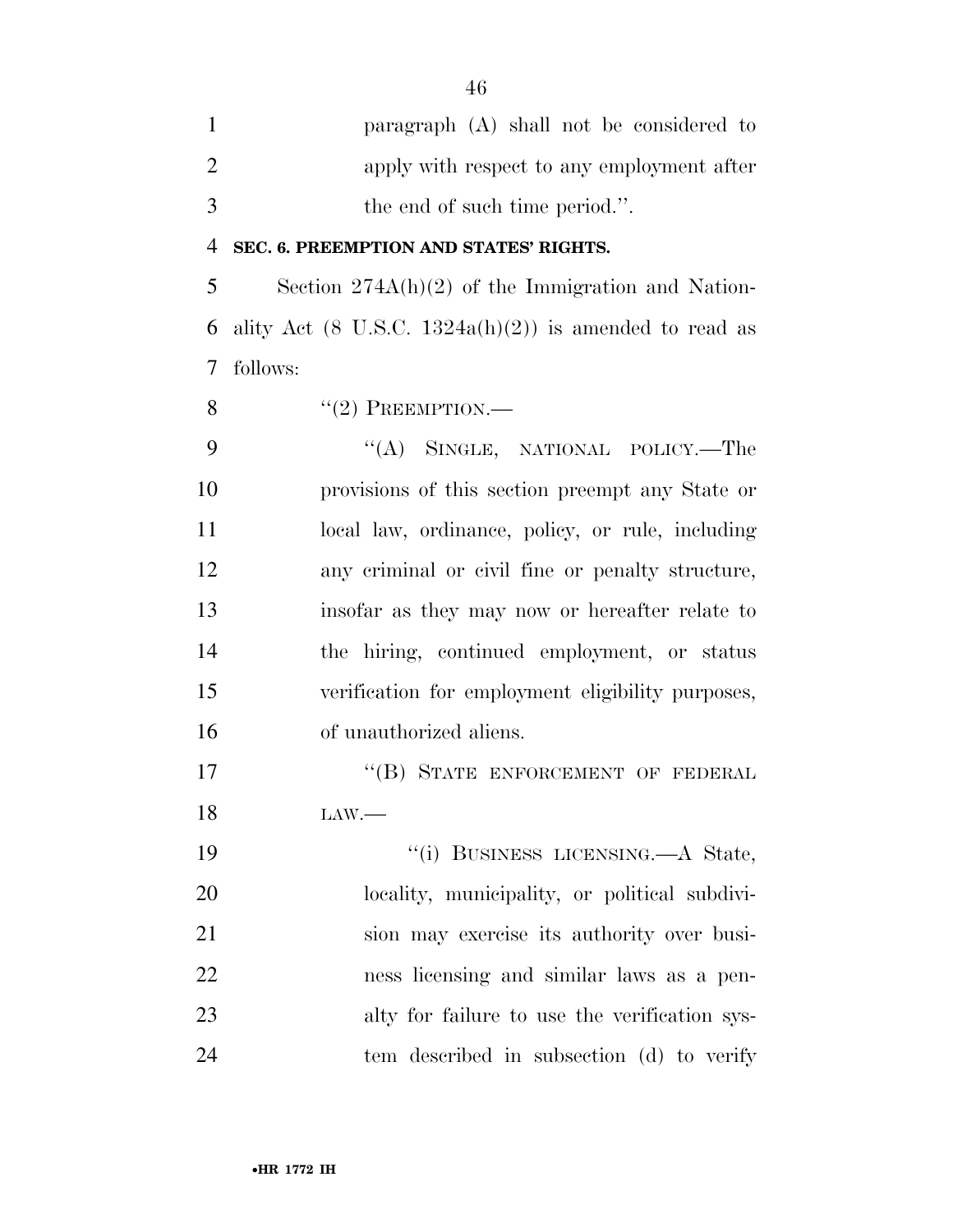employment eligibility when and as re-2 quired under subsection (b).

3 "(ii) GENERAL RULES.—A State, at its own cost, may enforce the provisions of 5 this section, but only insofar as such State follows the Federal regulations imple- menting this section, applies the Federal penalty structure set out in this section, and complies with all Federal rules and guidance concerning implementation of this section. Such State may collect any fines assessed under this section. An employer may not be subject to enforcement, includ- ing audit and investigation, by both a Fed- eral agency and a State for the same viola-16 tion under this section. Whichever entity, the Federal agency or the State, is first to initiate the enforcement action, has the right of first refusal to proceed with the enforcement action. The Secretary must provide copies of all guidance, training, and field instructions provided to Federal officials implementing the provisions of 24 this section to each State.".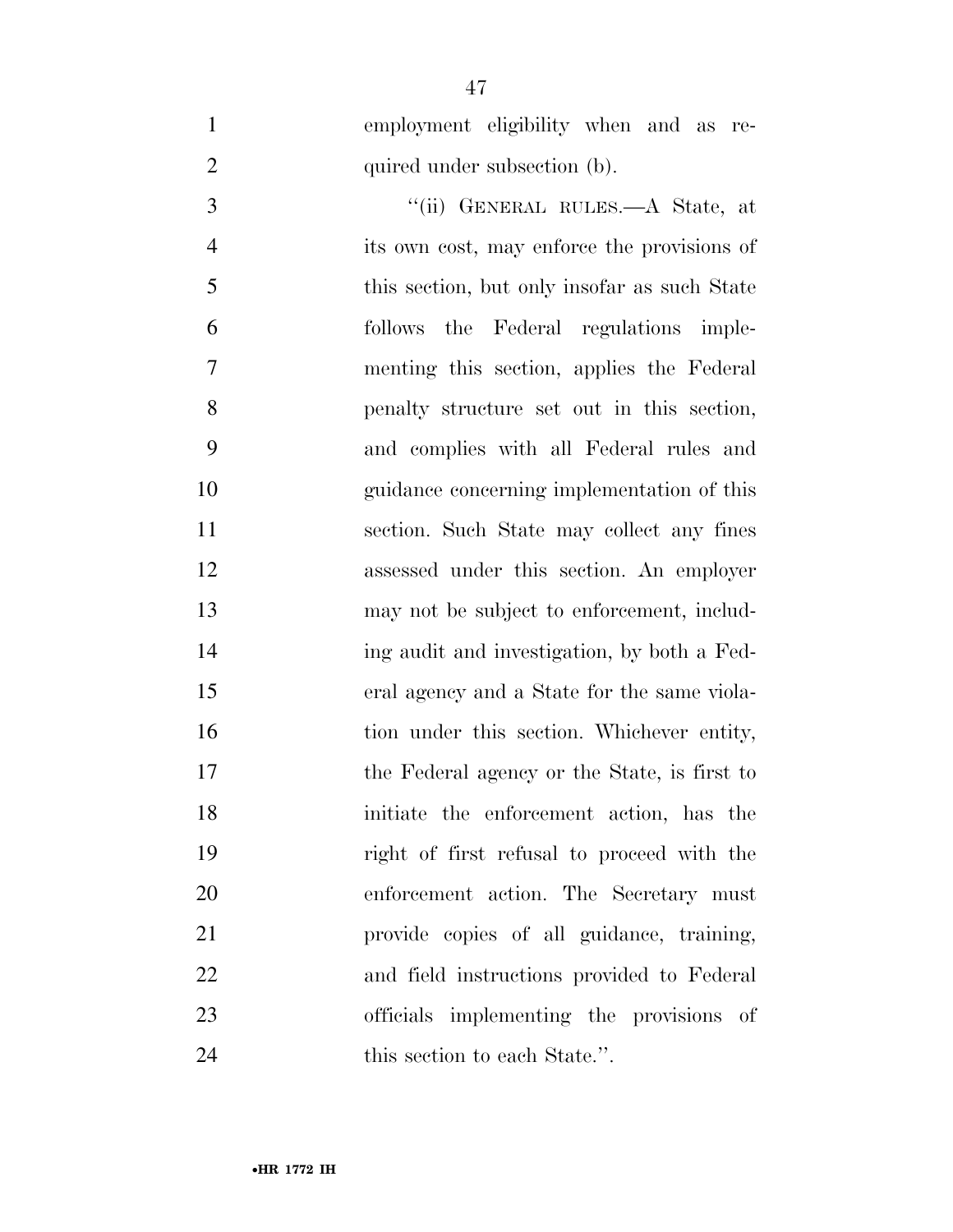**SEC. 7. REPEAL.** 

 (a) IN GENERAL.—Subtitle A of title IV of the Illegal Immigration Reform and Immigrant Responsibility Act of 1996 (8 U.S.C. 1324a note) is repealed.

 (b) REFERENCES.—Any reference in any Federal law, Executive order, rule, regulation, or delegation of au- thority, or any document of, or pertaining to, the Depart- ment of Homeland Security, Department of Justice, or the Social Security Administration, to the employment eligi- bility confirmation system established under section 404 of the Illegal Immigration Reform and Immigrant Respon- sibility Act of 1996 (8 U.S.C. 1324a note) is deemed to refer to the employment eligibility confirmation system es- tablished under section 274A(d) of the Immigration and Nationality Act, as amended by section 3 of this Act.

 (c) EFFECTIVE DATE.—This section shall take effect on the date that is 36 months after the date of the enact-ment of this Act.

#### **SEC. 8. PENALTIES.**

 Section 274A of the Immigration and Nationality Act (8 U.S.C. 1324a) is amended—

- 22 (1) in subsection  $(e)(1)$ —
- (A) by striking ''Attorney General'' each place such term appears and inserting ''Sec-retary of Homeland Security''; and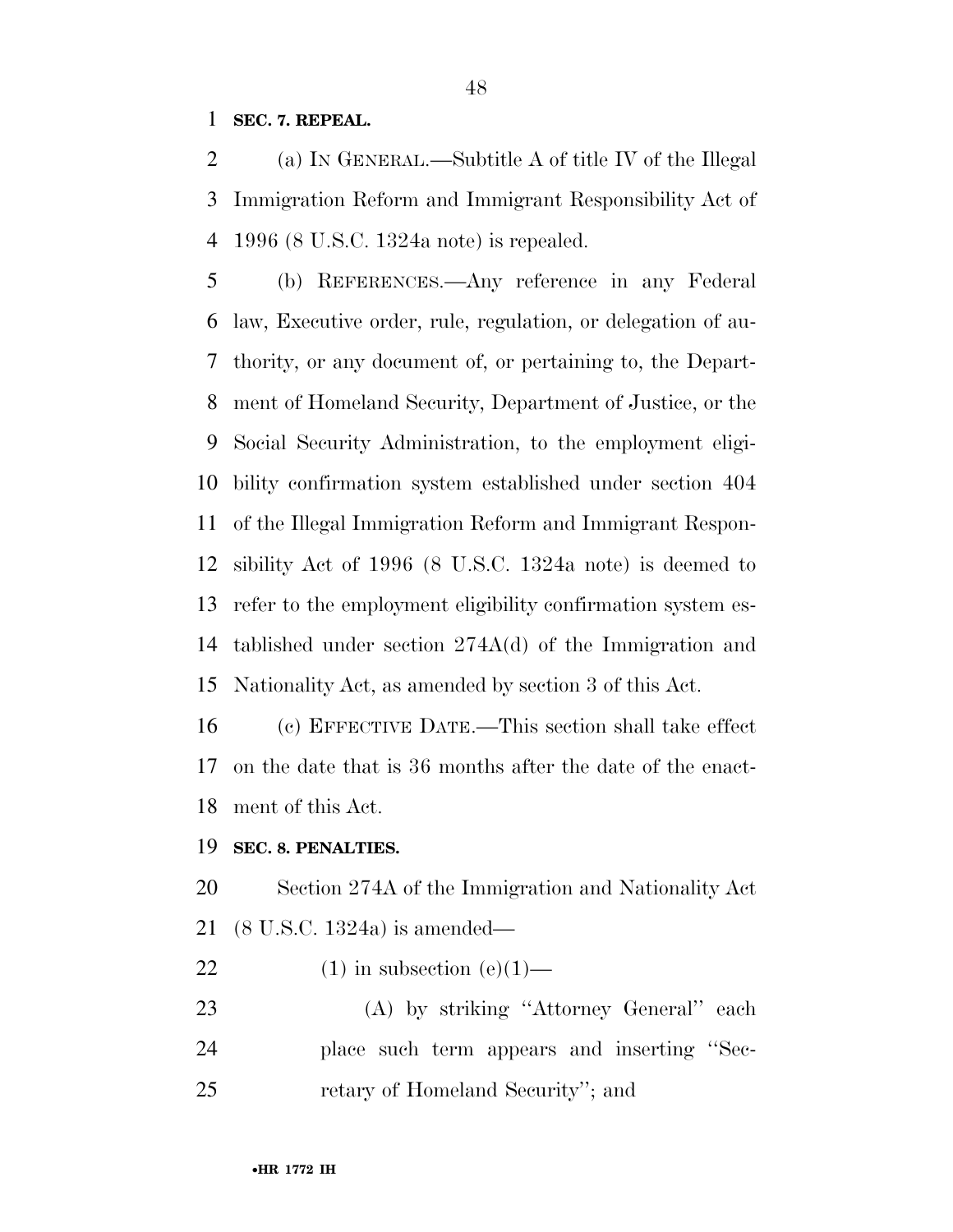| $\mathbf{1}$   | $(B)$ in subparagraph $(D)$ , by striking         |
|----------------|---------------------------------------------------|
| $\overline{2}$ | "Service" and inserting "Department of Home-      |
| 3              | land Security";                                   |
| $\overline{4}$ | $(2)$ in subsection $(e)(4)$ —                    |
| 5              | $(A)$ in subparagraph $(A)$ , in the matter be-   |
| 6              | fore clause (i), by inserting ", subject to para- |
| 7              | graph $(10)$ ," after "in an amount";             |
| 8              | $(B)$ in subparagraph $(A)(i)$ , by striking      |
| 9              | "not less than $$250$ and not more than           |
| 10             | $$2,000"$ and inserting "not less than $$2,500$   |
| 11             | and not more than $$5,000$ ";                     |
| 12             | $(C)$ in subparagraph $(A)(ii)$ , by striking     |
| 13             | "not less than $$2,000$ and not more than         |
| 14             | $$5,000"$ and inserting "not less than $$5,000$   |
| 15             | and not more than $$10,000$ ";                    |
| 16             | (D) in subparagraph $(A)(iii)$ , by striking      |
| 17             | "not less than $$3,000$ and not more than         |
| 18             | $$10,000"$ and inserting "not less than $$10,000$ |
| 19             | and not more than $$25,000$ "; and                |
| 20             | $(E)$ by amending subparagraph $(B)$ to read      |
| 21             | as follows:                                       |
| 22             | $\lq\lq (B)$ may require the person or entity to  |
| 23             | take such other remedial action as is appro-      |
| 24             | priate.";                                         |
| 25             | $(3)$ in subsection $(e)(5)$ —                    |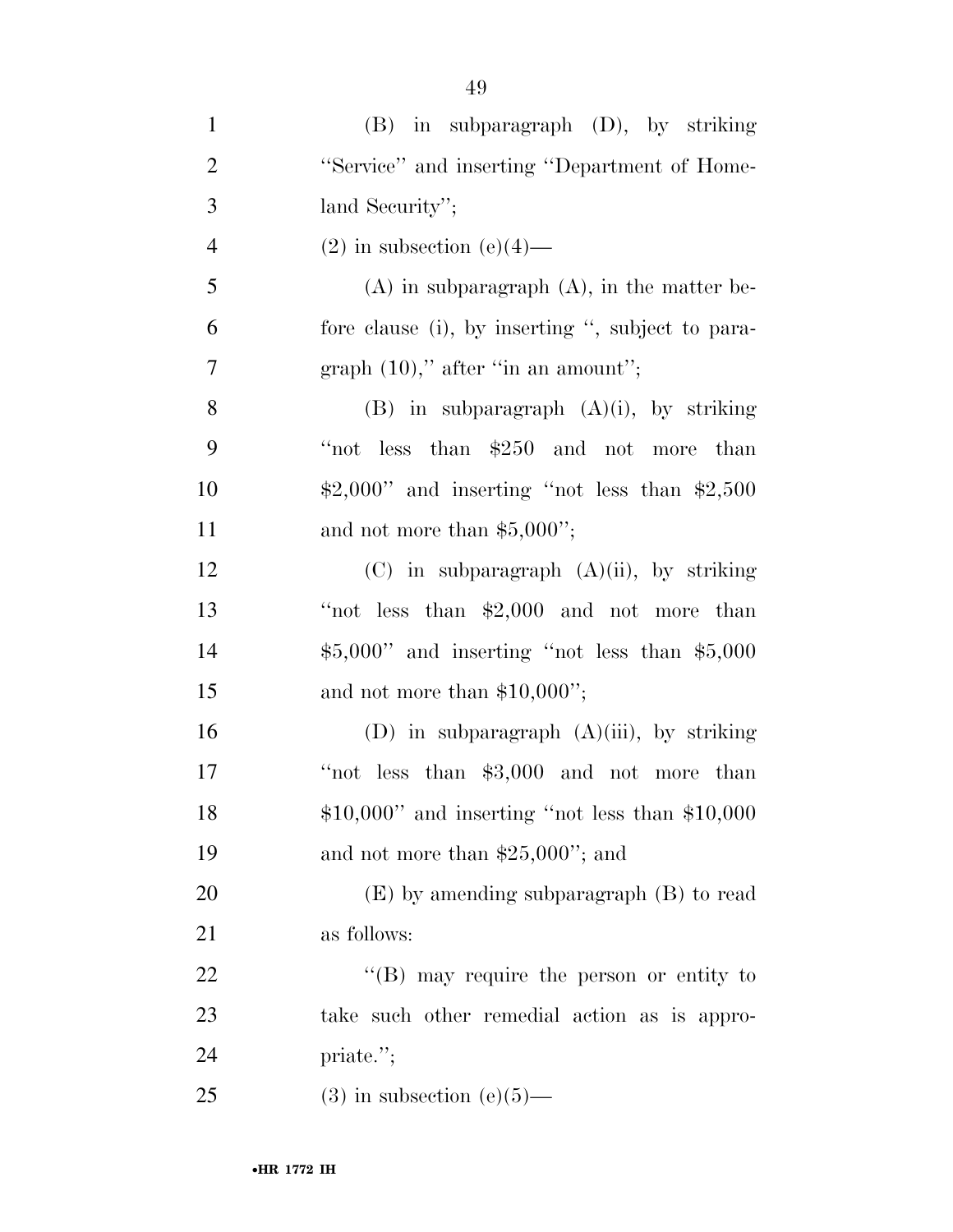| $\mathbf{1}$   | $(A)$ in the paragraph heading, strike "PA-            |
|----------------|--------------------------------------------------------|
| $\overline{2}$ | PERWORK";                                              |
| 3              | (B) by inserting ", subject to paragraphs              |
| $\overline{4}$ | $(10)$ through $(12)$ ," after "in an amount";         |
| 5              | $(C)$ by striking "\$100" and inserting                |
| 6              | " $$1,000$ ";                                          |
| 7              | (D) by striking " $$1,000"$ and inserting              |
| 8              | " $$25,000"$ ; and                                     |
| 9              | (E) by adding at the end the following:                |
| 10             | "Failure by a person or entity to utilize the em-      |
| 11             | ployment eligibility verification system as re-        |
| 12             | quired by law, or providing information to the         |
| 13             | system that the person or entity knows or rea-         |
| 14             | sonably believes to be false, shall be treated as      |
| 15             | a violation of subsection $(a)(1)(A)$ .";              |
| 16             | $(4)$ by adding at the end of subsection (e) the       |
| 17             | following:                                             |
| 18             | "(10) EXEMPTION FROM PENALTY FOR GOOD                  |
| 19             | FAITH VIOLATION.—In the case of imposition of a        |
| 20             | civil penalty under paragraph $(4)(A)$ with respect to |
| 21             | a violation of subsection (a)(1)(A) or (a)(2) for hir- |
| 22             | ing or continuation of employment or recruitment or    |
| 23             | referral by person or entity and in the case of impo-  |
| 24             | sition of a civil penalty under paragraph (5) for a    |
| 25             | violation of subsection $(a)(1)(B)$ for hiring or re-  |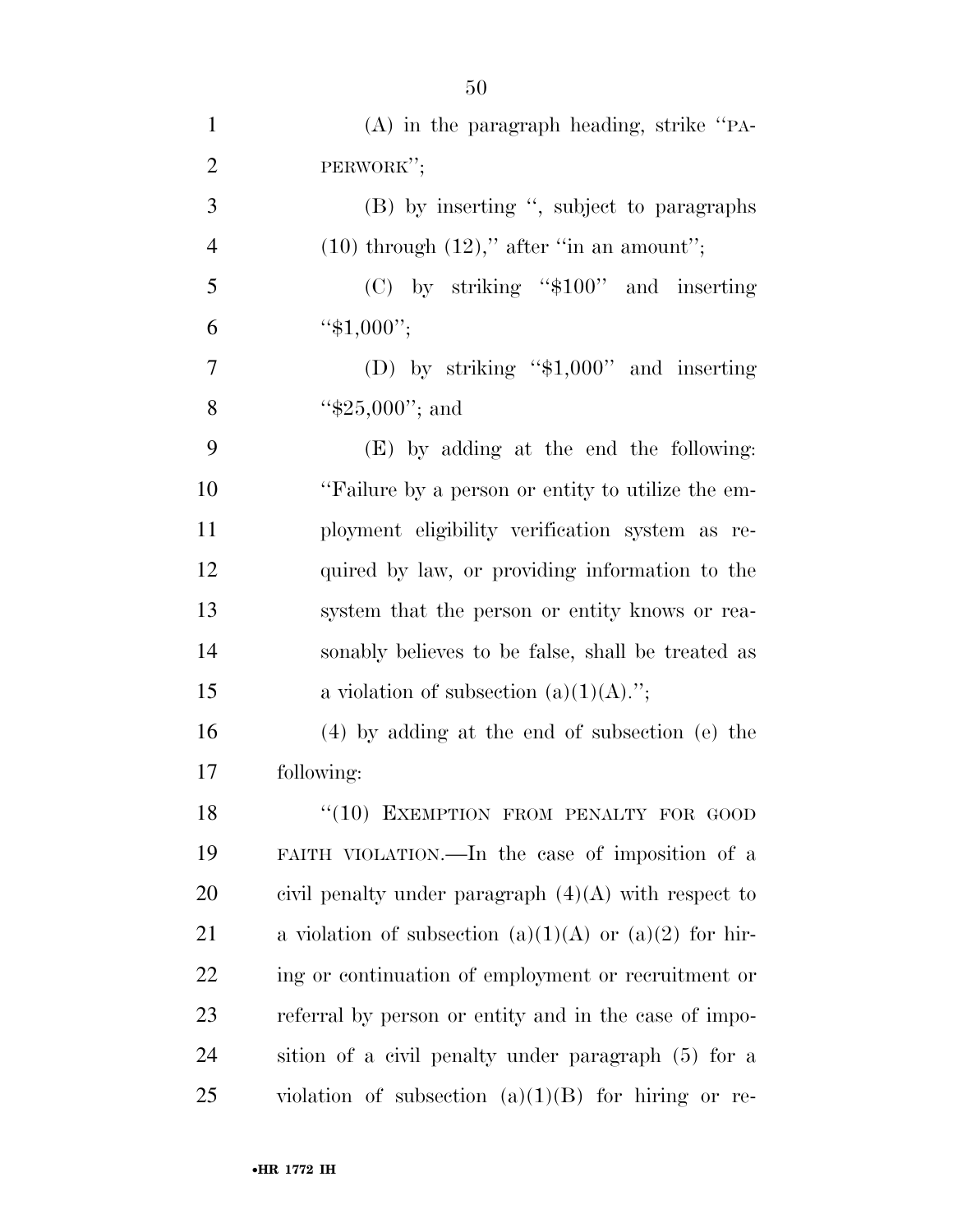| 1              | eruitment or referral by a person or entity, the pen-   |
|----------------|---------------------------------------------------------|
| $\overline{2}$ | alty otherwise imposed may be waived or reduced if      |
| 3              | the violator establishes that the violator acted in     |
| $\overline{4}$ | good faith.                                             |
| 5              | "(11) AUTHORITY TO DEBAR EMPLOYERS FOR                  |
| 6              | CERTAIN VIOLATIONS.                                     |
| 7              | "(A) IN GENERAL.—If a person or entity                  |
| 8              | is determined by the Secretary of Homeland Se-          |
| 9              | curity to be a repeat violator of paragraph             |
| 10             | $(1)(A)$ or $(2)$ of subsection $(a)$ , or is convicted |
| 11             | of a crime under this section, such person or           |
| 12             | entity may be considered for debarment from             |
| 13             | the receipt of Federal contracts, grants, or co-        |
| 14             | operative agreements in accordance with the de-         |
| 15             | barment standards and pursuant to the debar-            |
| 16             | ment procedures set forth in the Federal Acqui-         |
| 17             | sition Regulation.                                      |
| 18             | "(B) DOES NOT HAVE CONTRACT, GRANT,                     |
| 19             | AGREEMENT.—If the Secretary of Homeland                 |
| 20             | Security or the Attorney General wishes to have         |
|                |                                                         |

 AGREEMENT.—If the Secretary of Homeland Security or the Attorney General wishes to have a person or entity considered for debarment in accordance with this paragraph, and such an person or entity does not hold a Federal con- tract, grant or cooperative agreement, the Sec-retary or Attorney General shall refer the mat-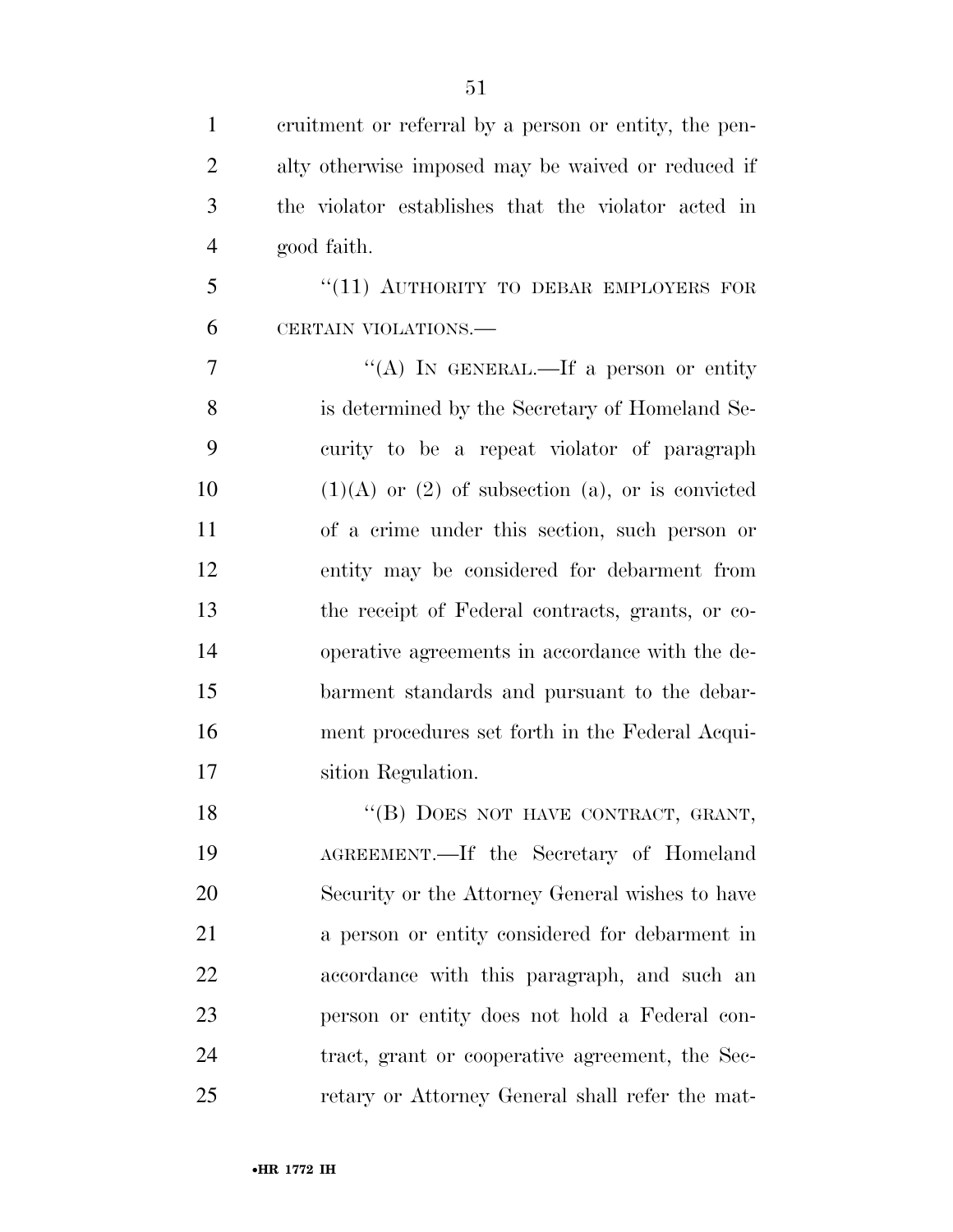| $\mathbf{1}$   | ter to the Administrator of General Services to  |
|----------------|--------------------------------------------------|
| $\overline{2}$ | determine whether to list the person or entity   |
| 3              | on the List of Parties Excluded from Federal     |
| $\overline{4}$ | Procurement, and if so, for what duration and    |
| 5              | under what scope.                                |
| 6              | "(C) HAS CONTRACT, GRANT, AGREE-                 |
| 7              | MENT.—If the Secretary of Homeland Security      |
| 8              | or the Attorney General wishes to have a per-    |
| 9              | son or entity considered for debarment in ac-    |
| 10             | cordance with this paragraph, and such person    |
| 11             | or entity holds a Federal contract, grant or co- |
| 12             | operative agreement, the Secretary or Attorney   |
| 13             | General shall advise all agencies or departments |
| 14             | holding a contract, grant, or cooperative agree- |
| 15             | ment with the person or entity of the Govern-    |
| 16             | ment's interest in having the person or entity   |
| 17             | considered for debarment, and after soliciting   |
| 18             | and considering the views of all such agencies   |
| 19             | and departments, the Secretary or Attorney       |
| 20             | General may refer the matter to any appro-       |
| 21             | priate lead agency to determine whether to list  |
| 22             | the person or entity on the List of Parties Ex-  |
| 23             | cluded from Federal Procurement, and if so, for  |
| 24             | what duration and under what scope.              |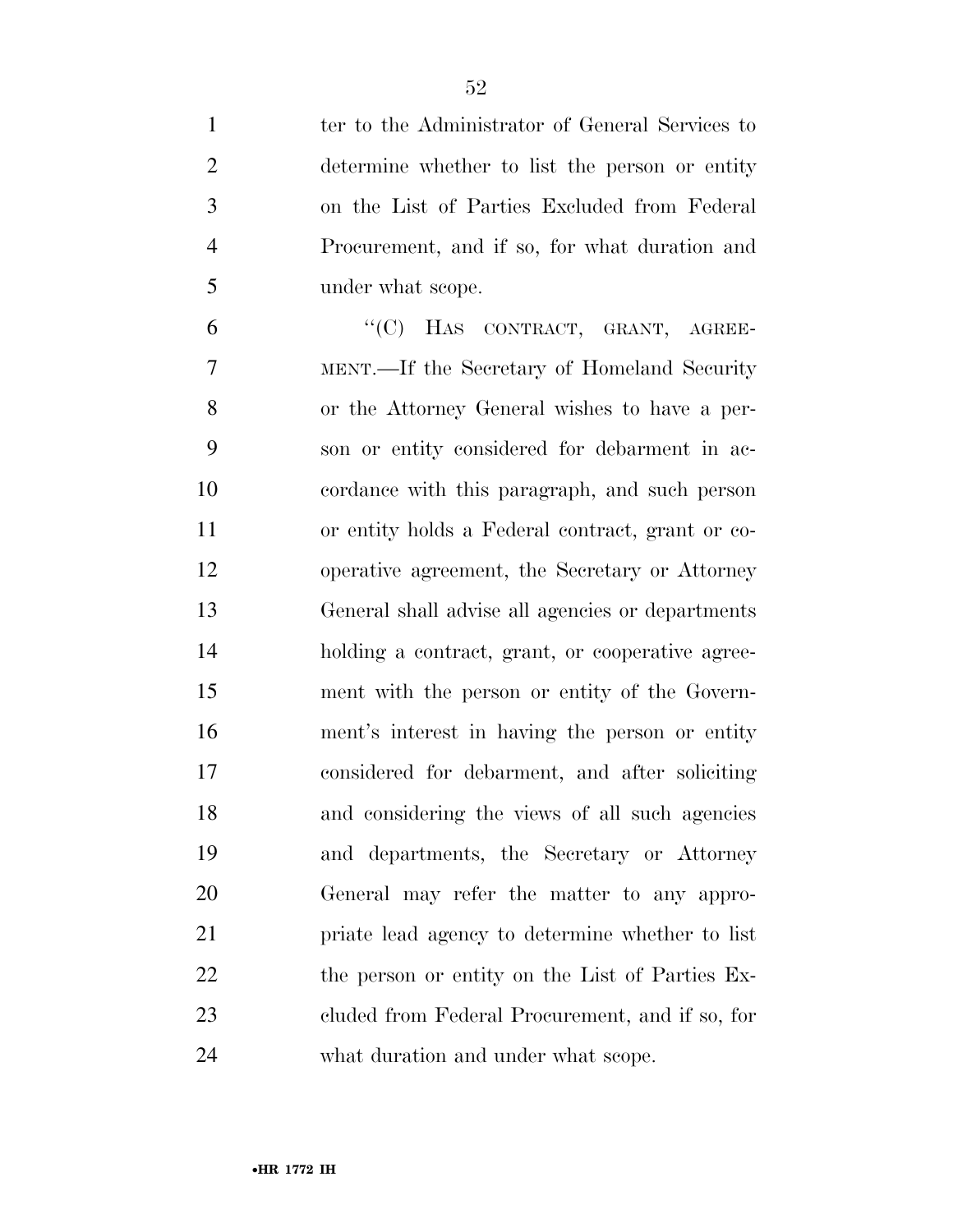1 ''(D) REVIEW.—Any decision to debar a person or entity in accordance with this para- graph shall be reviewable pursuant to part 9.4 of the Federal Acquisition Regulation. 5 "(12) OFFICE FOR STATE AND LOCAL GOVERN- MENT COMPLAINTS.—The Secretary of Homeland Security shall establish an office— ''(A) to which State and local government agencies may submit information indicating po- tential violations of subsection (a), (b), or 11 (g)(1) that were generated in the normal course of law enforcement or the normal course of other official activities in the State or locality; ''(B) that is required to indicate to the complaining State or local agency within 5 busi- ness days of the filing of such a complaint by identifying whether the Secretary will further investigate the information provided;  $"({\rm C})$  that is required to investigate those complaints filed by State or local government

22 probability of validity;

23  $\text{``(D)}$  that is required to notify the com- plaining State or local agency of the results of any such investigation conducted; and

agencies that, on their face, have a substantial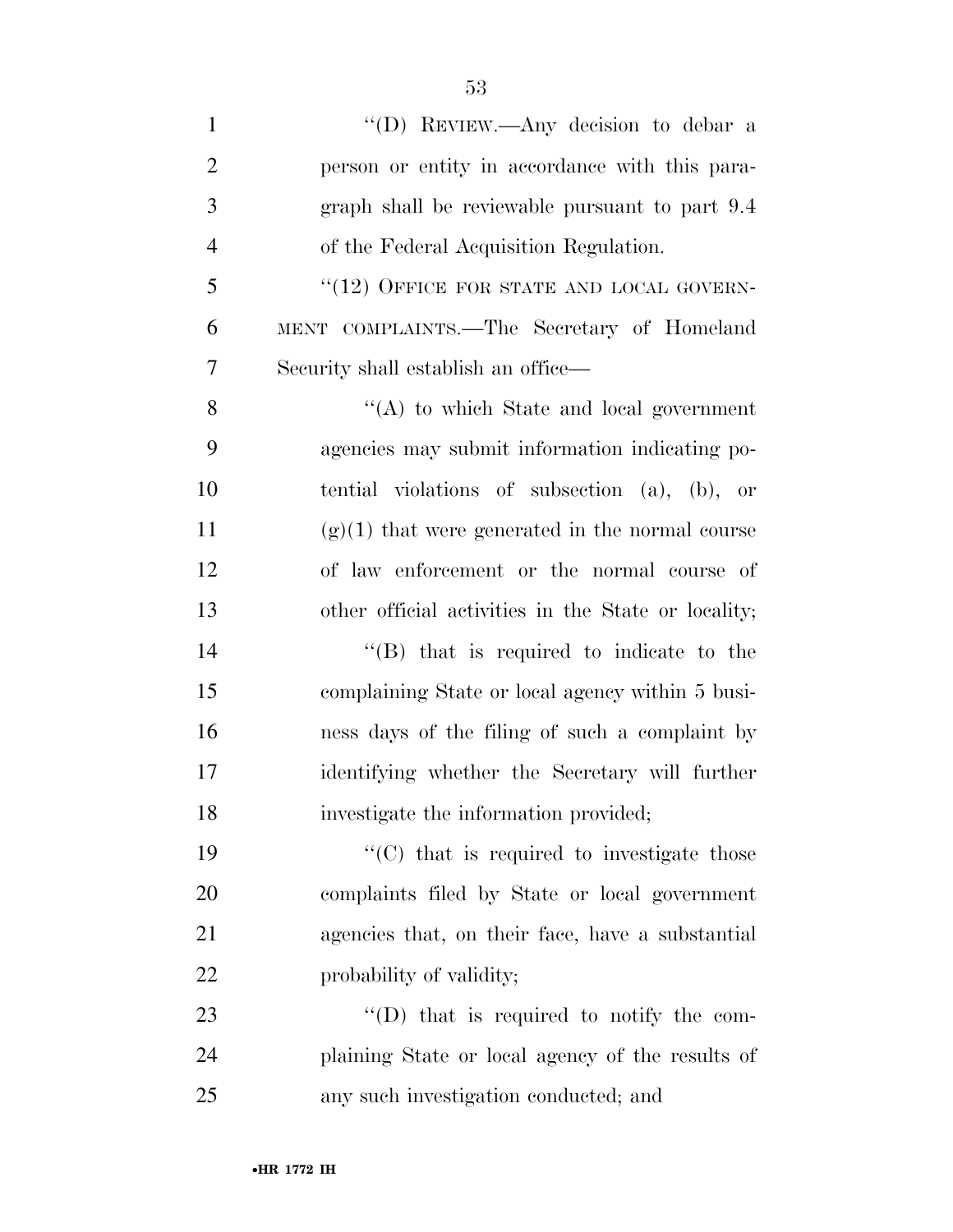| $\mathbf{1}$   | $\lq\lq(E)$ that is required to report to the Con-       |
|----------------|----------------------------------------------------------|
| $\overline{2}$ | gress annually the number of complaints re-              |
| 3              | ceived under this paragraph, the States and lo-          |
| $\overline{4}$ | calities that filed such complaints, and the reso-       |
| 5              | lution of the complaints investigated by the Sec-        |
| 6              | retary."; and                                            |
| 7              | $(5)$ by amending paragraph $(1)$ of subsection $(f)$    |
| 8              | to read as follows:                                      |
| 9              | "(1) CRIMINAL PENALTY.—Any person or enti-               |
| 10             | ty which engages in a pattern or practice of viola-      |
| 11             | tions of subsection $(a)(1)$ or $(2)$ shall be fined not |
| 12             | more than \$15,000 for each unauthorized alien with      |
| 13             | respect to which such a violation occurs, imprisoned     |
| 14             | for not less than one year and not more than 10          |
| 15             | years, or both, notwithstanding the provisions of any    |
| 16             | other Federal law relating to fine levels.".             |
| 17             | SEC. 9. FRAUD AND MISUSE OF DOCUMENTS.                   |
| 18             | Section 1546(b) of title 18, United States Code, is      |
| 19             | amended-                                                 |
| 20             | $(1)$ in paragraph $(1)$ , by striking "identification"  |
| 21             | document," and inserting "identification document"       |
| <u>22</u>      | or document meant to establish work authorization        |
| 23             | (including the documents described in<br>section         |
| 24             | 274A(b) of the Immigration and Nationality Act),";       |
| 25             | and                                                      |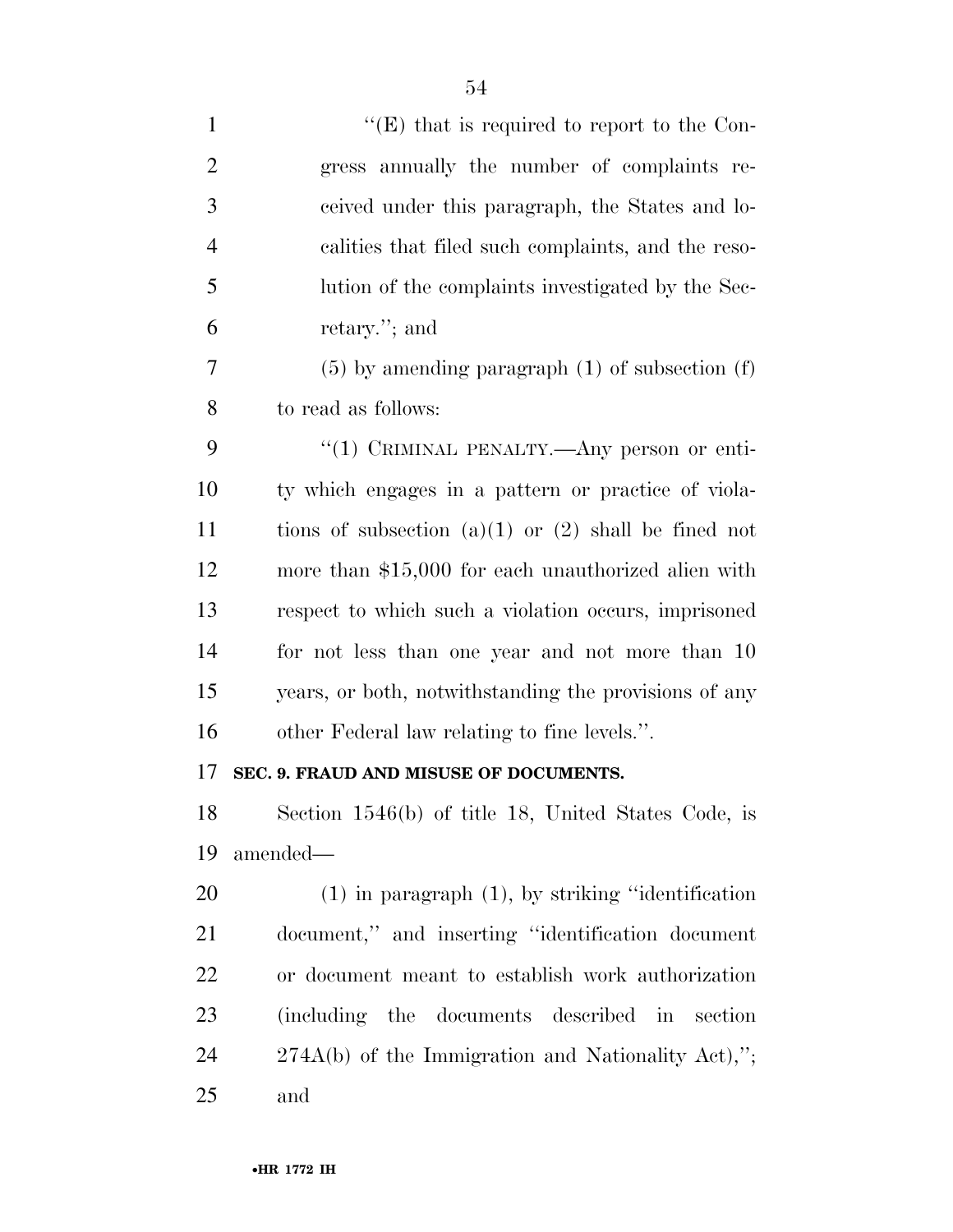(2) in paragraph (2), by striking ''identification document'' and inserting ''identification document or document meant to establish work authorization (in- cluding the documents described in section 274A(b) of the Immigration and Nationality Act),''.

## **SEC. 10. PROTECTION OF SOCIAL SECURITY ADMINISTRA-TION PROGRAMS.**

 (a) FUNDING UNDER AGREEMENT.—Effective for fiscal years beginning on or after October 1, 2013, the Commissioner of Social Security and the Secretary of Homeland Security shall enter into and maintain an agreement which shall—

 (1) provide funds to the Commissioner for the full costs of the responsibilities of the Commissioner under section 274A(d) of the Immigration and Na-16 tionality Act  $(8 \text{ U.S.C. } 1324a(d))$ , as amended by section 3 of this Act, including (but not limited to  $\rightarrow$ 

 (A) acquiring, installing, and maintaining technological equipment and systems necessary for the fulfillment of the responsibilities of the Commissioner under such section 274A(d), but only that portion of such costs that are attrib-utable exclusively to such responsibilities; and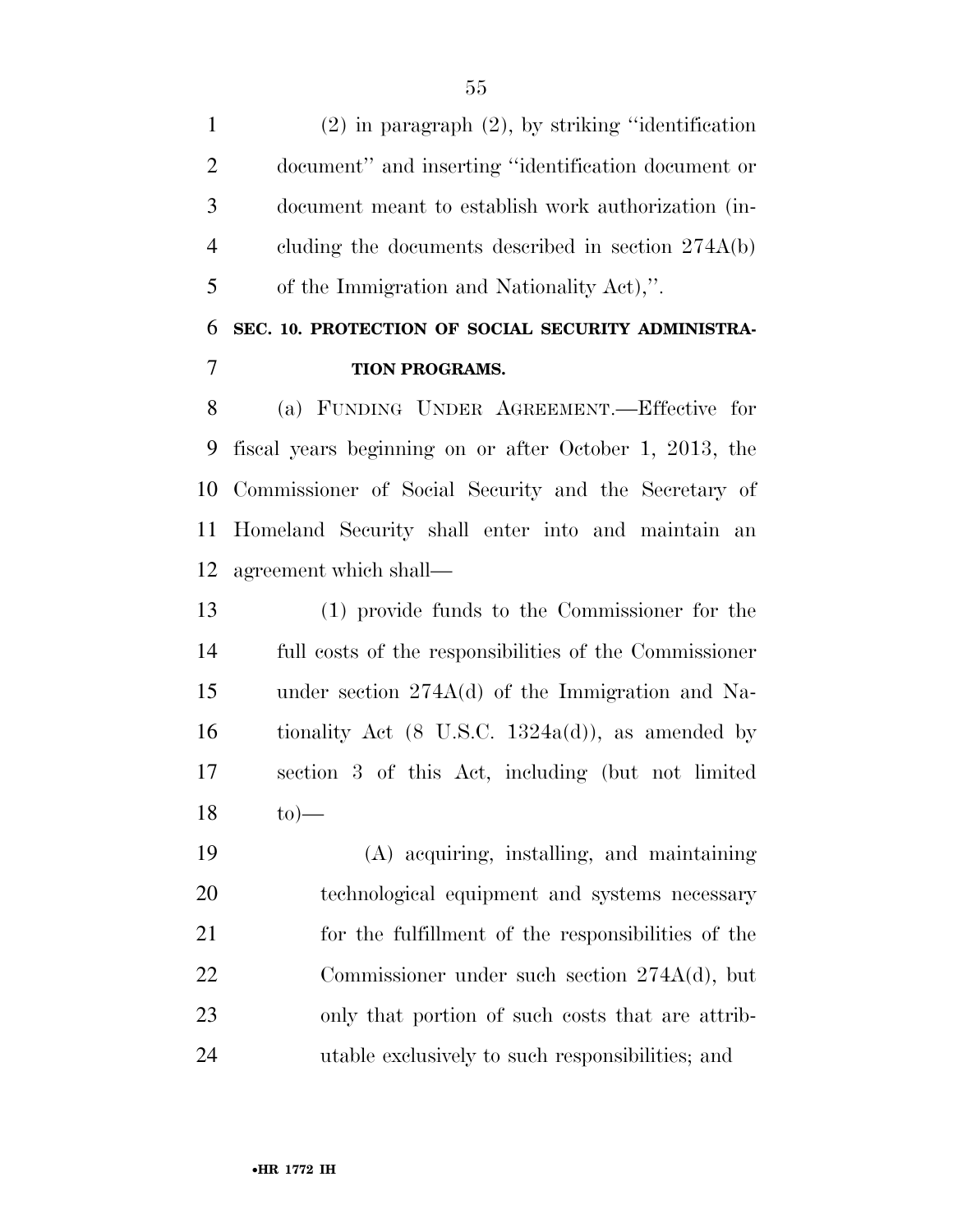(B) responding to individuals who contest 2 a tentative nonconfirmation provided by the em- ployment eligibility verification system estab-lished under such section;

 (2) provide such funds annually in advance of the applicable quarter based on estimating method- ology agreed to by the Commissioner and the Sec- retary (except in such instances where the delayed enactment of an annual appropriation may preclude such quarterly payments); and

 (3) require an annual accounting and reconcili- ation of the actual costs incurred and the funds pro- vided under the agreement, which shall be reviewed by the Inspectors General of the Social Security Ad- ministration and the Department of Homeland Secu-rity.

 (b) CONTINUATION OF EMPLOYMENT VERIFICATION IN ABSENCE OF TIMELY AGREEMENT.—In any case in which the agreement required under subsection (a) for any fiscal year beginning on or after October 1, 2013, has not been reached as of October 1 of such fiscal year, the latest agreement between the Commissioner and the Secretary of Homeland Security providing for funding to cover the costs of the responsibilities of the Commissioner under section 274A(d) of the Immigration and Nationality Act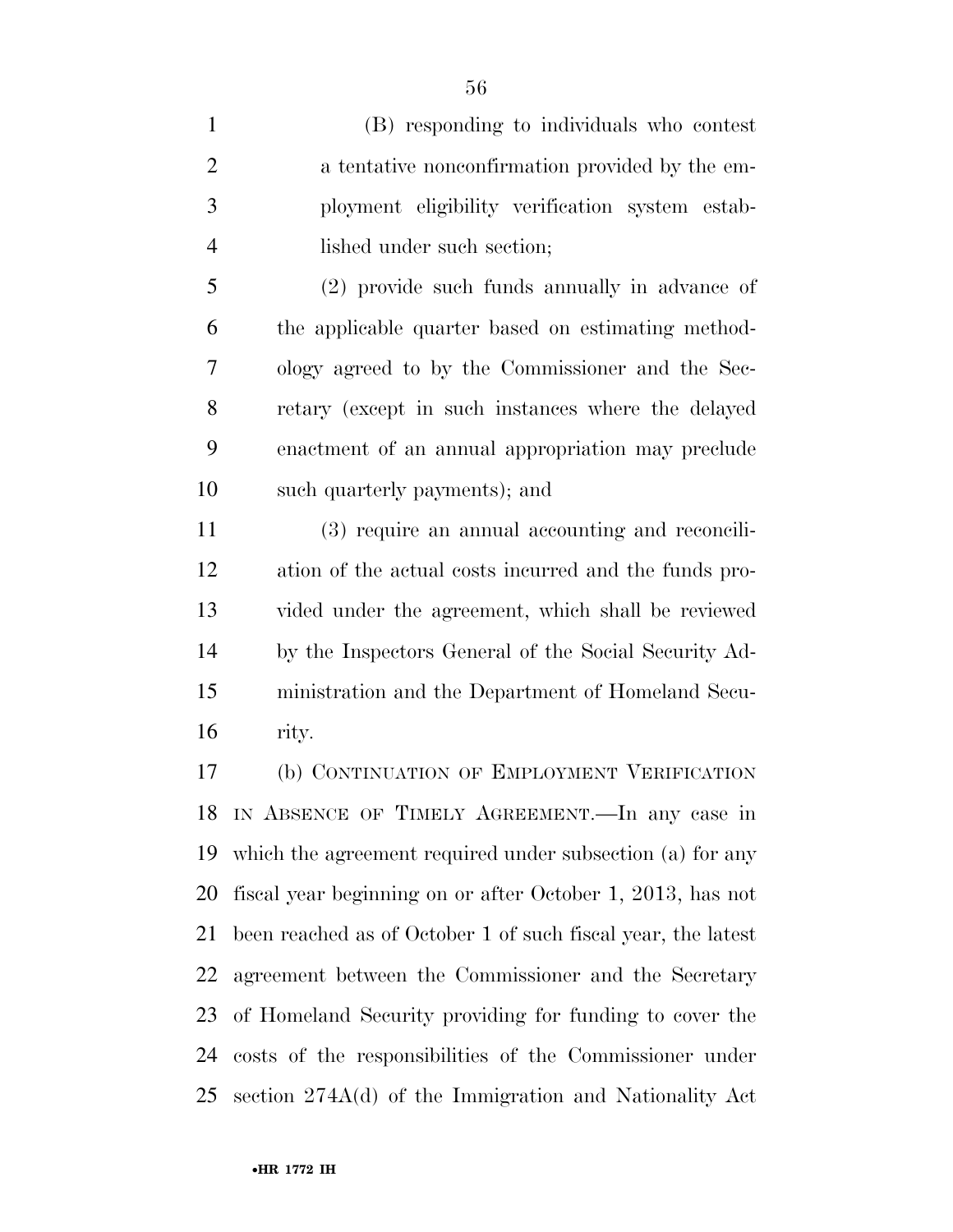(8 U.S.C. 1324a(d)) shall be deemed in effect on an in- terim basis for such fiscal year until such time as an agreement required under subsection (a) is subsequently reached, except that the terms of such interim agreement shall be modified by the Director of the Office of Manage- ment and Budget to adjust for inflation and any increase or decrease in the volume of requests under the employ- ment eligibility verification system. In any case in which an interim agreement applies for any fiscal year under this subsection, the Commissioner and the Secretary shall, not later than October 1 of such fiscal year, notify the Com- mittee on Ways and Means, the Committee on the Judici- ary, and the Committee on Appropriations of the House of Representatives and the Committee on Finance, the Committee on the Judiciary, and the Committee on Ap- propriations of the Senate of the failure to reach the agreement required under subsection (a) for such fiscal year. Until such time as the agreement required under subsection (a) has been reached for such fiscal year, the Commissioner and the Secretary shall, not later than the end of each 90-day period after October 1 of such fiscal year, notify such Committees of the status of negotiations between the Commissioner and the Secretary in order to reach such an agreement.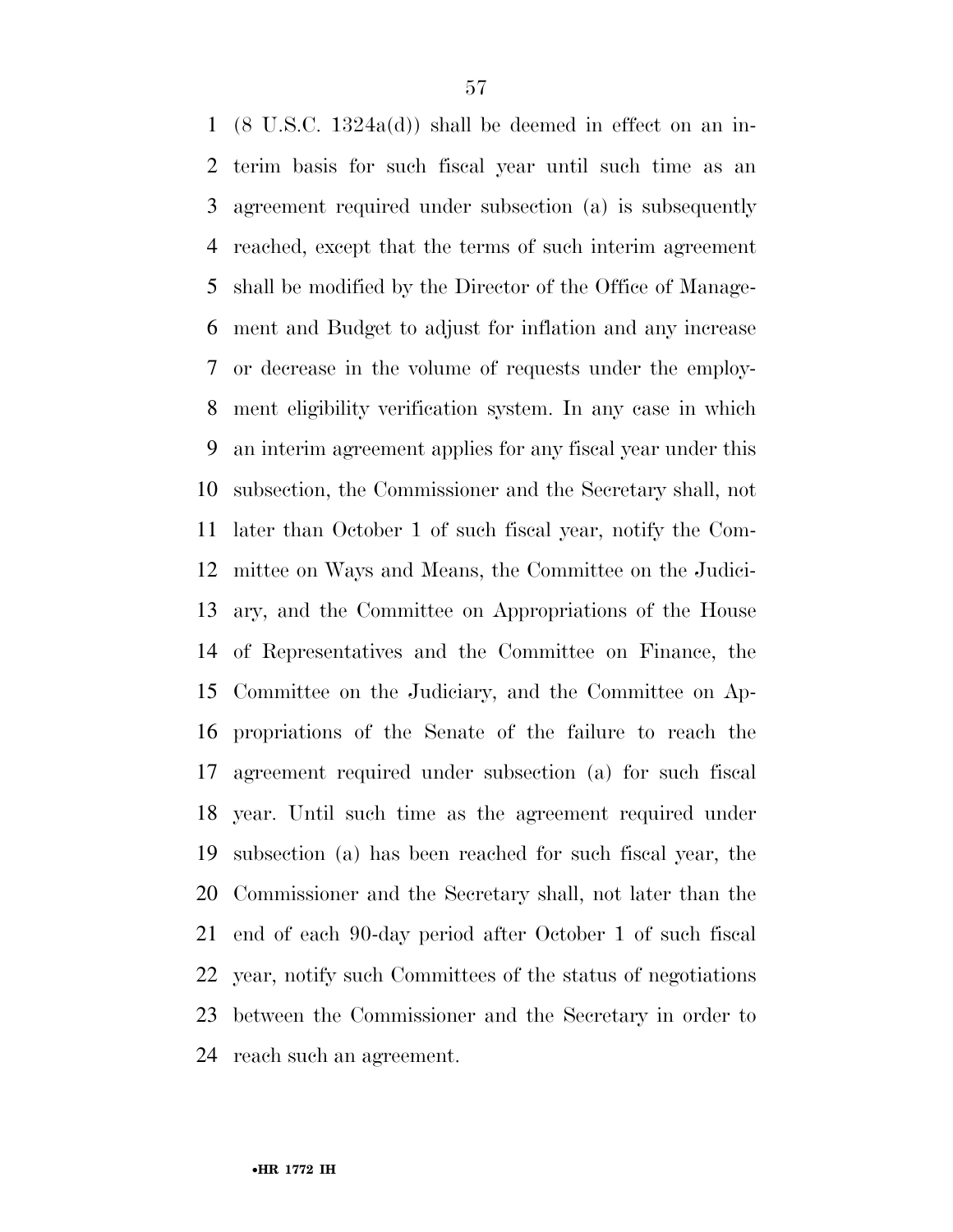#### **SEC. 11. FRAUD PREVENTION.**

 (a) BLOCKING MISUSED SOCIAL SECURITY ACCOUNT NUMBERS.—The Secretary of Homeland Security, in con- sultation with the Commissioner of Social Security, shall establish a program in which social security account num- bers that have been identified to be subject to unusual multiple use in the employment eligibility verification sys- tem established under section 274A(d) of the Immigration and Nationality Act (8 U.S.C. 1324a(d)), as amended by section 3 of this Act, or that are otherwise suspected or determined to have been compromised by identity fraud or other misuse, shall be blocked from use for such system purposes unless the individual using such number is able to establish, through secure and fair additional security procedures, that the individual is the legitimate holder of the number.

•**HR 1772 IH** (b) ALLOWING SUSPENSION OF USE OF CERTAIN SO- CIAL SECURITY ACCOUNT NUMBERS.—The Secretary of Homeland Security, in consultation with the Commis- sioner of Social Security, shall establish a program which shall provide a reliable, secure method by which victims of identity fraud and other individuals may suspend or limit the use of their social security account number or other identifying information for purposes of the employ- ment eligibility verification system established under sec-tion 274A(d) of the Immigration and Nationality Act (8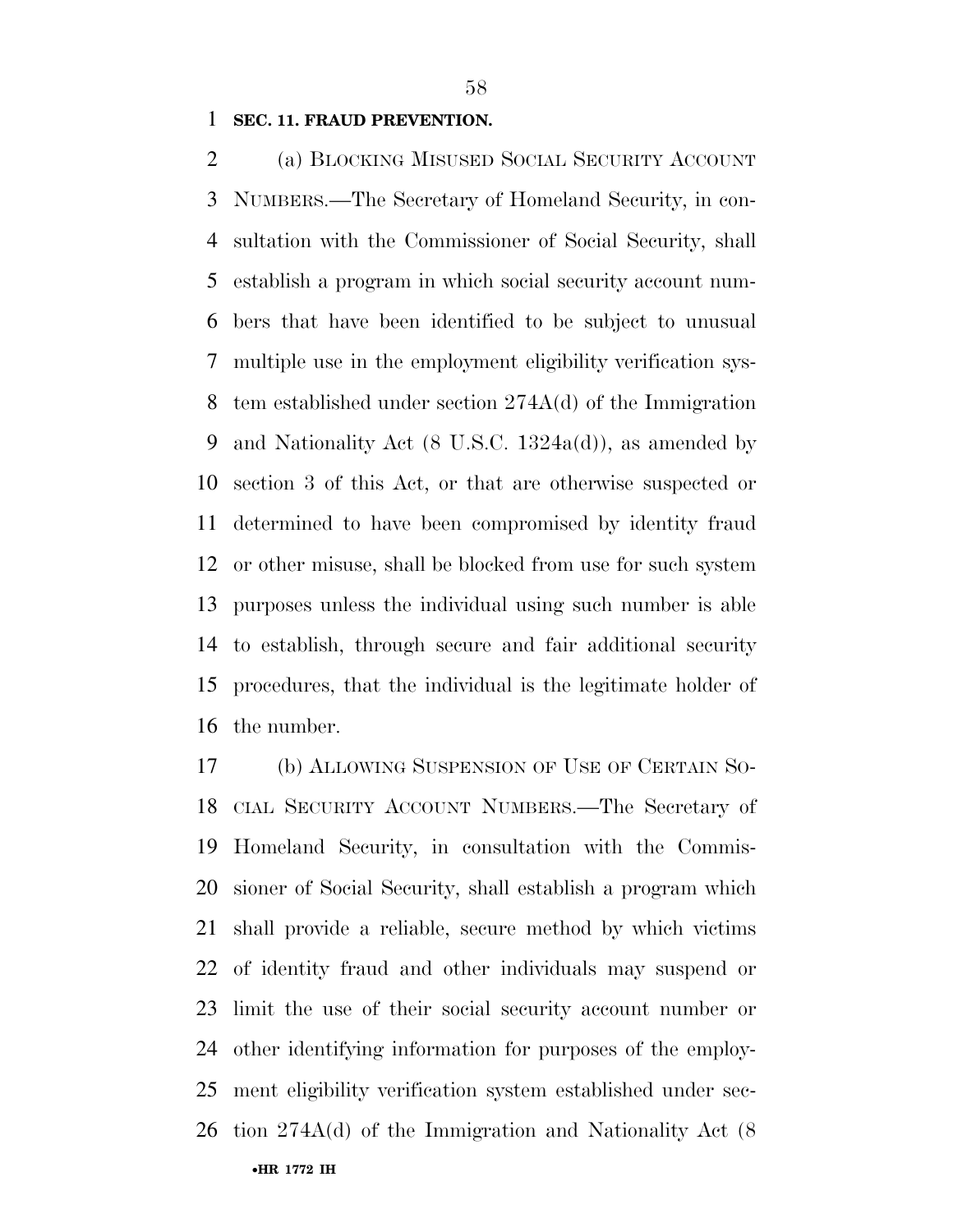U.S.C. 1324a(d)), as amended by section 3 of this Act. The Secretary may implement the program on a limited pilot program basis before making it fully available to all individuals.

 (c) ALLOWING PARENTS TO PREVENT THEFT OF THEIR CHILD'S IDENTITY.—The Secretary of Homeland Security, in consultation with the Commissioner of Social Security, shall establish a program which shall provide a reliable, secure method by which parents or legal guard- ians may suspend or limit the use of the social security account number or other identifying information of a minor under their care for the purposes of the employment eligibility verification system established under 274A(d) of the Immigration and Nationality Act (8 U.S.C. 1324a(d)), as amended by section 3 of this Act. The Secretary may implement the program on a limited pilot program basis before making it fully available to all individuals.

#### **SEC. 12. IDENTITY AUTHENTICATION EMPLOYMENT ELIGI-**

### **BILITY VERIFICATION PILOT PROGRAM.**

20 Not later than 48 months after the date of the enact- ment of this Act, the Secretary of Homeland Security, after consultation with the Commissioner of Social Secu- rity and the Director of the National Institute of Stand- ards and Technology, shall establish by regulation an Identity Authentication Employment Eligibility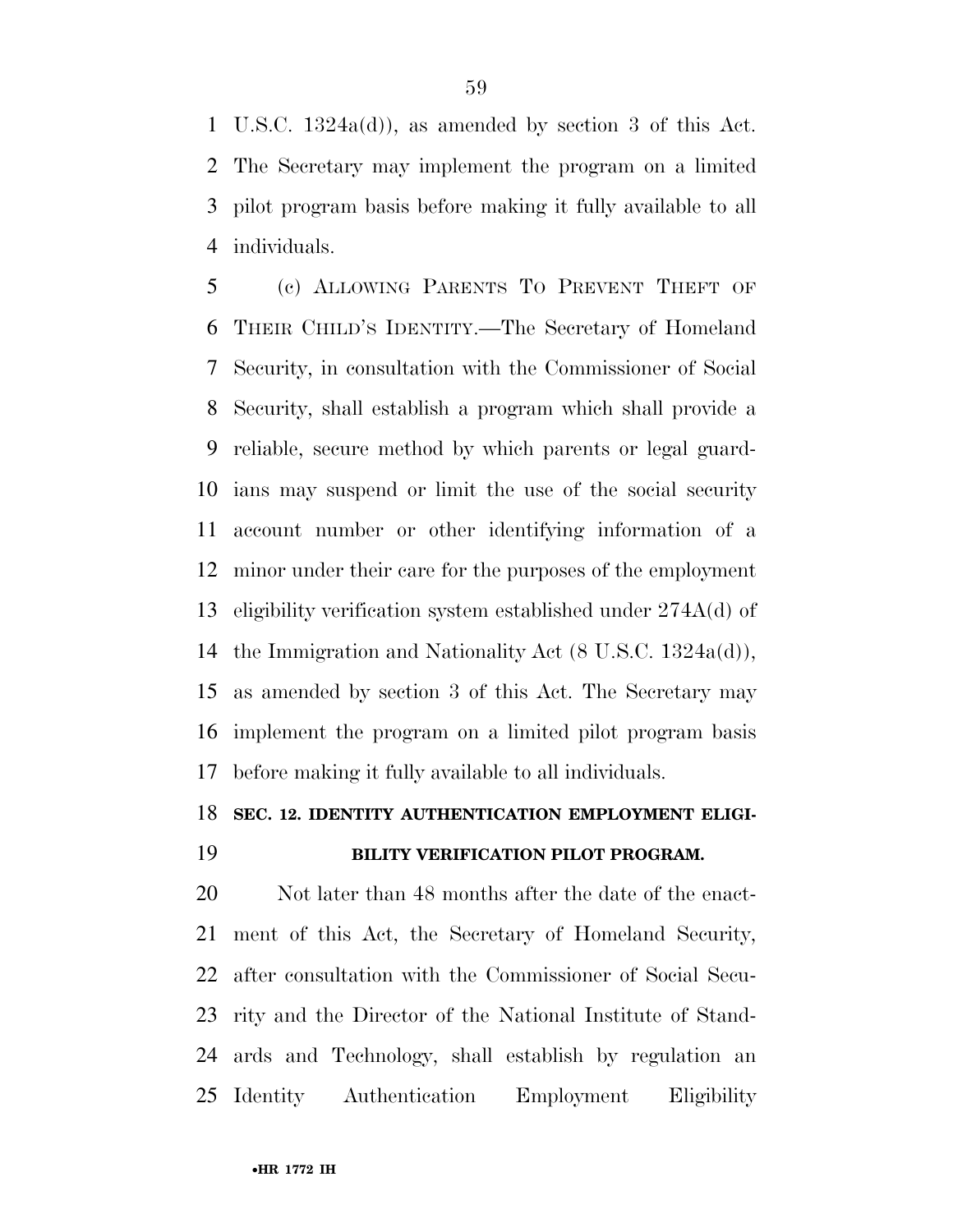Verification pilot program (the ''Authentication Pilot''). The purpose of the Authentication Pilot shall be to provide for identity authentication and employment eligibility verification with respect to enrolled new employees which shall be available to subject employers who elect to partici- pate in the Authentication Pilot. Any subject employer may cancel the employer's participation in the Authentica- tion Pilot after one year after electing to participate with-out prejudice to future participation.

### **SEC. 13. INSPECTOR GENERAL AUDITS.**

 (a) IN GENERAL.—Not later than 1 year after the date of the enactment of this Act, the Inspector General of the Social Security Administration shall complete audits of the following categories in order to uncover evidence of individuals who are not authorized to work in the United States:

 (1) Workers who dispute wages reported on their social security account number when they be- lieve someone else has used such number and name 20 to report wages.

 (2) Children's social security account numbers used for work purposes.

 (3) Employers whose workers present signifi- cant numbers of mismatched social security account numbers or names for wage reporting.